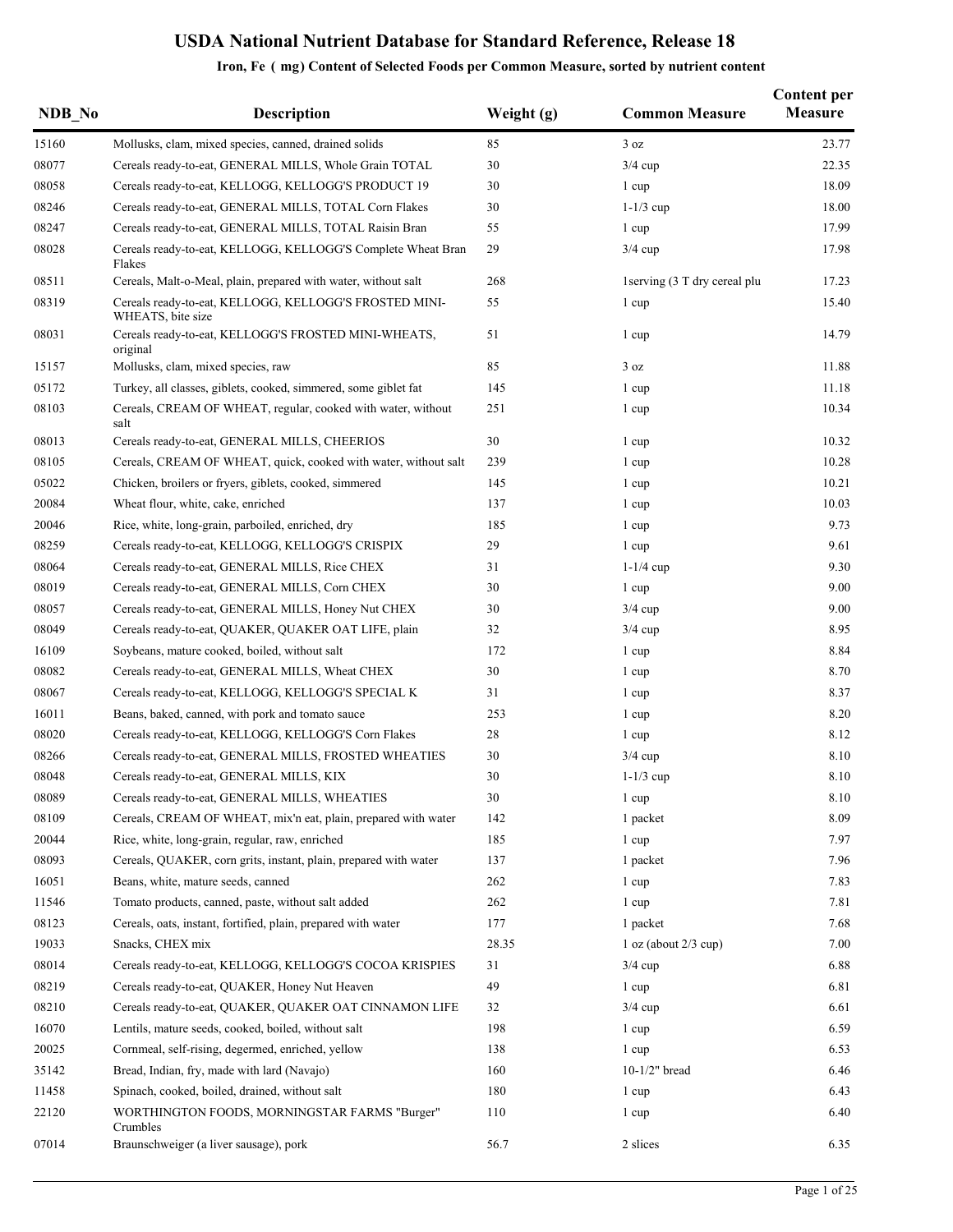| NDB No | <b>Description</b>                                                                             | Weight (g) | <b>Common Measure</b> | <b>Content per</b><br>Measure |
|--------|------------------------------------------------------------------------------------------------|------------|-----------------------|-------------------------------|
| 21120  | Fast foods, hotdog, with corn flour coating (corndog)                                          | 175        | 1 corn dog            | 6.18                          |
| 08030  | Cereals ready-to-eat, KELLOGG, KELLOGG'S FROOT LOOPS                                           | $30\,$     | 1 cup                 | 6.12                          |
| 20083  | Wheat flour, white, bread, enriched                                                            | 137        | 1 cup                 | 6.04                          |
| 05142  | Duck, domesticated, meat only, cooked, roasted                                                 | 221        | $1/2$ duck            | 5.97                          |
| 15168  | Mollusks, oyster, eastern, cooked, breaded and fried                                           | 85         | 3 oz                  | 5.91                          |
| 18376  | Bread crumbs, dry, grated, seasoned                                                            | 120        | 1 cup                 | 5.90                          |
| 21114  | Fast foods, hamburger, large, double patty, with condiments and<br>vegetables                  | 226        | 1 sandwich            | 5.85                          |
| 20082  | Wheat flour, white, all-purpose, self-rising, enriched                                         | 125        | 1 cup                 | 5.84                          |
| 20081  | Wheat flour, white, all-purpose, enriched, bleached                                            | 125        | 1 cup                 | 5.80                          |
| 22904  | Chili con carne with beans, canned entree                                                      | 222        | 1 cup                 | 5.79                          |
| 20022  | Cornmeal, degermed, enriched, yellow                                                           | 138        | 1 cup                 | 5.70                          |
| 15167  | Mollusks, oyster, eastern, wild, raw                                                           | 84         | 6 medium              | 5.59                          |
| 21111  | Fast foods, hamburger, regular, double patty, with condiments                                  | 215        | 1 sandwich            | 5.55                          |
| 18001  | Bagels, plain, enriched, with calcium propionate (includes onion,<br>poppy, sesame)            | 89         | 4" bagel              | 5.38                          |
| 08012  | Cereals ready-to-eat, QUAKER, CAP'N CRUNCH'S PEANUT<br><b>BUTTER CRUNCH</b>                    | 27         | $3/4$ cup             | 5.35                          |
| 08001  | Cereals ready-to-eat, KELLOGG, KELLOGG'S ALL-BRAN Original                                     | 30         | $1/2$ cup             | 5.28                          |
| 19080  | Candies, semisweet chocolate                                                                   | 168        | 1 cup                 | 5.26                          |
| 13327  | Beef, variety meats and by-products, liver, cooked, pan-fried                                  | 85         | 3 oz                  | 5.24                          |
| 16033  | Beans, kidney, red, mature seeds, cooked, boiled, without salt                                 | 177        | 1 cup                 | 5.20                          |
| 18336  | Pie crust, standard-type, prepared from recipe, baked                                          | 180        | 1 pie shell           | 5.20                          |
| 21042  | Fast foods, chili con carne                                                                    | 253        | 1 cup                 | 5.19                          |
| 18330  | Pie crust, cookie-type, prepared from recipe, graham cracker, baked                            | 239        | 1 pie shell           | 5.19                          |
| 08010  | Cereals ready-to-eat, QUAKER, CAP'N CRUNCH                                                     | 27         | $3/4$ cup             | 5.16                          |
| 11226  | Jerusalem-artichokes, raw                                                                      | 150        | 1 cup                 | 5.10                          |
| 20033  | Oat bran, raw                                                                                  | 94         | 1 cup                 | 5.09                          |
| 20005  | Barley, pearled, raw                                                                           | 200        | 1 cup                 | 5.00                          |
| 19062  | Snacks, trail mix, regular, with chocolate chips, salted nuts and seeds                        | 146        | 1 cup                 | 4.95                          |
| 08011  | Cereals ready-to-eat, QUAKER, CAP'N CRUNCH with<br><b>CRUNCHBERRIES</b>                        | 26         | $3/4$ cup             | 4.94                          |
| 19078  | Baking chocolate, unsweetened, squares                                                         | 28.35      | 1 square              | 4.93                          |
| 21113  | Sandwiches and burgers, hamburger, large, single meat patty, with<br>condiments and vegetables | 218        | 1 sandwich            | 4.93                          |
| 11461  | Spinach, canned, drained solids                                                                | 214        | 1 cup                 | 4.92                          |
| 20011  | Buckwheat flour, whole-groat                                                                   | 120        | 1 cup                 | 4.87                          |
| 16057  | Chickpeas (garbanzo beans, bengal gram), mature seeds, cooked,<br>boiled, without salt         | 164        | 1 cup                 | 4.74                          |
| 21097  | Sandwiches and burgers, cheeseburger, large, single meat patty, with<br>bacon and condiments   | 195        | 1 sandwich            | 4.74                          |
| 21102  | Fast foods, chicken fillet sandwich, plain                                                     | 182        | 1 sandwich            | 4.68                          |
| 21098  | Fast foods, cheeseburger, large, single patty, with condiments and<br>vegetables               | 219        | 1 sandwich            | 4.66                          |
| 20080  | Wheat flour, whole-grain                                                                       | 120        | 1 cup                 | 4.66                          |
| 08060  | Cereals ready-to-eat, KELLOGG, KELLOGG'S RAISIN BRAN                                           | 61         | 1 cup                 | 4.64                          |
| 21070  | Fast foods, chimichanga, with beef                                                             | 174        | 1 chimichanga         | 4.54                          |
| 08261  | Cereals ready-to-eat, GENERAL MILLS, RAISIN NUT BRAN                                           | 55         | 1 cup                 | 4.51                          |
| 08243  | Cereals ready-to-eat, GENERAL MILLS, HONEY NUT CLUSTERS                                        | 55         | 1 cup                 | 4.51                          |
| 08274  | Cereals ready-to-eat, GENERAL MILLS, BERRY BERRY KIX                                           | 30         | $3/4$ cup             | 4.50                          |
| 08194  | Cereals ready-to-eat, GENERAL MILLS, REESE'S PUFFS                                             | 30         | $3/4$ cup             | 4.50                          |
| 08272  | Cereals ready-to-eat, GENERAL MILLS, CINNAMON TOAST<br><b>CRUNCH</b>                           | 30         | $3/4$ cup             | 4.50                          |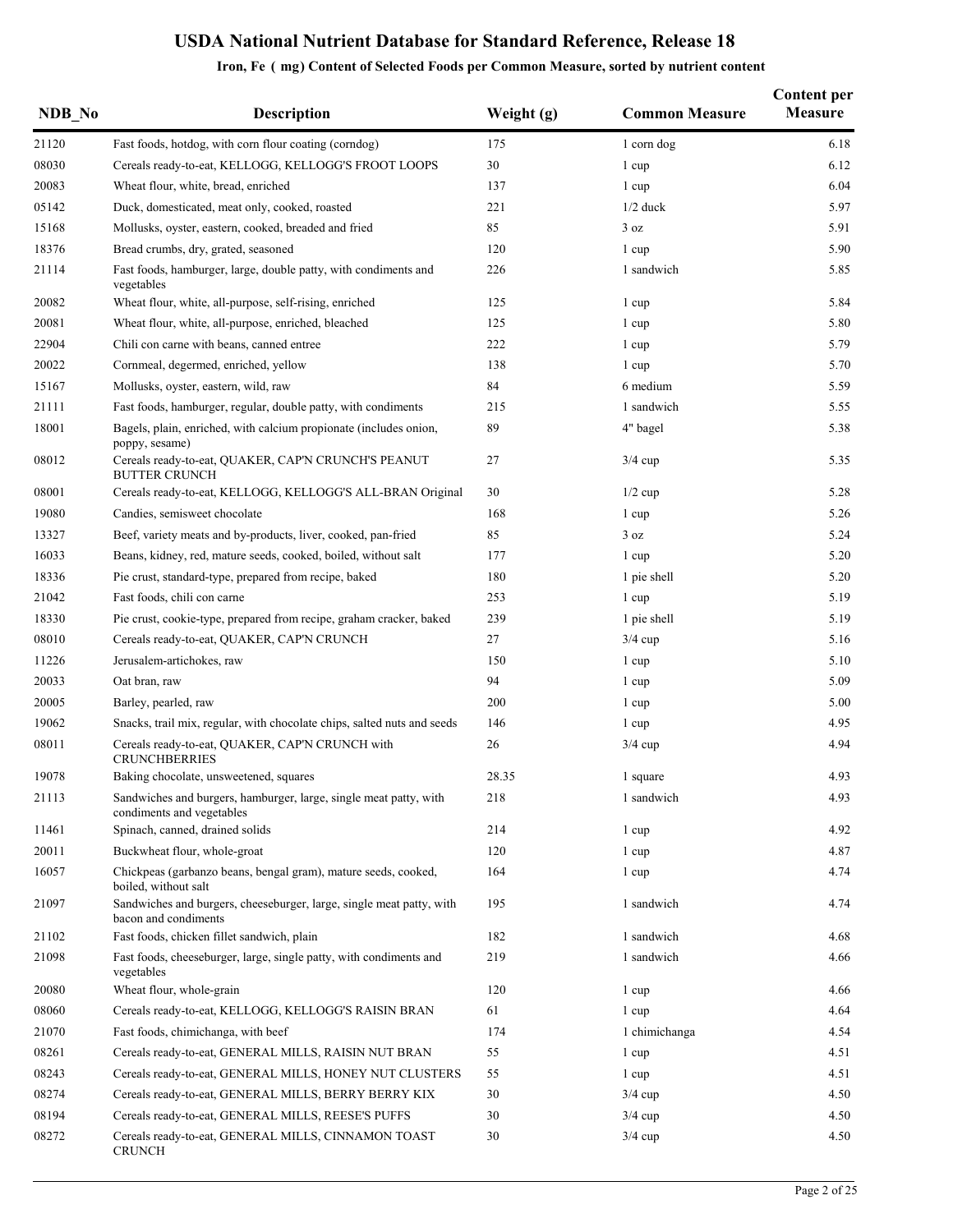| NDB No | <b>Description</b>                                                                            | Weight (g) | <b>Common Measure</b> | <b>Content per</b><br><b>Measure</b> |
|--------|-----------------------------------------------------------------------------------------------|------------|-----------------------|--------------------------------------|
| 08271  | Cereals ready-to-eat, GENERAL MILLS, COCOA PUFFS                                              | 30         | 1 cup                 | 4.50                                 |
| 08263  | Cereals ready-to-eat, GENERAL MILLS, APPLE CINNAMON<br><b>CHEERIOS</b>                        | 30         | $3/4$ cup             | 4.50                                 |
| 08078  | Cereals ready-to-eat, GENERAL MILLS, TRIX                                                     | 30         | 1 cup                 | 4.50                                 |
| 08045  | Cereals ready-to-eat, GENERAL MILLS, HONEY NUT CHEERIOS                                       | 30         | 1 cup                 | 4.50                                 |
| 08050  | Cereals ready-to-eat, GENERAL MILLS, LUCKY CHARMS                                             | 30         | 1 cup                 | 4.50                                 |
| 11451  | Soybeans, green, cooked, boiled, drained, without salt                                        | 180        | 1 cup                 | 4.50                                 |
| 08035  | Cereals ready-to-eat, GENERAL MILLS, GOLDEN GRAHAMS                                           | 30         | $3/4$ cup             | 4.50                                 |
| 08069  | Cereals ready-to-eat, KELLOGG, KELLOGG'S FROSTED FLAKES                                       | 31         | $3/4$ cup             | 4.50                                 |
| 16072  | Lima beans, large, mature seeds, cooked, boiled, without salt                                 | 188        | 1 cup                 | 4.49                                 |
| 16008  | Beans, baked, canned, with franks                                                             | 259        | 1 cup                 | 4.48                                 |
| 11547  | Tomato products, canned, puree, without salt added                                            | 250        | 1 cup                 | 4.45                                 |
| 08156  | Cereals ready-to-eat, rice, puffed, fortified                                                 | 14         | 1 cup                 | 4.44                                 |
| 16073  | Lima beans, large, mature seeds, canned                                                       | 241        | 1 cup                 | 4.36                                 |
| 16063  | Cowpeas, common (blackeyes, crowder, southern), mature seeds,<br>cooked, boiled, without salt | 172        | 1 cup                 | 4.32                                 |
| 18001  | Bagels, plain, enriched, with calcium propionate (includes onion,<br>poppy, sesame)           | 71         | $3-1/2"$ bagel        | 4.30                                 |
| 16038  | Beans, navy, mature seeds, cooked, boiled, without salt                                       | 182        | 1 cup                 | 4.30                                 |
| 12516  | Seeds, pumpkin and squash seed kernels, roasted, with salt added                              | 28.35      | 1 oz (142 seeds)      | 4.24                                 |
| 21121  | Fast foods, roast beef sandwich, plain                                                        | 139        | 1 sandwich            | 4.23                                 |
| 20020  | Cornmeal, whole-grain, yellow                                                                 | 122        | 1 cup                 | 4.21                                 |
| 16103  | Refried beans, canned (includes USDA commodity)                                               | 252        | 1 cup                 | 4.18                                 |
| 16010  | Beans, baked, canned, with pork and sweet sauce                                               | 253        | 1 cup                 | 4.17                                 |
| 08003  | Cereals ready-to-eat, KELLOGG, KELLOGG'S APPLE JACKS                                          | 30         | 1 cup                 | 4.17                                 |
| 11364  | Potatoes, baked, skin, without salt                                                           | 58         | 1 skin                | 4.08                                 |
| 21005  | Fast Foods, biscuit, with egg and sausage                                                     | 180        | 1 biscuit             | 3.96                                 |
| 08125  | Cereals, QUAKER, Instant Oatmeal, apples and cinnamon, prepared<br>with boiling water         | 149        | 1 packet              | 3.84                                 |
| 11303  | Peas, edible-podded, frozen, cooked, boiled, drained, without salt                            | 160        | 1 cup                 | 3.84                                 |
| 08131  | Cereals, QUAKER, Instant Oatmeal, maple and brown sugar,<br>prepared with boiling water       | 155        | 1 packet              | 3.81                                 |
| 08157  | Cereals ready-to-eat, wheat, puffed, fortified                                                | 12         | 1 cup                 | 3.80                                 |
| 16025  | Beans, great northern, mature seeds, cooked, boiled, without salt                             | 177        | 1 cup                 | 3.77                                 |
| 14316  | Malted drink mix, chocolate, with added nutrients, powder, prepared<br>with whole milk        | 265        | 1 cup                 | 3.76                                 |
| 11464  | Spinach, frozen, chopped or leaf, cooked, boiled, drained, without salt                       | 190        | 1 cup                 | 3.72                                 |
| 21082  | Fast foods, taco                                                                              | 263        | 1 large               | 3.71                                 |
| 21094  | Fast foods, cheeseburger, regular, double patty and bun, plain                                | 160        | 1 sandwich            | 3.70                                 |
| 19061  | Snacks, trail mix, tropical                                                                   | 140        | 1 cup                 | 3.70                                 |
| 14315  | Malted drink mix, chocolate, with added nutrients, powder                                     | 21         | 3 heaping tsp         | 3.65                                 |
| 35142  | Bread, Indian, fry, made with lard (Navajo)                                                   | 90         | 5" bread              | 3.64                                 |
| 16015  | Beans, black, mature seeds, cooked, boiled, without salt                                      | 172        | 1 cup                 | 3.61                                 |
| 14310  | Malted drink mix, natural, with added nutrients, powder, prepared<br>with whole milk          | 265        | 1 cup                 | 3.60                                 |
| 11196  | Cowpeas (blackeyes), immature seeds, frozen, cooked, boiled,<br>drained, without salt         | 170        | 1 cup                 | 3.60                                 |
| 16043  | Beans, pinto, mature seeds, cooked, boiled, without salt                                      | 171        | 1 cup                 | 3.57                                 |
| 18003  | Bagels, egg                                                                                   | 89         | 4" bagel              | 3.54                                 |
| 22401  | Spaghetti with meat sauce, frozen entree                                                      | 283        | 1 package             | 3.54                                 |
| 11040  | Lima beans, immature seeds, frozen, baby, cooked, boiled, drained,<br>without salt            | 180        | 1 cup                 | 3.53                                 |
| 08262  | Cereals ready-to-eat, GENERAL MILLS, BASIC 4                                                  | 55         | 1 cup                 | 3.52                                 |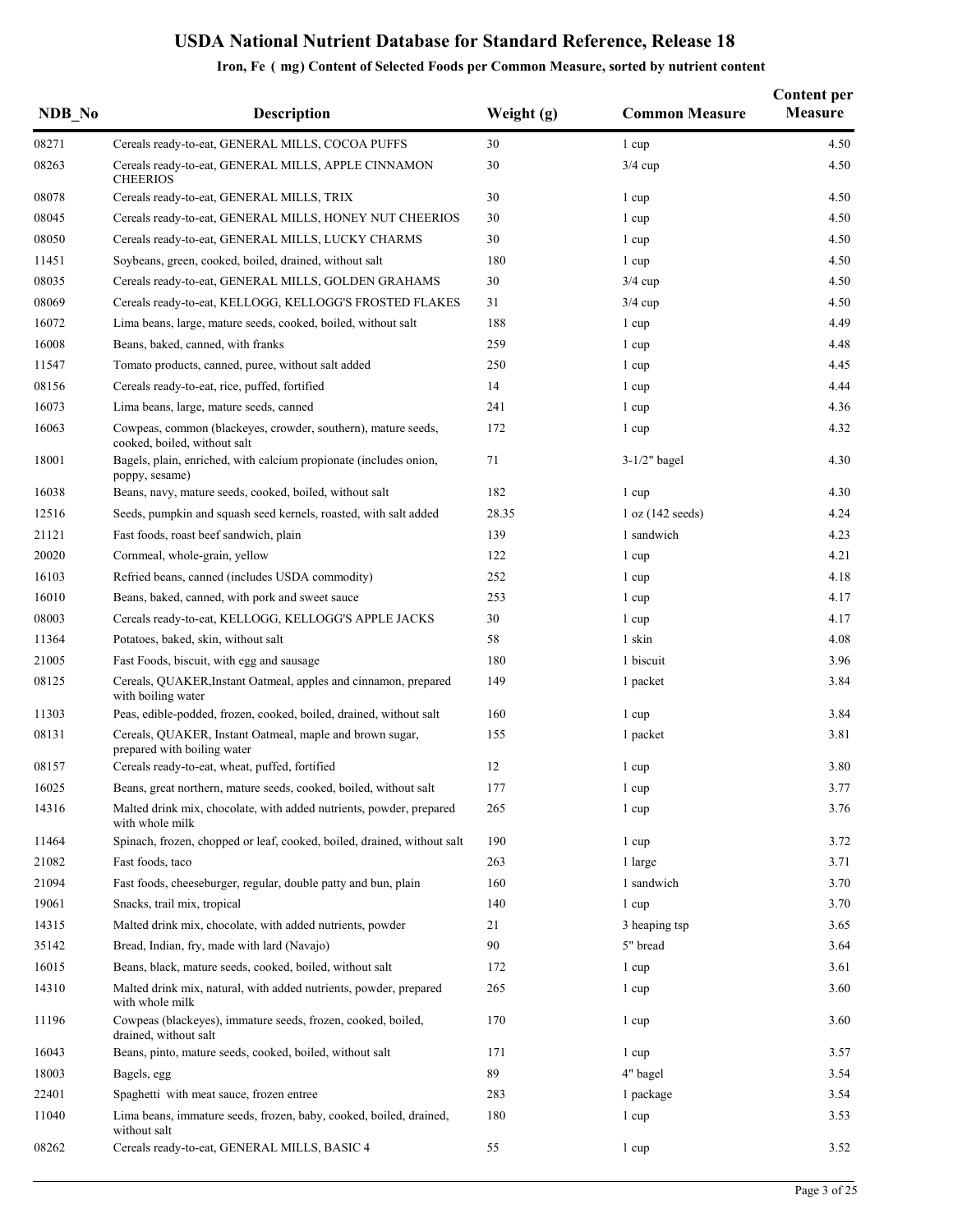| NDB No | <b>Description</b>                                                                                                 | Weight (g) | <b>Common Measure</b> | <b>Content per</b><br><b>Measure</b> |
|--------|--------------------------------------------------------------------------------------------------------------------|------------|-----------------------|--------------------------------------|
| 05180  | Turkey, all classes, neck, meat only, cooked, simmered                                                             | 152        | 1 neck                | 3.50                                 |
| 21106  | Fast foods, fish sandwich, with tartar sauce and cheese                                                            | 183        | 1 sandwich            | 3.50                                 |
| 11439  | Sauerkraut, canned, solids and liquids                                                                             | 236        | 1 cup                 | 3.47                                 |
| 20012  | Bulgur, dry                                                                                                        | 140        | 1 cup                 | 3.44                                 |
| 21093  | Fast foods, cheeseburger, regular, double patty, with condiments and<br>vegetables                                 | 166        | 1 sandwich            | 3.42                                 |
| 21092  | Fast foods, cheeseburger, regular, double patty, plain                                                             | 155        | 1 sandwich            | 3.41                                 |
| 11424  | Pumpkin, canned, without salt                                                                                      | 245        | 1 cup                 | 3.41                                 |
| 11533  | Tomatoes, red, ripe, canned, stewed                                                                                | 255        | 1 cup                 | 3.39                                 |
| 18005  | Bagels, cinnamon-raisin                                                                                            | 89         | 4" bagel              | 3.38                                 |
| 09064  | Cherries, sour, red, canned, water pack, solids and liquids (includes<br>USDA commodity red tart cherries, canned) | 244        | 1 cup                 | 3.34                                 |
| 18309  | Pie, cherry, prepared from recipe                                                                                  | 180        | 1 piece               | 3.33                                 |
| 21119  | Fast foods, hotdog, with chili                                                                                     | 114        | 1 sandwich            | 3.28                                 |
| 16058  | Chickpeas (garbanzo beans, bengal gram), mature seeds, canned                                                      | 240        | 1 cup                 | 3.24                                 |
| 06007  | Soup, bean with ham, canned, chunky, ready-to-serve, commercial                                                    | 243        | 1 cup                 | 3.23                                 |
| 16034  | Beans, kidney, red, mature seeds, canned                                                                           | 256        | 1 cup                 | 3.23                                 |
| 11575  | Turnip greens, frozen, cooked, boiled, drained, without salt                                                       | 164        | 1 cup                 | 3.18                                 |
| 20047  | Rice, white, long-grain, parboiled, enriched, cooked                                                               | 175        | 1 cup                 | 3.17                                 |
| 11301  | Peas, edible-podded, boiled, drained, without salt                                                                 | 160        | 1 cup                 | 3.15                                 |
| 18173  | Cookies, graham crackers, plain or honey (includes cinnamon)                                                       | 84         | 1 cup                 | 3.13                                 |
| 13058  | Beef, chuck, blade roast, separable lean only, trimmed to 1/4" fat, all<br>grades, cooked, braised                 | 85         | 3 oz                  | 3.13                                 |
| 19047  | Snacks, pretzels, hard, plain, salted                                                                              | 60         | 10 pretzels           | 3.12                                 |
| 11038  | Lima beans, immature seeds, frozen, fordhook, cooked, boiled,<br>drained, without salt                             | 170        | 1 cup                 | 3.09                                 |
| 11084  | Beets, canned, drained solids                                                                                      | 170        | 1 cup                 | 3.09                                 |
| 21043  | Fast foods, clams, breaded and fried                                                                               | 115        | $3/4$ cup             | 3.05                                 |
| 09294  | Prune juice, canned                                                                                                | 256        | 1 cup                 | 3.02                                 |
| 16006  | Beans, baked, canned, plain or vegetarian                                                                          | 254        | 1 cup                 | 3.00                                 |
| 21024  | Fast foods, french toast sticks                                                                                    | 141        | 5 sticks              | 2.96                                 |
| 21059  | Fast foods, shrimp, breaded and fried                                                                              | 164        | 6-8 shrimp            | 2.95                                 |
| 18016  | Biscuits, plain or buttermilk, prepared from recipe                                                                | 101        | 4" biscuit            | 2.93                                 |
| 20049  | Rice, white, long-grain, precooked or instant, enriched, prepared                                                  | 165        | 1 cup                 | 2.92                                 |
| 22121  | WORTHINGTON FOODS, MORNINGSTAR FARMS BETTER'N<br>BURGERS, frozen                                                   | 85         | 1 patty               | 2.90                                 |
| 18335  | Pie crust, standard-type, frozen, ready-to-bake, baked                                                             | 126        | 1 pie shell           | 2.85                                 |
| 18003  | Bagels, egg                                                                                                        | 71         | $3-1/2"$ bagel        | 2.83                                 |
| 21125  | Fast foods, submarine sandwich, with roast beef                                                                    | 216        | 1 sandwich, 6" roll   | 2.81                                 |
| 11087  | Beet greens, cooked, boiled, drained, without salt                                                                 | 144        | 1 cup                 | 2.74                                 |
| 09298  | Raisins, seedless                                                                                                  | 145        | 1 cup                 | 2.73                                 |
| 11261  | Mushrooms, cooked, boiled, drained, without salt                                                                   | 156        | 1 cup                 | 2.71                                 |
| 21108  | Fast foods, hamburger, regular, single patty, with condiments                                                      | 106        | 1 sandwich            | 2.71                                 |
| 22402  | HEALTHY CHOICE Beef Macaroni, frozen entree                                                                        | 240        | 1 package             | 2.71                                 |
| 18005  | Bagels, cinnamon-raisin                                                                                            | 71         | $3-1/2"$ bagel        | 2.70                                 |
| 16120  | Soy milk, fluid                                                                                                    | 245        | 1 cup                 | 2.70                                 |
| 14309  | Malted drink mix, natural, with added nutrients, powder                                                            | 21         | 4-5 heaping tsp       | 2.67                                 |
| 06204  | Soup, PROGRESSO HEALTHY CLASSICS LENTIL, canned, ready-<br>to-serve                                                | 242        | 1 cup                 | 2.66                                 |
| 21126  | Fast foods, submarine sandwich, with tuna salad                                                                    | 256        | 1 sandwich, 6" roll   | 2.64                                 |
| 21025  | Fast foods, pancakes with butter and syrup                                                                         | 232        | 2 pancakes            | 2.62                                 |
| 16086  | Peas, split, mature seeds, cooked, boiled, without salt                                                            | 196        | 1 cup                 | 2.53                                 |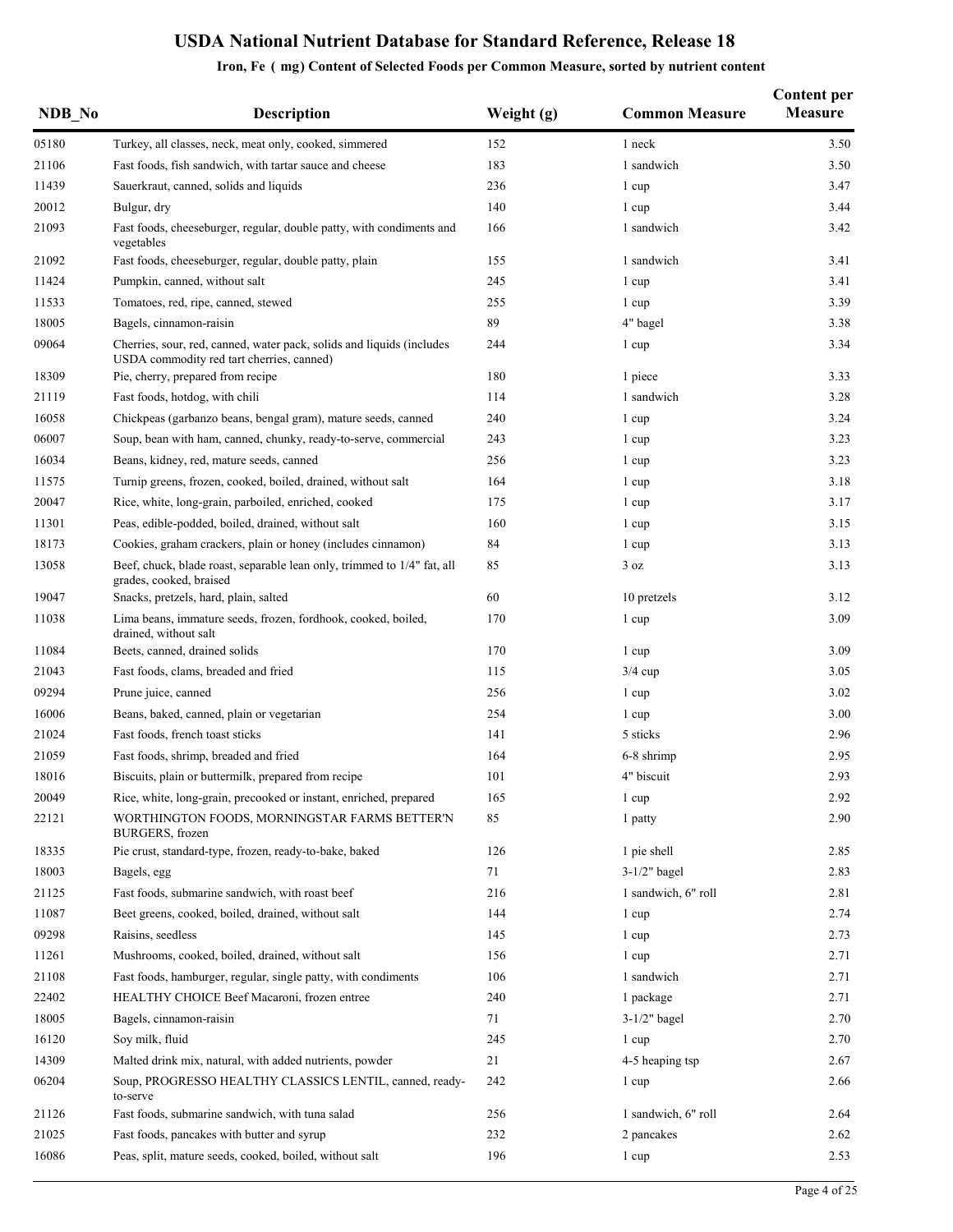| NDB No | <b>Description</b>                                                                                     | Weight (g) | <b>Common Measure</b> | <b>Content per</b><br>Measure |
|--------|--------------------------------------------------------------------------------------------------------|------------|-----------------------|-------------------------------|
| 21124  | Fast foods, submarine sandwich, with cold cuts                                                         | 228        | 1 sandwich, 6" roll   | 2.51                          |
| 11549  | Tomato products, canned, sauce                                                                         | 245        | 1 cup                 | 2.50                          |
| 05168  | Turkey, all classes, meat only, cooked, roasted                                                        | 140        | 1 cup                 | 2.49                          |
| 15088  | Fish, sardine, Atlantic, canned in oil, drained solids with bone                                       | 85.05      | 3 oz                  | 2.48                          |
| 21086  | Fast foods, tostada, with beans, beef, and cheese                                                      | 225        | 1 tostada             | 2.45                          |
| 21063  | Fast foods, burrito, with beans and meat                                                               | 115.5      | 1 burrito             | 2.45                          |
| 23605  | Beef, round, bottom round, separable lean only, trimmed to 1/8" fat,<br>all grades, cooked, braised    | 85         | 3 oz                  | 2.44                          |
| 21021  | Fast foods, english muffin, with egg, cheese, and canadian bacon                                       | 137        | 1 muffin              | 2.44                          |
| 21089  | Sandwiches and burgers, cheeseburger, regular, single meat patty,<br>plain                             | 102        | 1 sandwich            | 2.44                          |
| 11313  | Peas, green, frozen, cooked, boiled, drained, without salt                                             | 160        | 1 cup                 | 2.43                          |
| 13085  | Beef, rib, whole (ribs 6-12), separable lean only, trimmed to 1/4" fat,<br>all grades, cooked, roasted | 85         | 3 oz                  | 2.43                          |
| 21090  | Fast foods, cheeseburger, regular, single patty, with condiments                                       | 113        | 1 sandwich            | 2.43                          |
| 18259  | English muffins, plain, toasted, enriched, with calcium propionate<br>(includes sourdough)             | 52         | 1 muffin              | 2.42                          |
| 21082  | Fast foods, taco                                                                                       | 171        | 1 small               | 2.41                          |
| 20068  | Tapioca, pearl, dry                                                                                    | 152        | 1 cup                 | 2.40                          |
| 18283  | Muffins, oat bran                                                                                      | 57         | 1 muffin              | 2.39                          |
| 20110  | Noodles, egg, cooked, enriched                                                                         | 160        | 1 cup                 | 2.35                          |
| 22907  | Pasta with meatballs in tomato sauce, canned entree                                                    | 252        | 1 cup                 | 2.34                          |
| 21302  | Fast Food, Pizza Chain, 14" pizza, pepperoni topping, regular crust                                    | 106        | 1 slice               | 2.33                          |
| 11531  | Tomatoes, red, ripe, canned, whole, regular pack                                                       | 240        | 1 cup                 | 2.33                          |
| 16064  | Cowpeas, common (blackeyes, crowder, southern), mature seeds,<br>canned, plain                         | 240        | 1 cup                 | 2.33                          |
| 21138  | Fast foods, potato, french fried in vegetable oil                                                      | 169        | 1 large               | 2.32                          |
| 21118  | Fast foods, hotdog, plain                                                                              | 98         | 1 sandwich            | 2.31                          |
| 17048  | Lamb, domestic, shoulder, arm, separable lean only, trimmed to 1/4"<br>fat, choice, cooked, braised    | 85         | 3 oz                  | 2.30                          |
| 18403  | Waffles, plain, frozen, ready -to-heat, toasted                                                        | 33         | 1 waffle              | 2.28                          |
| 18258  | English muffins, plain, enriched, with ca prop (includes sourdough)                                    | 57         | 1 muffin              | 2.28                          |
| 05028  | Chicken, liver, all classes, cooked, simmered                                                          | 19.6       | 1 liver               | 2.28                          |
| 21083  | Fast foods, taco salad                                                                                 | 198        | $1-1/2$ cups          | 2.28                          |
| 11512  | Sweet potato, canned, vacuum pack                                                                      | 255        | 1 cup                 | 2.27                          |
| 13869  | Beef, round, bottom round, separable lean and fat, trimmed to 1/8"<br>fat, all grades, cooked, braised | 85         | 3 oz                  | 2.27                          |
| 22247  | Macaroni and Cheese, canned entree                                                                     | 252        | 1 cup                 | 2.27                          |
| 05277  | Chicken, canned, meat only, with broth                                                                 | 142        | 5 oz                  | 2.24                          |
| 21077  | Fast foods, frijoles with cheese                                                                       | 167        | 1 cup                 | 2.24                          |
| 23568  | Beef, ground, 85% lean meat / 15% fat, patty, cooked, broiled                                          | 85         | 3 oz                  | 2.21                          |
| 11252  | Lettuce, iceberg (includes crisphead types), raw                                                       | 539        | 1 head                | 2.21                          |
| 11162  | Collards, cooked, boiled, drained, without salt                                                        | 190        | 1 cup                 | 2.20                          |
| 21012  | Fast foods, croissant, with egg, cheese, and bacon                                                     | 129        | 1 croissant           | 2.19                          |
| 11674  | Potato, baked, flesh and skin, without salt                                                            | 202        | 1 potato              | 2.18                          |
| 11008  | Artichokes, (globe or french), cooked, boiled, drained, without salt                                   | 168        | 1 cup                 | 2.17                          |
| 09284  | Plums, canned, purple, heavy syrup pack, solids and liquids                                            | 258        | 1 cup                 | 2.17                          |
| 18116  | Cake, gingerbread, prepared from recipe                                                                | 74         | 1 piece               | 2.13                          |
| 20113  | Noodles, chinese, chow mein                                                                            | 45         | 1 cup                 | 2.13                          |
| 06931  | Sauce, pasta, spaghetti/marinara, ready-to-serve                                                       | 250        | 1 cup                 | 2.13                          |
| 23573  | Beef, ground, 80% lean meat / 20% fat, patty, cooked, broiled                                          | 85         | 3 oz                  | 2.11                          |
| 23598  | Beef, round, eye of round, separable lean only, trimmed to 1/8" fat, all<br>grades, cooked, roasted    | 85         | 3 oz                  | 2.09                          |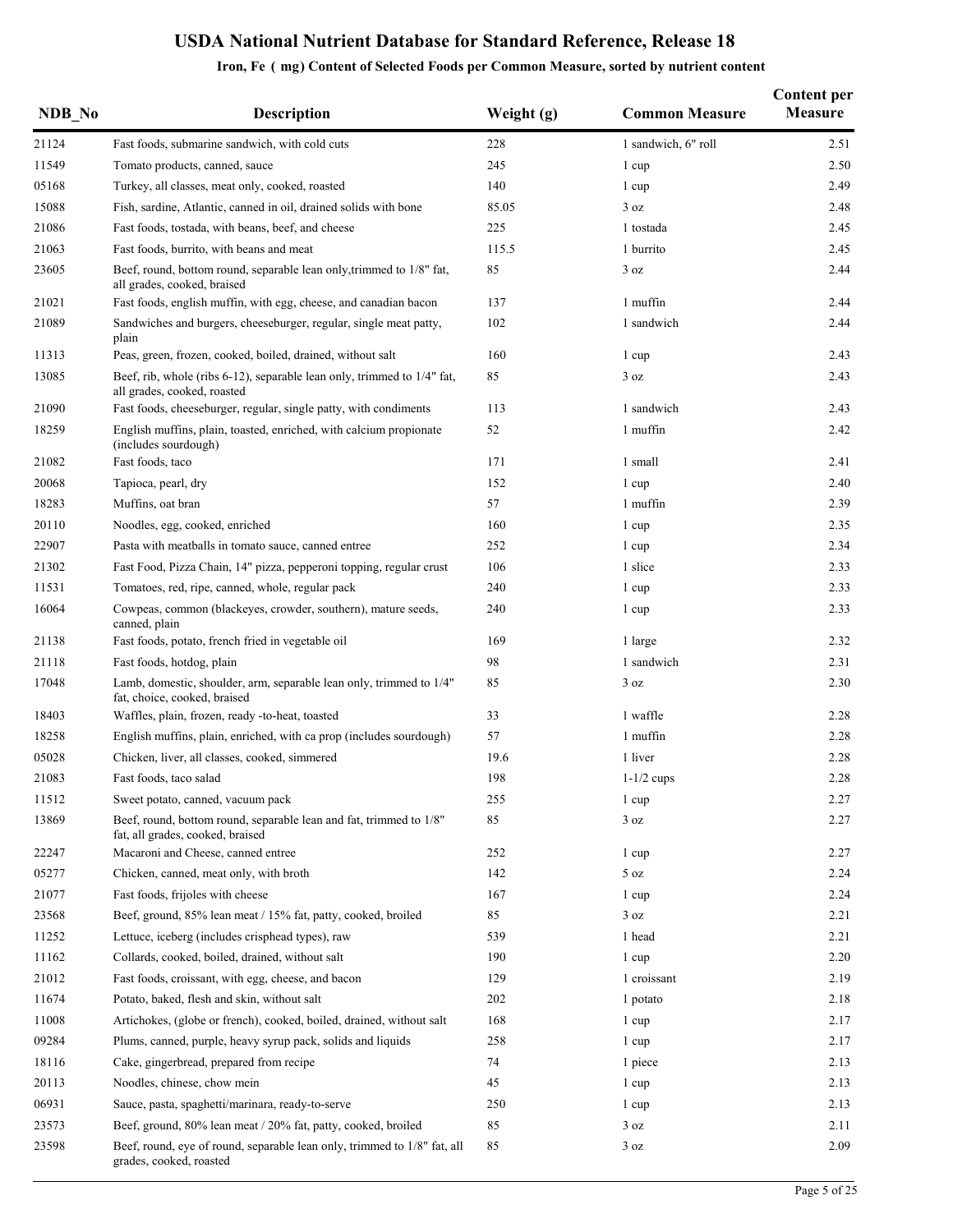| NDB No | <b>Description</b>                                                                                                   | Weight (g) | <b>Common Measure</b>           | <b>Content per</b><br><b>Measure</b> |
|--------|----------------------------------------------------------------------------------------------------------------------|------------|---------------------------------|--------------------------------------|
| 20006  | Barley, pearled, cooked                                                                                              | 157        | 1 cup                           | 2.09                                 |
| 22906  | Chicken pot pie, frozen entree                                                                                       | 217        | 1 small pie                     | 2.06                                 |
| 18177  | Cookies, molasses                                                                                                    | 32         | 1 cookie, large $(3-1/2"$ to 4" | 2.06                                 |
| 15128  | Fish, tuna salad                                                                                                     | 205        | 1 cup                           | 2.05                                 |
| 06404  | Soup, bean with pork, canned, prepared with equal volume water,<br>commercial                                        | 253        | 1 cup                           | 2.05                                 |
| 17044  | Lamb, domestic, shoulder, arm, separable lean and fat, trimmed to<br>1/4" fat, choice, cooked, braised               | 85         | 3 oz                            | 2.03                                 |
| 15034  | Fish, haddock, cooked, dry heat                                                                                      | 150        | 1 fillet                        | 2.03                                 |
| 11250  | Lettuce, butterhead (includes boston and bibb types), raw                                                            | 163        | 1 head                          | 2.02                                 |
| 18361  | Toaster pastries, brown-sugar-cinnamon                                                                               | 50         | 1 pastry                        | 2.02                                 |
| 23578  | Beef, ground, 75% lean meat / 25% fat, patty, cooked, broiled                                                        | 85         | 3 oz                            | 2.01                                 |
| 05126  | Chicken, stewing, meat only, cooked, stewed                                                                          | 140        | 1 cup                           | 2.00                                 |
| 08065  | Cereals ready-to-eat, KELLOGG, KELLOGG'S RICE KRISPIES                                                               | 33         | $1-1/4$ cup                     | 2.00                                 |
| 13073  | Beef, rib, whole (ribs 6-12), separable lean and fat, trimmed to 1/4"<br>fat, all grades, cooked, roasted            | 85         | 3 oz                            | 1.99                                 |
| 18327  | Pie, pumpkin, prepared from recipe                                                                                   | 155        | 1 piece                         | 1.97                                 |
| 05188  | Turkey, all classes, dark meat, cooked, roasted                                                                      | 84         | 3 oz                            | 1.96                                 |
| 06449  | Soup, pea, green, canned, prepared with equal volume water,<br>commercial                                            | 250        | 1 cup                           | 1.95                                 |
| 13878  | Beef, round, eye of round, separable lean and fat, trimmed to 1/8" fat,<br>all grades, cooked, roasted               | 85         | 3 oz                            | 1.95                                 |
| 18505  | KELLOGG'S Eggo Lowfat Homestyle Waffles                                                                              | 35         | 1 waffle                        | 1.95                                 |
| 20034  | Oat bran, cooked                                                                                                     | 219        | 1 cup                           | 1.93                                 |
| 08068  | Cereals ready-to-eat, KELLOGG, KELLOGG'S CORN POPS                                                                   | 31         | 1 cup                           | 1.92                                 |
| 21047  | Entrees, fish fillet, battered or breaded, and fried                                                                 | 91         | 1 fillet                        | 1.92                                 |
| 11164  | Collards, frozen, chopped, cooked, boiled, drained, without salt                                                     | 170        | 1 cup                           | 1.90                                 |
| 20045  | Rice, white, long-grain, regular, cooked                                                                             | 158        | 1 cup                           | 1.90                                 |
| 11208  | Dandelion greens, cooked, boiled, drained, without salt                                                              | 105        | 1 cup                           | 1.89                                 |
| 21023  | Breakfast items, french toast with butter                                                                            | 135        | 2 slices                        | 1.89                                 |
| 11099  | Brussels sprouts, cooked, boiled, drained, without salt                                                              | 156        | 1 cup                           | 1.87                                 |
| 18353  | Rolls, hard (includes kaiser)                                                                                        | 57         | 1 roll                          | 1.87                                 |
| 20028  | Couscous, dry                                                                                                        | 173        | 1 cup                           | 1.87                                 |
| 20121  | Spaghetti, cooked, enriched, without added salt                                                                      | 140        | 1 cup                           | 1.86                                 |
| 20100  | Macaroni, cooked, enriched                                                                                           | 140        | 1 cup                           | 1.86                                 |
| 11647  | Sweet potato, canned, syrup pack, drained solids                                                                     | 196        | 1 cup                           | 1.86                                 |
| 08288  | Cereals ready-to-eat, KELLOGG, KELLOGG'S RICE KRISPIES<br><b>TREATS Cereal</b>                                       | 30         | $3/4$ cup                       | 1.86                                 |
| 11192  | Cowpeas (Blackeyes), immature seeds, cooked, boiled, drained,<br>without salt                                        | 165        | 1 cup                           | 1.85                                 |
| 21015  | Fast foods, danish pastry, cheese                                                                                    | 91         | 1 pastry                        | 1.85                                 |
| 21138  | Fast foods, potato, french fried in vegetable oil                                                                    | 134        | 1 medium                        | 1.84                                 |
| 18482  | Toaster Pastries, KELLOGG, KELLOGG'S POP TARTS, Frosted<br>chocolate fudge                                           | 52         | 1 pastry                        | 1.82                                 |
| 09087  | Dates, deglet noor                                                                                                   | 178        | 1 cup                           | 1.82                                 |
| 18362  | Toaster pastries, fruit (includes apple, blueberry, cherry, strawberry)                                              | 52         | 1 pastry                        | 1.81                                 |
| 15152  | Crustaceans, shrimp, mixed species, canned                                                                           | 85.05      | 3 oz                            | 1.81                                 |
| 06359  | Soup, tomato, canned, prepared with equal volume milk, commercial                                                    | 248        | 1 cup                           | 1.81                                 |
| 18306  | Pie, blueberry, prepared from recipe                                                                                 | 147        | 1 piece                         | 1.81                                 |
| 18325  | Pie, pecan, prepared from recipe                                                                                     | 122        | 1 piece                         | 1.81                                 |
| 17014  | Lamb, domestic, leg, whole (shank and sirloin), separable lean only,<br>trimmed to 1/4" fat, choice, cooked, roasted | 85         | 3 oz                            | 1.80                                 |
| 19441  | Snacks, KELLOGG, KELLOGG'S NUTRI-GRAIN Cereal Bars, fruit                                                            | 37         | 1 bar                           | 1.80                                 |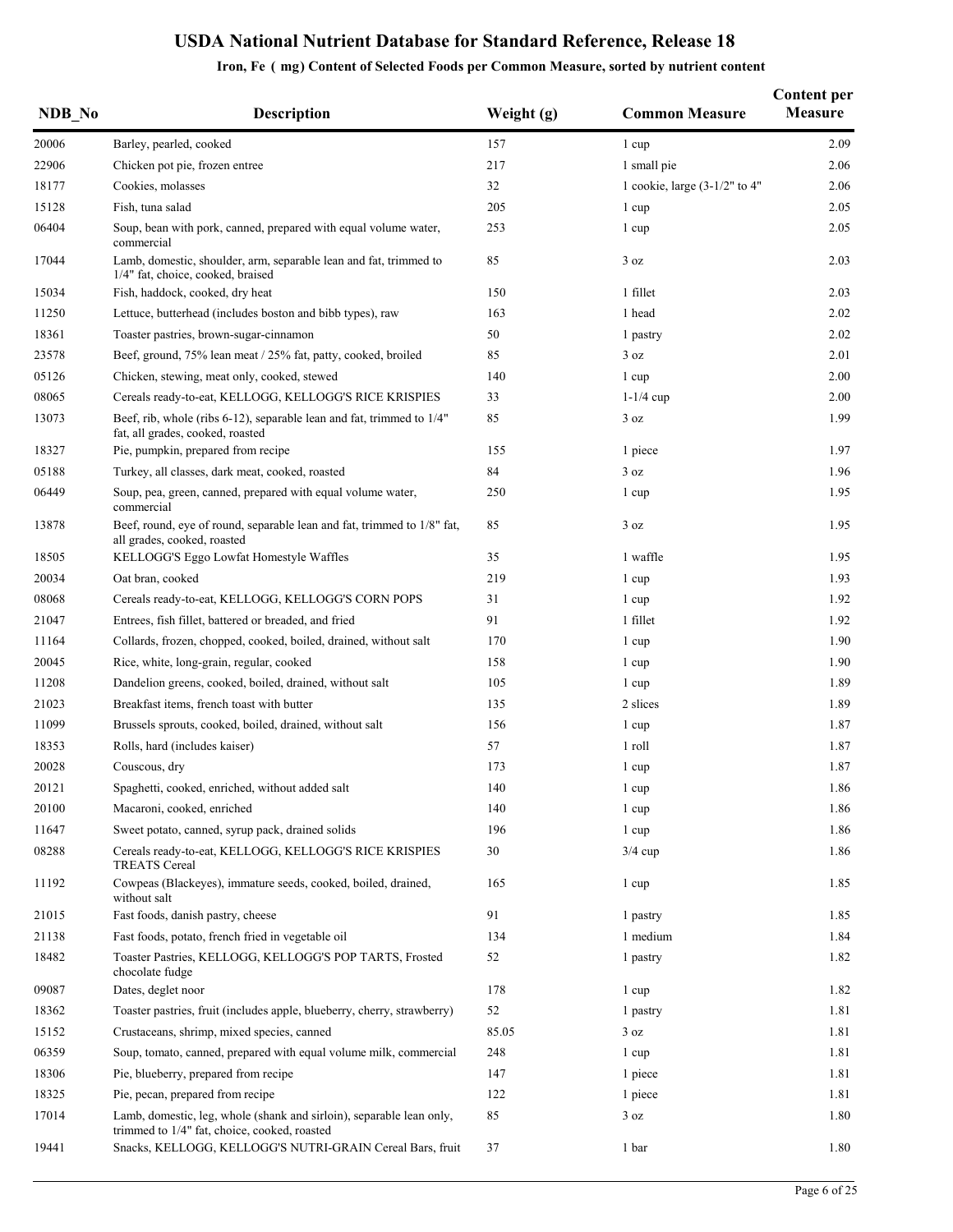| NDB No | <b>Description</b>                                                                                                      | Weight (g) | <b>Common Measure</b> | <b>Content per</b><br><b>Measure</b> |
|--------|-------------------------------------------------------------------------------------------------------------------------|------------|-----------------------|--------------------------------------|
| 12179  | Nuts, coconut meat, dried (desiccated), sweetened, shredded                                                             | 93         | 1 cup                 | 1.79                                 |
| 13348  | Beef, cured, corned beef, canned                                                                                        | 85.05      | 3 oz                  | 1.77                                 |
| 11117  | Cabbage, chinese (pak-choi), cooked, boiled, drained, without salt                                                      | 170        | 1 cup                 | 1.77                                 |
| 06559  | Soup, tomato, canned, prepared with equal volume water, commercial                                                      | 244        | 1 cup                 | 1.76                                 |
| 05058  | Chicken, broilers or fryers, breast, meat and skin, cooked, fried, batter                                               | 140        | $1/2$ breast          | 1.75                                 |
| 20013  | Bulgur, cooked                                                                                                          | 182        | 1 cup                 | 1.75                                 |
| 20112  | Noodles, egg, spinach, cooked, enriched                                                                                 | 160        | 1 cup                 | 1.74                                 |
| 18016  | Biscuits, plain or buttermilk, prepared from recipe                                                                     | 60         | $2-1/2"$ biscuit      | 1.74                                 |
| 18302  | Pie, apple, prepared from recipe                                                                                        | 155        | 1 piece               | 1.74                                 |
| 18367  | Waffles, plain, prepared from recipe                                                                                    | 75         | 1 waffle              | 1.73                                 |
| 12586  | Nuts, cashew nuts, oil roasted, with salt added                                                                         | 28.35      | 1 oz (18 nuts)        | 1.72                                 |
| 16112  | Miso                                                                                                                    | 68.75      | 1 cup                 | 1.71                                 |
| 11581  | Vegetables, mixed, canned, drained solids                                                                               | 163        | 1 cup                 | 1.71                                 |
| 18119  | Cake, pineapple upside-down, prepared from recipe                                                                       | 115        | 1 piece               | 1.70                                 |
| 15037  | Fish, halibut, Atlantic and Pacific, cooked, dry heat                                                                   | 159        | $1/2$ fillet          | 1.70                                 |
| 12585  | Nuts, cashew nuts, dry roasted, with salt added                                                                         | 28.35      | 1 <sub>oz</sub>       | 1.70                                 |
| 17027  | Lamb, domestic, loin, separable lean only, trimmed to 1/4" fat,<br>choice, cooked, broiled                              | 85         | 3 oz                  | 1.70                                 |
| 06206  | Soup, PROGRESSO HEALTHY CLASSICS MINESTRONE,<br>canned, ready-to-serve                                                  | 241        | 1 cup                 | 1.69                                 |
| 17012  | Lamb, domestic, leg, whole (shank and sirloin), separable lean and<br>fat, trimmed to 1/4" fat, choice, cooked, roasted | 85         | 3 oz                  | 1.68                                 |
| 18069  | Bread, white, commercially prepared (includes soft bread crumbs)                                                        | 45         | 1 cup                 | 1.68                                 |
| 18127  | Cake, snack cakes, creme-filled, chocolate with frosting                                                                | 50         | 1 cupcake             | 1.68                                 |
| 10078  | Pork, fresh, shoulder, arm picnic, separable lean only, cooked, braised                                                 | 85         | 3 oz                  | 1.66                                 |
| 18126  | Cake, shortcake, biscuit-type, prepared from recipe                                                                     | 65         | 1 shortcake           | 1.65                                 |
| 22905  | Beef stew, canned entree                                                                                                | 232        | 1 cup                 | 1.65                                 |
| 19038  | Snacks, popcorn, caramel-coated, with peanuts                                                                           | 42         | 1 cup                 | 1.64                                 |
| 06428  | Soup, clam chowder, manhattan, canned, prepared with equal volume<br>water                                              | 244        | 1 cup                 | 1.63                                 |
| 06067  | Soup, vegetable, canned, chunky, ready-to-serve, commercial                                                             | 240        | 1 cup                 | 1.63                                 |
| 09306  | Raspberries, frozen, red, sweetened                                                                                     | 250        | 1 cup                 | 1.63                                 |
| 18024  | Bread, cornbread, prepared from recipe, made with low fat (2%) milk                                                     | 65         | 1 piece               | 1.63                                 |
| 11414  | Potato salad, home-prepared                                                                                             | 250        | 1 cup                 | 1.63                                 |
| 11658  | Spinach souffle                                                                                                         | 136        | 1 cup                 | 1.62                                 |
| 11308  | Peas, green, canned, regular pack, drained solids                                                                       | 170        | 1 cup                 | 1.62                                 |
| 18279  | Muffins, corn, commercially prepared                                                                                    | 57         | 1 muffin              | 1.60                                 |
| 11724  | Beans, snap, yellow, cooked, boiled, drained, without salt                                                              | 125        | 1 cup                 | 1.60                                 |
| 08121  | Cereals, oats, regular and quick and instant, unenriched, cooked with<br>water, without salt                            | 234        | 1 cup                 | 1.59                                 |
| 23610  | Beef, top sirloin, separable lean only, trimmed to 1/8" fat, all grades,<br>cooked, broiled                             | 85         | 3 oz                  | 1.59                                 |
| 09246  | Peaches, dried, sulfured, uncooked                                                                                      | 39         | 3 halves              | 1.58                                 |
| 05306  | Poultry food products, ground turkey, cooked                                                                            | 82         | 1 patty               | 1.58                                 |
| 10089  | Pork, fresh, spareribs, separable lean and fat, cooked, braised                                                         | 85         | 3 oz                  | 1.57                                 |
| 18041  | Bread, pita, white, enriched                                                                                            | 60         | $6-1/2"$ pita         | 1.57                                 |
| 11373  | Potatoes, au gratin, home-prepared from recipe using butter                                                             | 245        | 1 cup                 | 1.57                                 |
| 12147  | Nuts, pine nuts, dried                                                                                                  | 28.35      | 1 <sub>oz</sub>       | 1.57                                 |
| 18444  | Pie, fried pies, cherry                                                                                                 | 128        | 1 pie                 | 1.56                                 |
| 18319  | Pie, fried pies, fruit                                                                                                  | 128        | 1 pie                 | 1.56                                 |
| 06094  | Soup, onion mix, dehydrated, dry form                                                                                   | 39         | 1 packet              | 1.56                                 |
| 11008  | Artichokes, (globe or french), cooked, boiled, drained, without salt                                                    | 120        | 1 medium              | 1.55                                 |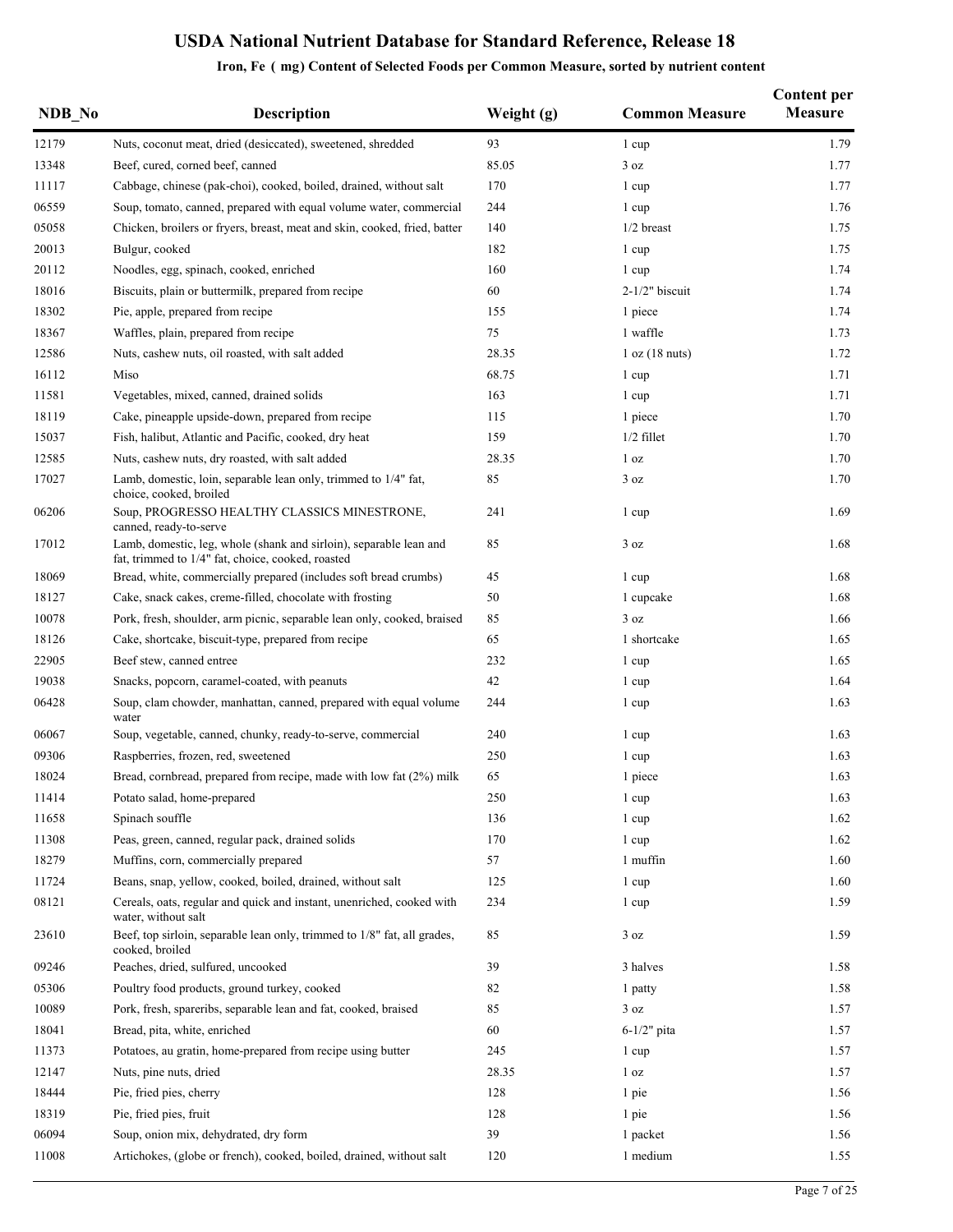| NDB No | <b>Description</b>                                                                             | Weight $(g)$ | <b>Common Measure</b> | <b>Content per</b><br><b>Measure</b> |
|--------|------------------------------------------------------------------------------------------------|--------------|-----------------------|--------------------------------------|
| 17024  | Lamb, domestic, loin, separable lean and fat, trimmed to 1/4" fat,<br>choice, cooked, broiled  | 85           | 3 oz                  | 1.54                                 |
| 14347  | Shake, fast food, vanilla                                                                      | 333          | $16f$ l oz            | 1.53                                 |
| 18101  | Cake, chocolate, prepared from recipe without frosting                                         | 95           | 1 piece               | 1.53                                 |
| 06207  | Soup, PROGRESSO HEALTHY CLASSICS VEGETABLE, canned,<br>ready-to-serve                          | 238          | 1 cup                 | 1.52                                 |
| 07069  | Salami, cooked, beef and pork                                                                  | 56.7         | 2 slices              | 1.51                                 |
| 17034  | Lamb, domestic, rib, separable lean only, trimmed to 1/4" fat, choice,<br>cooked, roasted      | 85           | 3 oz                  | 1.50                                 |
| 09320  | Strawberries, frozen, sweetened, sliced                                                        | 255          | 1 cup                 | 1.50                                 |
| 11584  | Vegetables, mixed, frozen, cooked, boiled, drained, without salt                               | 182          | 1 cup                 | 1.49                                 |
| 06230  | Soup, clam chowder, new england, canned, prepared with equal<br>volume milk, commercial        | 248          | 1 cup                 | 1.49                                 |
| 20125  | Spaghetti, whole-wheat, cooked                                                                 | 140          | 1 cup                 | 1.48                                 |
| 11291  | Onions, spring or scallions (includes tops and bulb), raw                                      | 100          | 1 cup                 | 1.48                                 |
| 13930  | Beef, top sirloin, separable lean and fat, trimmed to 1/8" fat, all<br>grades, cooked, broiled | 85           | 3 oz                  | 1.47                                 |
| 06024  | Soup, chicken vegetable, canned, chunky, ready-to-serve                                        | 240          | 1 cup                 | 1.46                                 |
| 08164  | Cereals, corn grits, yellow, regular and quick, enriched, cooked with<br>water, without salt   | 242          | 1 cup                 | 1.45                                 |
| 08091  | Cereals, corn grits, white, regular and quick, enriched, cooked with<br>water, without salt    | 242          | 1 cup                 | 1.45                                 |
| 06018  | Soup, chicken noodle, canned, chunky, ready-to-serve                                           | 240          | 1 cup                 | 1.44                                 |
| 21224  | Pizza, cheese topping, regular crust, frozen, cooked                                           | 63           | 1 serving             | 1.43                                 |
| 18350  | Rolls, hamburger or hotdog, plain                                                              | 43           | 1 roll                | 1.43                                 |
| 21129  | Fast foods, hush puppies                                                                       | 78           | 5 pieces              | 1.43                                 |
| 05292  | Turkey patties, breaded, battered, fried                                                       | 64           | 1 patty               | 1.41                                 |
| 18096  | Cake, chocolate, commercially prepared with chocolate frosting                                 | 64           | 1 piece               | 1.41                                 |
| 21017  | Fast foods, danish pastry, fruit                                                               | 94           | 1 pastry              | 1.40                                 |
| 11423  | Pumpkin, cooked, boiled, drained, without salt                                                 | 245          | 1 cup                 | 1.40                                 |
| 11372  | Potatoes, scalloped, home-prepared with butter                                                 | 245          | 1 cup                 | 1.40                                 |
| 11488  | Squash, winter, butternut, frozen, cooked, boiled, without salt                                | 240          | 1 cup                 | 1.39                                 |
| 05296  | Turkey roast, boneless, frozen, seasoned, light and dark meat, roasted                         | 85.05        | 3 oz                  | 1.39                                 |
| 18079  | Bread crumbs, dry, grated, plain                                                               | 28.35        | 1 <sub>oz</sub>       | 1.37                                 |
| 10075  | Pork, fresh, shoulder, arm picnic, separable lean and fat, cooked,<br>braised                  | 85           | 3 oz                  | 1.37                                 |
| 08143  | Cereals, WHEATENA, cooked with water                                                           | 243          | 1 cup                 | 1.36                                 |
| 17031  | Lamb, domestic, rib, separable lean and fat, trimmed to 1/4" fat,<br>choice, cooked, roasted   | 85           | 3 oz                  | 1.36                                 |
| 08147  | Cereals ready-to-eat, wheat, shredded, plain, sugar and salt free                              | 46           | 2 biscuits            | 1.36                                 |
| 20010  | Buckwheat groats, roasted, cooked                                                              | 168          | 1 cup                 | 1.34                                 |
| 11081  | Beets, cooked, boiled, drained                                                                 | 170          | 1 cup                 | 1.34                                 |
| 12166  | Seeds, sesame butter, tahini, from roasted and toasted kernels (most<br>common type)           | 15           | 1 tbsp                | 1.34                                 |
| 12120  | Nuts, hazelnuts or filberts                                                                    | 28.35        | 1 <sub>oz</sub>       | 1.33                                 |
| 16127  | Tofu, soft, prepared with calcium sulfate and magnesium chloride<br>(nigari)                   | 120          | 1 piece               | 1.33                                 |
| 18140  | Cake, yellow, commercially prepared, with chocolate frosting                                   | 64           | 1 piece               | 1.33                                 |
| 05286  | Turkey and gravy, frozen                                                                       | 142          | 5-oz package          | 1.32                                 |
| 21074  | Fast foods, enchilada, with cheese                                                             | 163          | 1 enchilada           | 1.32                                 |
| 01143  | Egg substitute, liquid                                                                         | 62.75        | $1/4$ cup             | 1.32                                 |
| 11015  | Asparagus, canned, drained solids                                                              | 72           | 4 spears              | 1.32                                 |
| 08220  | Cereals ready-to-eat, QUAKER, Low Fat 100% Natural Granola with<br>Raisins                     | 50           | $1/2$ cup             | 1.32                                 |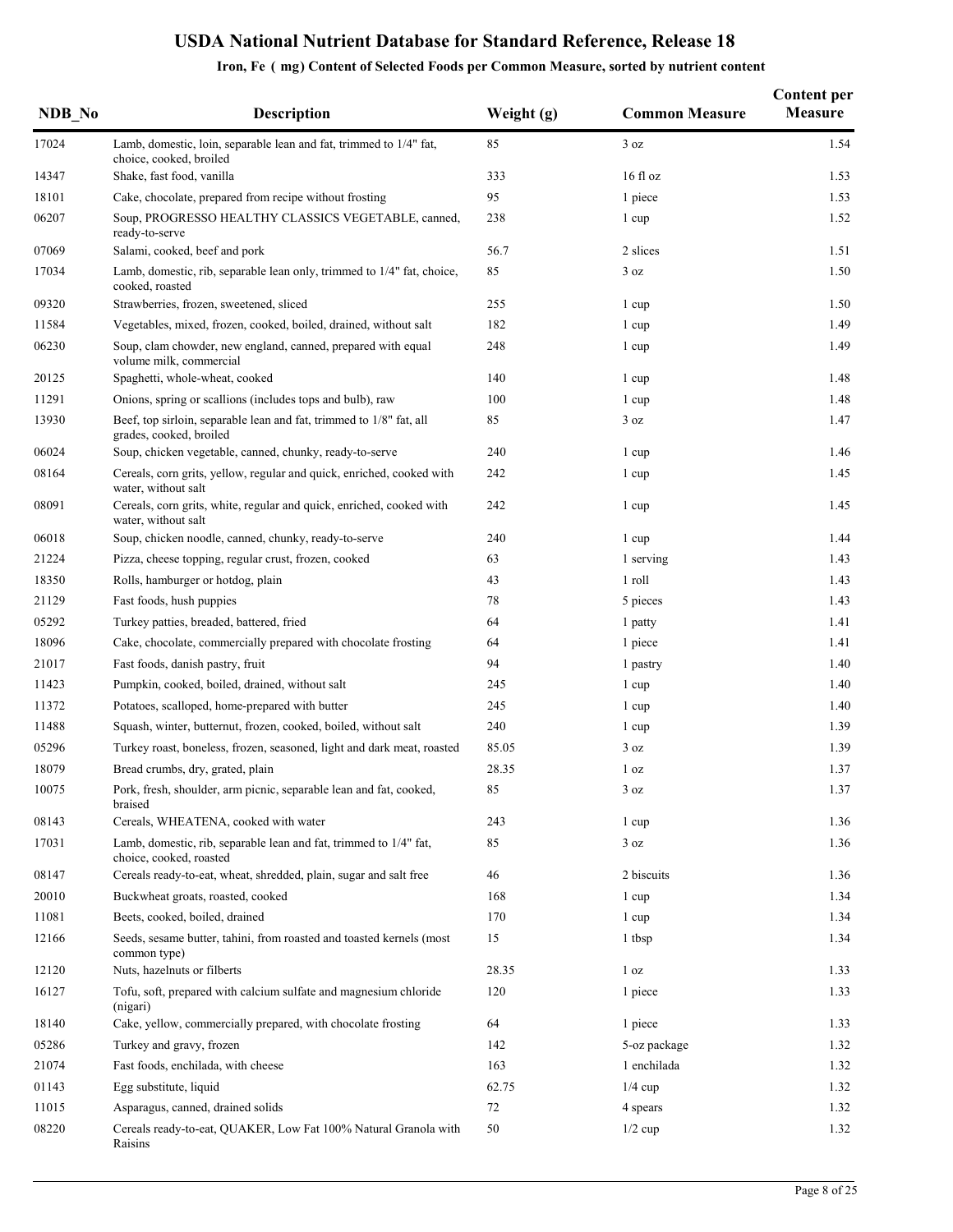| NDB No | <b>Description</b>                                                                                 | Weight (g) | <b>Common Measure</b> | <b>Content per</b><br><b>Measure</b> |
|--------|----------------------------------------------------------------------------------------------------|------------|-----------------------|--------------------------------------|
| 16126  | Tofu, firm, prepared with calcium sulfate and magnesium chloride<br>(nigari)                       | 81         | $1/4$ block           | 1.30                                 |
| 18268  | French toast, frozen, ready-to-heat                                                                | 59         | 1 slice               | 1.30                                 |
| 12167  | Nuts, chestnuts, european, roasted                                                                 | 143        | 1 cup                 | 1.30                                 |
| 15121  | Fish, tuna, light, canned in water, drained solids                                                 | 85         | 3 oz                  | 1.30                                 |
| 18102  | Cake, white, prepared from recipe with coconut frosting                                            | 112        | 1 piece               | 1.30                                 |
| 18278  | Muffins, blueberry, prepared from recipe, made with low fat (2%)<br>milk                           | 57         | 1 muffin              | 1.29                                 |
| 21078  | Fast foods, nachos, with cheese                                                                    | 113        | 6-8 nachos            | 1.28                                 |
| 08218  | Cereals ready-to-eat, QUAKER, QUAKER 100% Natural Cereal with<br>oats, honey, and raisins          | 51         | $1/2$ cup             | 1.28                                 |
| 02029  | Spices, parsley, dried                                                                             | 1.3        | 1 tbsp                | 1.27                                 |
| 18321  | Pie, lemon meringue, prepared from recipe                                                          | 127        | 1 piece               | 1.27                                 |
| 11672  | Potato pancakes                                                                                    | 76         | 1 pancake             | 1.27                                 |
| 18151  | Cookies, brownies, commercially prepared                                                           | 56         | 1 brownie             | 1.26                                 |
| 18246  | Danish pastry, fruit, enriched (includes apple, cinnamon, raisin,<br>lemon, raspberry, strawberry) | 71         | 1 danish              | 1.26                                 |
| 05044  | Chicken, broilers or fryers, dark meat, meat only, cooked, fried                                   | 84         | 3 oz                  | 1.25                                 |
| 05092  | Chicken, broilers or fryers, thigh, meat and skin, cooked, fried, batter                           | 86         | 1 thigh               | 1.25                                 |
| 11281  | Okra, frozen, cooked, boiled, drained, without salt                                                | 184        | 1 cup                 | 1.23                                 |
| 11264  | Mushrooms, canned, drained solids                                                                  | 156        | 1 cup                 | 1.23                                 |
| 18255  | Doughnuts, yeast-leavened, glazed, enriched (includes honey buns)                                  | 60         | 1 medium              | 1.22                                 |
| 11236  | Kale, frozen, cooked, boiled, drained, without salt                                                | 130        | 1 cup                 | 1.22                                 |
| 12061  | Nuts, almonds                                                                                      | 28.35      | 1 oz (24 nuts)        | 1.22                                 |
| 11590  | Waterchestnuts, chinese, canned, solids and liquids                                                | 140        | 1 cup                 | 1.22                                 |
| 12537  | Seeds, sunflower seed kernels, dry roasted, with salt added                                        | 32         | $1/4$ cup             | 1.22                                 |
| 18027  | Bread, egg                                                                                         | 40         | $1/2$ " slice         | 1.22                                 |
| 15011  | Fish, catfish, channel, cooked, breaded and fried                                                  | 85         | 3 oz                  | 1.22                                 |
| 11932  | Beans, snap, yellow, canned, regular pack, drained solids                                          | 135        | 1 cup                 | 1.22                                 |
| 11056  | Beans, snap, green, canned, regular pack, drained solids                                           | 135        | 1 cup                 | 1.22                                 |
| 18310  | Pie, chocolate creme, commercially prepared                                                        | 113        | 1 piece               | 1.21                                 |
| 18104  | Coffeecake, cinnamon with crumb topping, commercially prepared,<br>enriched                        | 63         | 1 piece               | 1.20                                 |
| 06202  | Soup, PROGRESSO HEALTHY CLASSICS CHICKEN RICE WITH<br>VEGETABLES, canned, ready-to-serve           | 239        | 1 cup                 | $1.20\,$                             |
| 12652  | Nuts, pistachio nuts, dry roasted, with salt added                                                 | 28.35      | 1 oz (47 nuts)        | 1.19                                 |
| 11732  | Beans, snap, yellow, frozen, cooked, boiled, drained, without salt                                 | 135        | 1 cup                 | 1.19                                 |
| 11061  | Beans, snap, green, frozen, cooked, boiled, drained without salt                                   | 135        | 1 cup                 | 1.19                                 |
| 11659  | Sweet potato, cooked, candied, home-prepared                                                       | 105        | 1 piece               | 1.19                                 |
| 15119  | Fish, tuna, light, canned in oil, drained solids                                                   | 85.05      | 3 oz                  | 1.18                                 |
| 18257  | Eclairs, custard-filled with chocolate glaze, prepared from recipe                                 | 100        | 1 eclair              | 1.18                                 |
| 19077  | Baking chocolate, unsweetened, liquid                                                              | 28.35      | 1 <sub>oz</sub>       | 1.18                                 |
| 18324  | Pie, pecan, commercially prepared                                                                  | 113        | 1 piece               | 1.18                                 |
| 10193  | Pork, fresh, backribs, separable lean and fat, cooked, roasted                                     | 85         | 3 oz                  | 1.17                                 |
| 11234  | Kale, cooked, boiled, drained, without salt                                                        | 130        | 1 cup                 | 1.17                                 |
| 05059  | Chicken, broilers or fryers, breast, meat and skin, cooked, fried, flour                           | 98         | $1/2$ breast          | 1.17                                 |
| 21138  | Fast foods, potato, french fried in vegetable oil                                                  | 85         | 1 small               | 1.16                                 |
| 18375  | Leavening agents, yeast, baker's, active dry                                                       | 7          | 1 pkg                 | 1.16                                 |
| 18239  | Croissants, butter                                                                                 | 57         | 1 croissant           | 1.16                                 |
| 11569  | Turnip greens, cooked, boiled, drained, without salt                                               | 144        | 1 cup                 | 1.15                                 |
| 15034  | Fish, haddock, cooked, dry heat                                                                    | 85         | 3 oz                  | 1.15                                 |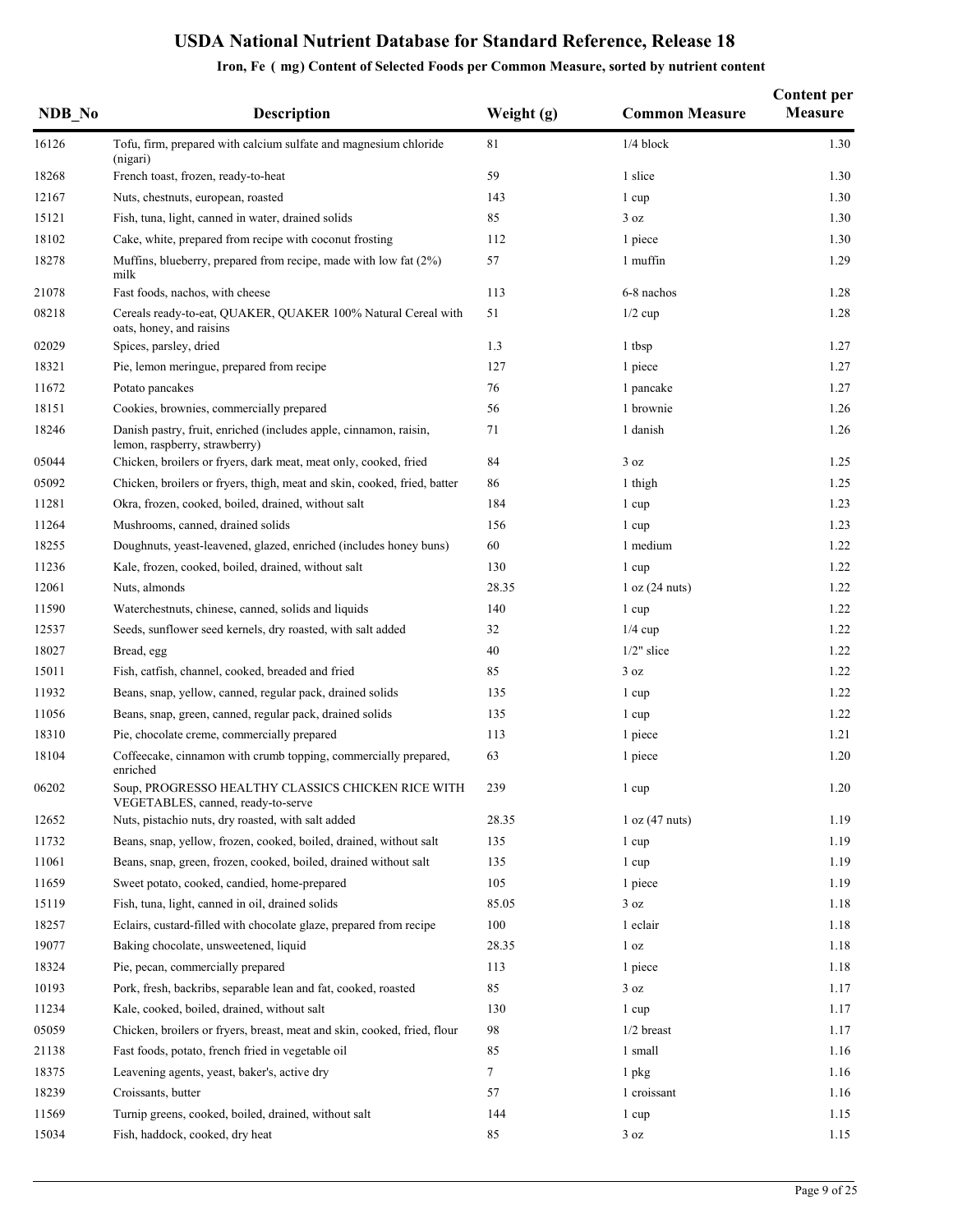| NDB No | <b>Description</b>                                                                  | Weight (g) | <b>Common Measure</b>             | <b>Content per</b><br><b>Measure</b> |
|--------|-------------------------------------------------------------------------------------|------------|-----------------------------------|--------------------------------------|
| 11247  | Leeks, (bulb and lower leaf-portion), cooked, boiled, drained, without<br>salt      | 104        | 1 cup                             | 1.14                                 |
| 18023  | Bread, cornbread, dry mix, prepared                                                 | 60         | 1 piece                           | 1.14                                 |
| 18245  | Danish pastry, cheese                                                               | 71         | 1 danish                          | 1.14                                 |
| 21061  | Fast foods, burrito, with beans and cheese                                          | 93         | 1 burrito                         | 1.13                                 |
| 05186  | Turkey, all classes, light meat, cooked, roasted                                    | 84         | 3 oz                              | 1.13                                 |
| 15141  | Crustaceans, crab, blue, canned                                                     | 135        | 1 cup                             | 1.13                                 |
| 18243  | Croutons, seasoned                                                                  | 40         | 1 cup                             | 1.13                                 |
| 18139  | Cake, white, prepared from recipe without frosting                                  | 74         | 1 piece                           | 1.12                                 |
| 11510  | Sweet potato, cooked, boiled, without skin                                          | 156        | 1 potato                          | 1.12                                 |
| 06471  | Soup, vegetable beef, prepared with equal volume water, commercial                  | 244        | 1 cup                             | 1.12                                 |
| 11093  | Broccoli, frozen, chopped, cooked, boiled, drained, without salt                    | 184        | 1 cup                             | 1.12                                 |
| 17095  | Veal, leg (top round), separable lean and fat, cooked, braised                      | 85         | 3 oz                              | 1.12                                 |
| 06200  | Soup, PROGRESSO HEALTHY CLASSICS CHICKEN NOODLE,<br>canned, ready-to-serve          | 237        | 1 cup                             | 1.11                                 |
| 15111  | Fish, swordfish, cooked, dry heat                                                   | 106        | 1 piece                           | 1.10                                 |
| 06409  | Soup, beef noodle, canned, prepared with equal volume water,<br>commercial          | 244        | 1 cup                             | 1.10                                 |
| 09207  | Orange juice, canned, unsweetened                                                   | 249        | 1 cup                             | 1.10                                 |
| 12104  | Nuts, coconut meat, raw                                                             | 45         | 1 piece                           | 1.09                                 |
| 21054  | Fast foods, salad, vegetable, tossed, without dressing, with chicken                | 218        | $1-1/2$ cups                      | 1.09                                 |
| 18082  | Bread stuffing, bread, dry mix, prepared                                            | 100        | $1/2$ cup                         | 1.09                                 |
| 11655  | Carrot juice, canned                                                                | 236        | 1 cup                             | 1.09                                 |
| 18269  | French toast, prepared from recipe, made with low fat $(2%)$ milk                   | 65         | 1 slice                           | 1.09                                 |
| 06468  | Soup, vegetarian vegetable, canned, prepared with equal volume<br>water, commercial | 241        | 1 cup                             | 1.08                                 |
| 01037  | Cheese, ricotta, part skim milk                                                     | 246        | 1 cup                             | 1.08                                 |
| 12537  | Seeds, sunflower seed kernels, dry roasted, with salt added                         | 28.35      | 1 <sub>oz</sub>                   | 1.08                                 |
| 21226  | Pizza, meat and vegetable topping, regular crust, frozen, cooked                    | 79         | 1 serving                         | 1.07                                 |
| 09277  | Plantains, raw                                                                      | 179        | 1 medium                          | 1.07                                 |
| 19002  | Snacks, beef jerky, chopped and formed                                              | 19.8       | 1 large piece                     | 1.07                                 |
| 15150  | Crustaceans, shrimp, mixed species, cooked, breaded and fried                       | 85         | 3 oz                              | 1.07                                 |
| 18364  | Tortillas, ready-to-bake or -fry, flour                                             | 32         | 1 tortilla                        | 1.07                                 |
| 01123  | Egg, whole, raw, fresh                                                              | 58         | 1 extra large                     | 1.06                                 |
| 12635  | Nuts, mixed nuts, dry roasted, with peanuts, with salt added                        | 28.35      | 1 <sub>oz</sub>                   | 1.05                                 |
| 11091  | Broccoli, cooked, boiled, drained, without salt                                     | 156        | 1 cup                             | 1.05                                 |
| 11540  | Tomato juice, canned, with salt added                                               | 243        | 1 cup                             | 1.04                                 |
| 15041  | Fish, herring, Atlantic, pickled                                                    | 85.05      | 3 oz                              | 1.04                                 |
| 10205  | Pork, fresh, loin, country-style ribs, separable lean and fat, cooked,<br>braised   | 85         | 3 oz                              | 1.04                                 |
| 19120  | Candies, milk chocolate                                                             | 44         | $1 \text{ bar} (1.55 \text{ oz})$ | 1.03                                 |
| 11961  | Hearts of palm, canned                                                              | 33         | 1 piece                           | 1.03                                 |
| 14346  | Shake, fast food, chocolate                                                         | 333        | $16f$ l oz                        | 1.03                                 |
| 09292  | Plums, dried (prunes), stewed, without added sugar                                  | 248        | 1 cup                             | 1.02                                 |
| 11578  | Vegetable juice cocktail, canned                                                    | 242        | 1 cup                             | 1.02                                 |
| 09121  | Grapefruit, sections, canned, light syrup pack, solids and liquids                  | 254        | 1 cup                             | 1.02                                 |
| 09125  | Grapefruit juice, white, frozen concentrate, unsweetened, undiluted                 | 207        | 6-fl-oz can                       | 1.01                                 |
| 11296  | Onion rings, breaded, par fried, frozen, prepared, heated in oven                   | 60         | 10 rings                          | 1.01                                 |
| 11019  | Asparagus, frozen, cooked, boiled, drained, without salt                            | 180        | 1 cup                             | 1.01                                 |
| 11508  | Sweet potato, cooked, baked in skin, without salt                                   | 146        | 1 potato                          | 1.01                                 |
| 15058  | Fish, ocean perch, Atlantic, cooked, dry heat                                       | 85         | 3 oz                              | 1.00                                 |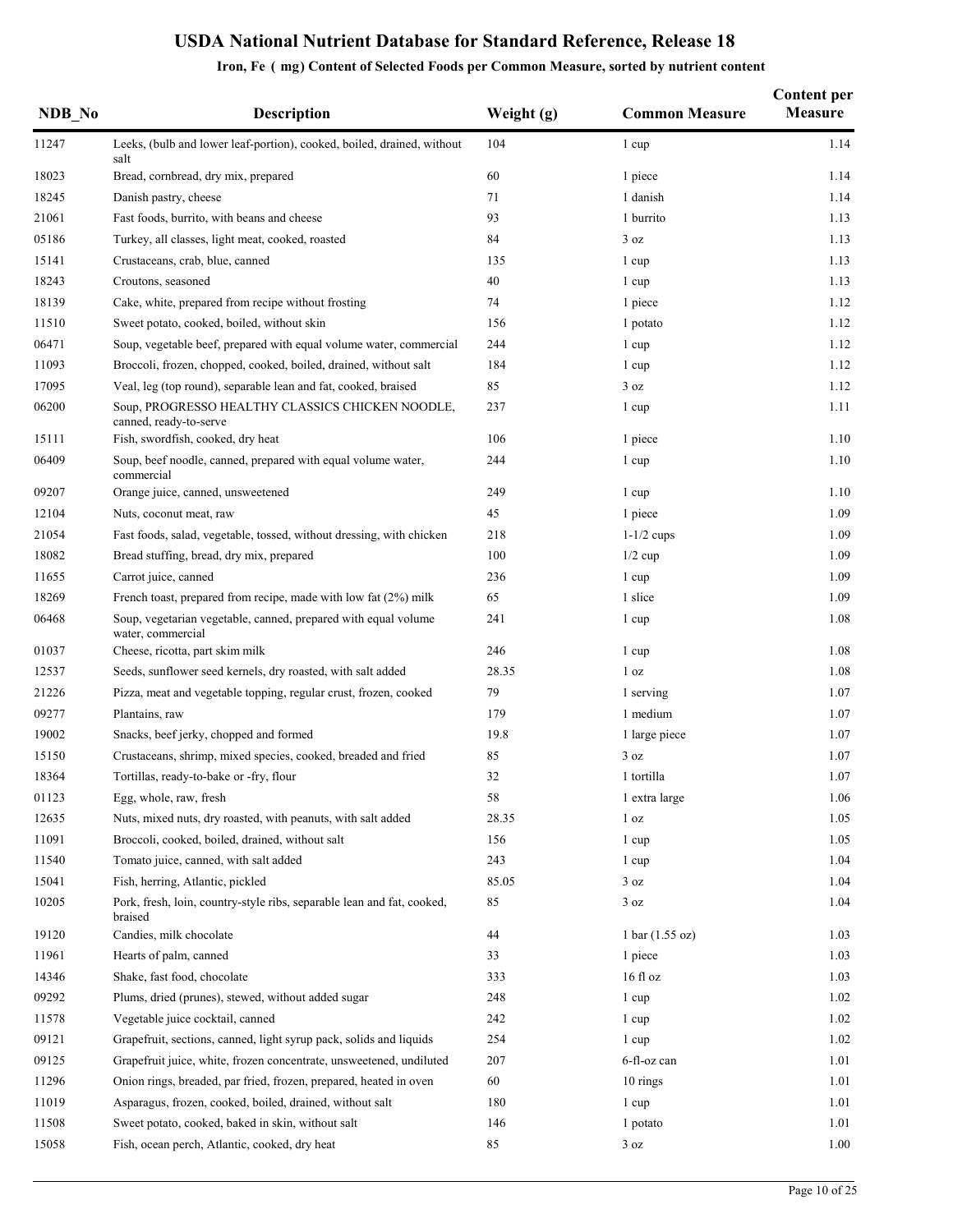| NDB No | Description                                                                          | Weight (g) | <b>Common Measure</b> | <b>Content per</b><br><b>Measure</b> |
|--------|--------------------------------------------------------------------------------------|------------|-----------------------|--------------------------------------|
| 18134  | Cake, sponge, prepared from recipe                                                   | 63         | 1 piece               | 1.00                                 |
| 20089  | Wild rice, cooked                                                                    | 164        | 1 cup                 | 0.98                                 |
| 11271  | Mustard greens, cooked, boiled, drained, without salt                                | 140        | 1 cup                 | 0.98                                 |
| 11174  | Corn, sweet, yellow, canned, cream style, regular pack                               | 256        | 1 cup                 | 0.97                                 |
| 05067  | Chicken, broilers or fryers, drumstick, meat and skin, cooked, fried,<br>batter      | 72         | 1 drumstick           | 0.97                                 |
| 18280  | Muffins, corn, dry mix, prepared                                                     | 50         | 1 muffin              | 0.97                                 |
| 09270  | Pineapple, canned, heavy syrup pack, solids and liquids                              | 254        | 1 cup                 | 0.97                                 |
| 18177  | Cookies, molasses                                                                    | 15         | 1 cookie, medium      | 0.96                                 |
| 18388  | Muffins, wheat bran, toaster-type with raisins, toasted                              | 34         | 1 muffin              | 0.96                                 |
| 15232  | Fish, roughy, orange, cooked, dry heat                                               | 85         | 3 oz                  | 0.96                                 |
| 18356  | Sweet rolls, cinnamon, commercially prepared with raisins                            | 60         | 1 roll                | 0.96                                 |
| 05040  | Chicken, broilers or fryers, light meat, meat only, cooked, fried                    | 84         | 3 oz                  | 0.96                                 |
| 09403  | Apricot nectar, canned, with added ascorbic acid                                     | 251        | 1 cup                 | 0.95                                 |
| 10011  | Pork, fresh, leg (ham), whole, separable lean only, cooked, roasted                  | 85         | 3 oz                  | 0.95                                 |
| 11043  | Mung beans, mature seeds, sprouted, raw                                              | 104        | 1 cup                 | 0.95                                 |
| 18069  | Bread, white, commercially prepared (includes soft bread crumbs)                     | 25         | 1 slice               | 0.94                                 |
| 01036  | Cheese, ricotta, whole milk                                                          | 246        | 1 cup                 | 0.93                                 |
| 11128  | Carrots, canned, regular pack, drained solids                                        | 146        | 1 cup                 | 0.93                                 |
| 09220  | Tangerines, (mandarin oranges), canned, light syrup pack                             | 252        | 1 cup                 | 0.93                                 |
| 09032  | Apricots, dried, sulfured, uncooked                                                  | 35         | 10 halves             | 0.93                                 |
| 11387  | Potatoes, scalloped, dry mix, prepared with water, whole milk and<br>butter          | 245        | 1 cup                 | 0.93                                 |
| 01110  | Milk shakes, thick chocolate                                                         | 300        | $10.6$ fl oz          | 0.93                                 |
| 18076  | Bread, whole-wheat, commercially prepared, toasted                                   | 25         | 1 slice               | 0.93                                 |
| 09250  | Peaches, frozen, sliced, sweetened                                                   | 250        | 1 cup                 | 0.93                                 |
| 18075  | Bread, whole-wheat, commercially prepared                                            | 28         | 1 slice               | 0.92                                 |
| 18044  | Bread, pumpernickel                                                                  | 32         | 1 slice               | 0.92                                 |
| 18274  | Muffins, blueberry, commercially prepared                                            | 57         | 1 muffin              | 0.92                                 |
| 09016  | Apple juice, canned or bottled, unsweetened, without added ascorbic<br>acid          | 248        | 1 cup                 | 0.92                                 |
| 18248  | Doughnuts, cake-type, plain (includes unsugared, old-fashioned)                      | 47         | 1 medium              | 0.92                                 |
| 06440  | Soup, minestrone, canned, prepared with equal volume water,<br>commercial            | 241        | 1 cup                 | $0.92\,$                             |
| 01131  | Egg, whole, cooked, poached                                                          | 50         | 1 large               | 0.92                                 |
| 01123  | Egg, whole, raw, fresh                                                               | 50         | 1 large               | 0.92                                 |
| 18045  | Bread, pumpernickel, toasted                                                         | 29         | 1 slice               | 0.91                                 |
| 01128  | Egg, whole, cooked, fried                                                            | 46         | 1 large               | 0.91                                 |
| 12637  | Nuts, mixed nuts, oil roasted, with peanuts, with salt added                         | 28.35      | 1 <sub>oz</sub>       | 0.91                                 |
| 10185  | Pork, cured, ham, extra lean and regular, canned, roasted                            | 85         | 3 oz                  | 0.91                                 |
| 15037  | Fish, halibut, Atlantic and Pacific, cooked, dry heat                                | 85         | 3 oz                  | 0.91                                 |
| 18060  | Bread, rye                                                                           | 32         | 1 slice               | 0.91                                 |
| 18036  | Bread, mixed-grain, toasted (includes whole-grain, 7-grain)                          | 24         | 1 slice               | 0.90                                 |
| 11299  | Parsnips, cooked, boiled, drained, without salt                                      | 156        | 1 cup                 | 0.90                                 |
| 06205  | Soup, PROGRESSO HEALTHY CLASSICS NEW ENGLAND<br>CLAM CHOWDER, canned, ready-to-serve | 244        | 1 cup                 | 0.90                                 |
| 18035  | Bread, mixed-grain (includes whole-grain, 7-grain)                                   | 26         | 1 slice               | 0.90                                 |
| 11644  | Squash, winter, all varieties, cooked, baked, without salt                           | 205        | 1 cup                 | 0.90                                 |
| 11436  | Rutabagas, cooked, boiled, drained, without salt                                     | 170        | 1 cup                 | 0.90                                 |
| 09124  | Grapefruit juice, white, canned, sweetened                                           | 250        | 1 cup                 | 0.90                                 |
| 19393  | Frozen yogurts, chocolate, soft-serve                                                | 72         | $1/2$ cup             | 0.90                                 |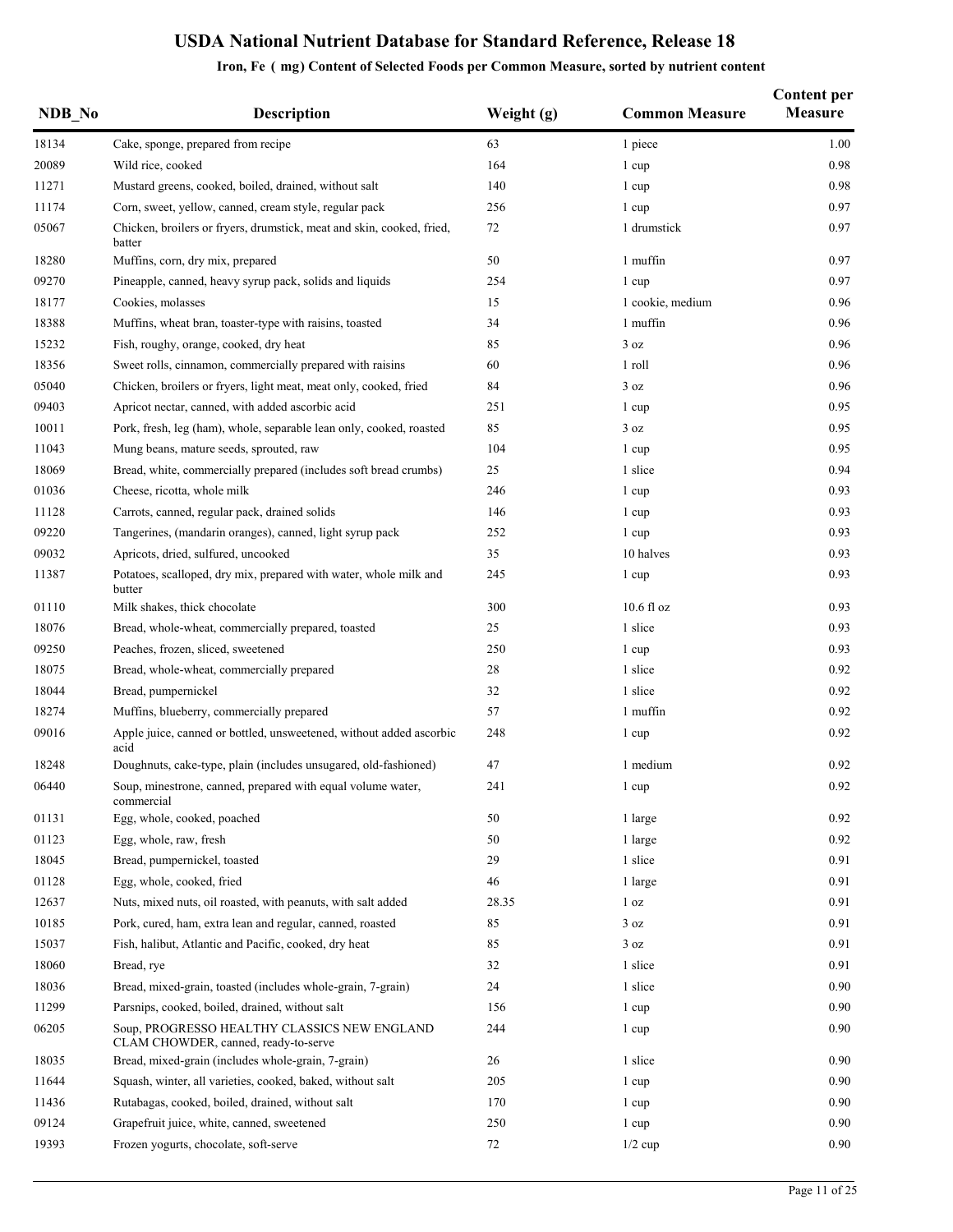| NDB No | <b>Description</b>                                                                          | Weight (g)     | <b>Common Measure</b> | <b>Content per</b><br><b>Measure</b> |
|--------|---------------------------------------------------------------------------------------------|----------------|-----------------------|--------------------------------------|
| 07024  | Frankfurter, chicken                                                                        | 45             | 1 frank               | 0.90                                 |
| 02007  | Spices, celery seed                                                                         | $\overline{c}$ | 1 tsp                 | 0.90                                 |
| 09055  | Blueberries, frozen, sweetened                                                              | 230            | 1 cup                 | 0.90                                 |
| 18217  | Crackers, matzo, plain                                                                      | 28.35          | 1 matzo               | 0.90                                 |
| 05064  | Chicken, broilers or fryers, breast, meat only, cooked, roasted                             | 86             | $1/2$ breast          | 0.89                                 |
| 09278  | Plantains, cooked                                                                           | 154            | 1 cup                 | 0.89                                 |
| 09042  | Blackberries, raw                                                                           | 144            | 1 cup                 | 0.89                                 |
| 09020  | Applesauce, canned, sweetened, without salt                                                 | 255            | 1 cup                 | 0.89                                 |
| 18110  | Cake, fruitcake, commercially prepared                                                      | 43             | 1 piece               | 0.89                                 |
| 15111  | Fish, swordfish, cooked, dry heat                                                           | 85             | 3 oz                  | 0.88                                 |
| 11176  | Corn, sweet, yellow, canned, vacuum pack, regular pack                                      | 210            | 1 cup                 | 0.88                                 |
| 21229  | Fast foods, chicken, breaded and fried, boneless pieces, plain                              | 106            | 6 pieces              | 0.88                                 |
| 18342  | Rolls, dinner, plain, commercially prepared (includes brown-and-<br>serve)                  | 28             | 1 roll                | 0.88                                 |
| 02010  | Spices, cinnamon, ground                                                                    | 2.3            | 1 tsp                 | 0.88                                 |
| 18326  | Pie, pumpkin, commercially prepared                                                         | 109            | 1 piece               | 0.86                                 |
| 10009  | Pork, fresh, leg (ham), whole, separable lean and fat, cooked, roasted                      | 85             | 3 oz                  | 0.86                                 |
| 11370  | Potatoes, hashed brown, home-prepared                                                       | 156            | 1 cup                 | 0.86                                 |
| 09282  | Plums, canned, purple, juice pack, solids and liquids                                       | 252            | 1 cup                 | 0.86                                 |
| 15086  | Fish, salmon, sockeye, cooked, dry heat                                                     | 155            | $1/2$ fillet          | 0.85                                 |
| 01164  | Cheese sauce, prepared from recipe                                                          | 243            | 1 cup                 | 0.85                                 |
| 09302  | Raspberries, raw                                                                            | 123            | 1 cup                 | 0.85                                 |
| 21130  | Fast foods, onion rings, breaded and fried                                                  | 83             | 8-9 rings             | 0.85                                 |
| 11205  | Cucumber, with peel, raw                                                                    | 301            | 1 large               | 0.84                                 |
| 18019  | Bread, banana, prepared from recipe, made with margarine                                    | 60             | 1 slice               | 0.84                                 |
| 19015  | Snacks, granola bars, hard, plain                                                           | 28.35          | 1 bar                 | 0.84                                 |
| 10176  | Pork, fresh, loin, center loin (chops), bone-in, separable lean only,<br>cooked, pan-fried  | 85             | 3 oz                  | 0.83                                 |
| 10051  | Pork, fresh, loin, center rib (roasts), bone-in, separable lean only,<br>cooked, roasted    | 85             | 3 oz                  | 0.83                                 |
| 18316  | Pie, coconut custard, commercially prepared                                                 | 104            | 1 piece               | 0.83                                 |
| 18065  | Bread, wheat, toasted (includes wheat berry)                                                | 23             | 1 slice               | 0.83                                 |
| 18064  | Bread, wheat (includes wheat berry)                                                         | 25             | 1 slice               | 0.83                                 |
| 06166  | Sauce, homemade, white, medium                                                              | 250            | 1 cup                 | 0.83                                 |
| 12155  | Nuts, walnuts, english                                                                      | 28.35          | 1 oz (14 halves)      | 0.82                                 |
| 15126  | Fish, tuna, white, canned in water, drained solids                                          | 85             | 3 oz                  | 0.82                                 |
| 17112  | Veal, rib, separable lean and fat, cooked, roasted                                          | 85             | 3 oz                  | 0.82                                 |
| 13350  | Beef, cured, dried                                                                          | 28.35          | 1 <sub>oz</sub>       | 0.82                                 |
| 20037  | Rice, brown, long-grain, cooked                                                             | 195            | 1 cup                 | 0.82                                 |
| 18133  | Cake, sponge, commercially prepared                                                         | 30             | 1 shortcake           | 0.82                                 |
| 11457  | Spinach, raw                                                                                | 30             | 1 cup                 | 0.81                                 |
| 11053  | Beans, snap, green, cooked, boiled, drained, without salt                                   | 125            | 1 cup                 | 0.81                                 |
| 21088  | Tostada with guacamole                                                                      | 130.5          | 1 tostada             | 0.81                                 |
| 11044  | Mung beans, mature seeds, sprouted, cooked, boiled, drained, without<br>salt                | 124            | 1 cup                 | 0.81                                 |
| 01123  | Egg, whole, raw, fresh                                                                      | 44             | 1 medium              | 0.81                                 |
| 10047  | Pork, fresh, loin, center rib (roasts), bone-in, separable lean and fat,<br>cooked, roasted | 85             | 3 oz                  | 0.80                                 |
| 10153  | Pork, cured, ham, whole, separable lean only, roasted                                       | 85             | 3 oz                  | 0.80                                 |
| 15221  | Fish, tuna, yellowfin, fresh, cooked, dry heat                                              | 85             | 3 oz                  | 0.80                                 |
| 14177  | Chocolate-flavor beverage mix, powder, prepared with whole milk                             | 266            | 1 cup                 | $0.80\,$                             |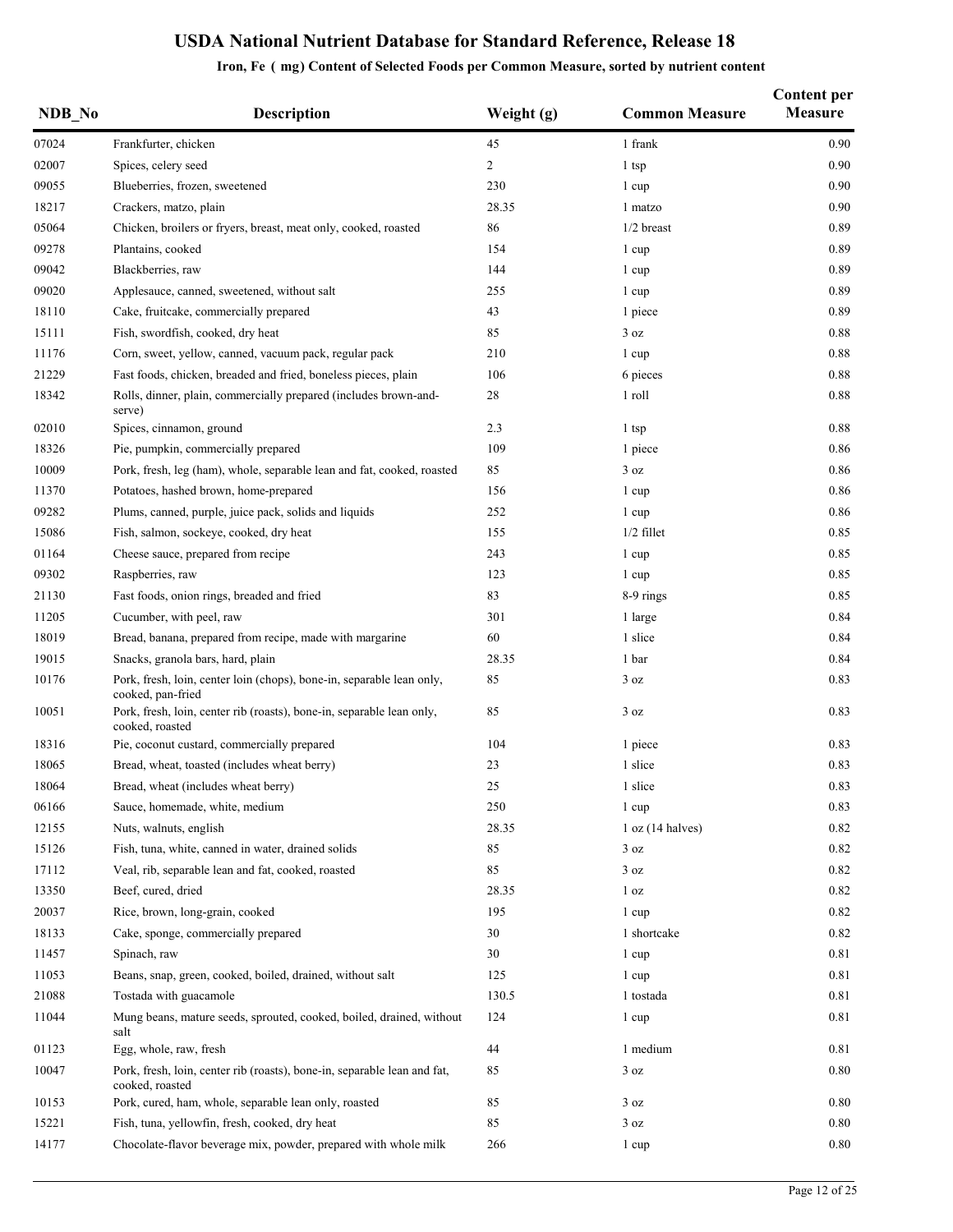| NDB No | <b>Description</b>                                                                                              | Weight (g) | <b>Common Measure</b> | <b>Content per</b><br><b>Measure</b> |
|--------|-----------------------------------------------------------------------------------------------------------------|------------|-----------------------|--------------------------------------|
| 18358  | Sweet rolls, cinnamon, refrigerated dough with frosting, baked                                                  | 30         | 1 roll                | 0.80                                 |
| 15071  | Fish, rockfish, Pacific, mixed species, cooked, dry heat                                                        | 149        | 1 fillet              | 0.79                                 |
| 18288  | Pancakes plain, frozen, ready-to-heat (includes buttermilk)                                                     | 36         | 1 pancake             | 0.79                                 |
| 11385  | Potatoes, au gratin, dry mix, prepared with water, whole milk and<br>butter                                     | 245        | 1 cup                 | 0.78                                 |
| 09136  | Grape juice, frozen concentrate, sweetened, undiluted, with added<br>vitamin C                                  | 216        | 6-fl-oz can           | 0.78                                 |
| 14334  | Pineapple and grapefruit juice drink, canned                                                                    | 250        | 8 fl oz               | 0.78                                 |
| 09273  | Pineapple juice, canned, unsweetened, without added ascorbic acid                                               | 250        | 1 cup                 | 0.78                                 |
| 09027  | Apricots, canned, heavy syrup pack, with skin, solids and liquids                                               | 258        | 1 cup                 | 0.77                                 |
| 11131  | Carrots, frozen, cooked, boiled, drained, without salt                                                          | 146        | 1 cup                 | 0.77                                 |
| 15140  | Crustaceans, crab, blue, cooked, moist heat                                                                     | 85         | 3 oz                  | 0.77                                 |
| 10179  | Pork, fresh, loin, center loin (chops), bone-in, separable lean and fat,<br>cooked, pan-fried                   | 85         | 3 oz                  | 0.77                                 |
| 09094  | Figs, dried, uncooked                                                                                           | 38         | 2 figs                | 0.77                                 |
| 06419  | Soup, chicken noodle, canned, prepared with equal volume water,<br>commercial                                   | 241        | 1 cup                 | 0.77                                 |
| 11179  | Corn, sweet, yellow, frozen, kernels cut off cob, boiled, drained,<br>without salt                              | 164        | 1 cup                 | 0.77                                 |
| 15173  | Mollusks, scallop, mixed species, cooked, breaded and fried                                                     | 93         | 6 large               | 0.76                                 |
| 18048  | Bread, raisin, toasted, enriched                                                                                | 24         | 1 slice               | 0.76                                 |
| 18047  | Bread, raisin, enriched                                                                                         | 26         | 1 slice               | 0.75                                 |
| 12632  | Nuts, macadamia nuts, dry roasted, with salt added                                                              | 28.35      | $1 oz (10-12 nuts)$   | 0.75                                 |
| 14390  | Cocoa mix, with aspartame, powder, prepared from item 14196                                                     | 192        | 1 serving             | 0.75                                 |
| 19165  | Cocoa, dry powder, unsweetened                                                                                  | 5.4        | 1 tbsp                | 0.75                                 |
| 06423  | Soup, chicken with rice, canned, prepared with equal volume water,<br>commercial                                | 241        | 1 cup                 | 0.75                                 |
| 09214  | Orange juice, frozen concentrate, unsweetened, undiluted                                                        | 213        | 6-fl-oz can           | 0.75                                 |
| 14196  | Cocoa mix, no sugar added, powder                                                                               | 15         | $1/2$ oz envelope     | 0.74                                 |
| 18061  | Bread, rve, toasted                                                                                             | 24         | 1 slice               | 0.74                                 |
| 11101  | Brussels sprouts, frozen, cooked, boiled, drained, without salt                                                 | 155        | 1 cup                 | 0.74                                 |
| 01097  | Milk, canned, evaporated, nonfat                                                                                | 256        | 1 cup                 | 0.74                                 |
| 18220  | Crackers, melba toast, plain                                                                                    | 20         | 4 pieces              | 0.74                                 |
| 10151  | Pork, cured, ham, whole, separable lean and fat, roasted                                                        | 85         | $3\ \text{oz}$        | 0.74                                 |
| 11138  | Cauliflower, frozen, cooked, boiled, drained, without salt                                                      | 180        | 1 cup                 | 0.74                                 |
| 18040  | Bread, oatmeal, toasted                                                                                         | 25         | 1 slice               | 0.74                                 |
| 18057  | Bread, reduced-calorie, white                                                                                   | 23         | 1 slice               | 0.73                                 |
| 18041  | Bread, pita, white, enriched                                                                                    | 28         | 4" pita               | 0.73                                 |
| 18070  | Bread, white, commercially prepared, toasted                                                                    | 22         | 1 slice               | 0.73                                 |
| 01132  | Egg, whole, cooked, scrambled                                                                                   | 61         | 1 large               | 0.73                                 |
| 09024  | Apricots, canned, juice pack, with skin, solids and liquids                                                     | 244        | 1 cup                 | 0.73                                 |
| 18039  | Bread, oatmeal                                                                                                  | 27         | 1 slice               | 0.73                                 |
| 09193  | Olives, ripe, canned (small-extra large)                                                                        | 22         | 5 large               | 0.73                                 |
| 15077  | Fish, salmon, chinook, smoked                                                                                   | 85.05      | 3 oz                  | 0.72                                 |
| 21127  | Fast foods, coleslaw                                                                                            | 99         | $3/4$ cup             | 0.72                                 |
| 10042  | Pork, fresh, loin, center loin (chops), bone-in, separable lean only,<br>cooked, broiled                        | 85         | 3 oz                  | 0.72                                 |
| 19404  | Snacks, granola bars, soft, uncoated, chocolate chip                                                            | 28.35      | 1 bar                 | 0.72                                 |
| 09254  | Pears, canned, juice pack, solids and liquids                                                                   | 248        | 1 cup                 | 0.72                                 |
| 09100  | Fruit cocktail, (peach and pineapple and pear and grape and cherry),<br>canned, heavy syrup, solids and liquids | 248        | 1 cup                 | 0.72                                 |
| 12142  | Nuts, pecans                                                                                                    | 28.35      | 1 oz (20 halves)      | 0.72                                 |
| 15084  | Fish, salmon, pink, canned, solids with bone and liquid                                                         | 85         | 3 oz                  | 0.71                                 |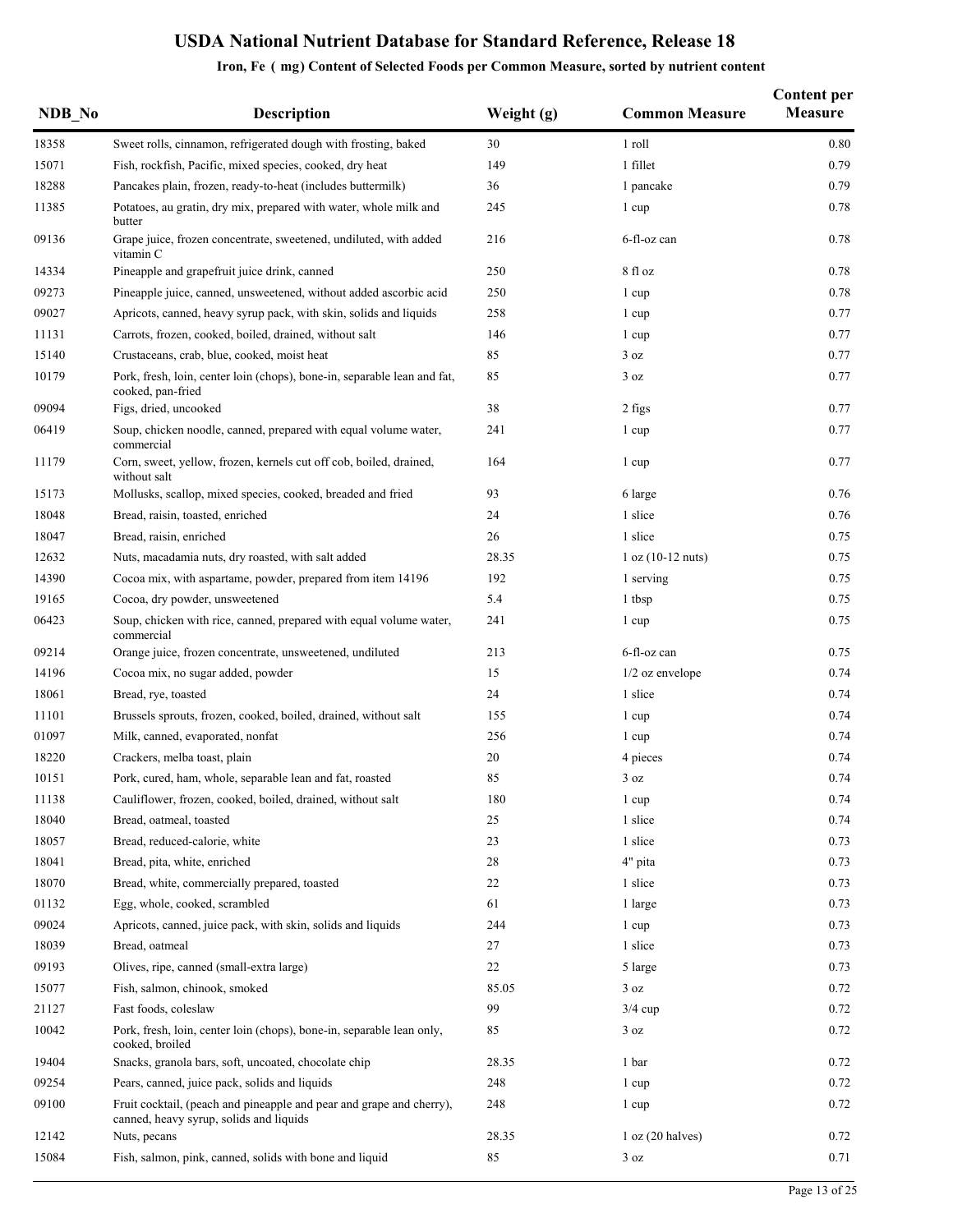| NDB No | <b>Description</b>                                                                                             | Weight (g) | <b>Common Measure</b>             | Content per<br><b>Measure</b> |
|--------|----------------------------------------------------------------------------------------------------------------|------------|-----------------------------------|-------------------------------|
| 18053  | Bread, reduced-calorie, rye                                                                                    | 23         | 1 slice                           | 0.71                          |
| 11159  | Coleslaw, home-prepared                                                                                        | 120        | 1 cup                             | 0.71                          |
| 09241  | Peaches, canned, heavy syrup pack, solids and liquids                                                          | 262        | 1 cup                             | 0.71                          |
| 18025  | Bread, cracked-wheat                                                                                           | 25         | 1 slice                           | 0.70                          |
| 09189  | Fruit, mixed, (peach and cherry-sweet and -sour and raspberry and<br>grape and boysenberry), frozen, sweetened | 250        | 1 cup                             | 0.70                          |
| 18015  | Biscuits, plain or buttermilk, refrigerated dough, higher fat, baked                                           | 27         | $2-1/2"$ biscuit                  | 0.70                          |
| 09268  | Pineapple, canned, juice pack, solids and liquids                                                              | 249        | 1 cup                             | 0.70                          |
| 09316  | Strawberries, raw                                                                                              | 166        | 1 cup                             | 0.70                          |
| 19022  | Snacks, granola bars, soft, uncoated, raisin                                                                   | 28.35      | 1 bar                             | 0.69                          |
| 19031  | Snacks, oriental mix, rice-based                                                                               | 28.35      | $1$ oz (about $1/4$ cup)          | 0.69                          |
| 18320  | Pie, lemon meringue, commercially prepared                                                                     | 113        | 1 piece                           | 0.69                          |
| 12078  | Nuts, brazilnuts, dried, unblanched                                                                            | 28.35      | $1 oz (6-8 nuts)$                 | 0.69                          |
| 09326  | Watermelon, raw                                                                                                | 286        | 1 wedge                           | 0.69                          |
| 07008  | Bologna, beef and pork                                                                                         | 56.7       | 2 slices                          | 0.69                          |
| 18141  | Cake, yellow, commercially prepared, with vanilla frosting                                                     | 64         | 1 piece                           | 0.68                          |
| 19155  | Candies, M&M MARS, SNICKERS Bar                                                                                | 57         | 1 bar $(2 oz)$                    | 0.68                          |
| 05098  | Chicken, broilers or fryers, thigh, meat only, cooked, roasted                                                 | 52         | 1 thigh                           | 0.68                          |
| 19143  | Candies, MR. GOODBAR Chocolate Bar                                                                             | 49         | 1 bar $(1.75 \text{ oz})$         | 0.68                          |
| 18055  | Bread, reduced-calorie, wheat                                                                                  | 23         | 1 slice                           | 0.68                          |
| 10038  | Pork, fresh, loin, center loin (chops), bone-in, separable lean and fat,<br>cooked, broiled                    | 85         | 3 oz                              | 0.68                          |
| 07022  | Frankfurter, beef                                                                                              | 45         | 1 frank                           | 0.68                          |
| 14175  | Chocolate-flavor beverage mix for milk, powder, without added<br>nutrients                                     | 21.6       | 2-3 heaping tsp                   | 0.68                          |
| 18228  | Crackers, saltines (includes oyster, soda, soup)                                                               | 12         | 4 crackers                        | 0.68                          |
| 14341  | Pineapple and orange juice drink, canned                                                                       | 250        | 8 fl oz                           | 0.68                          |
| 21053  | Fast foods, salad, vegetable, tossed, without dressing, with cheese and<br>egg                                 | 217        | $1-1/2$ cups                      | 0.67                          |
| 09238  | Peaches, canned, juice pack, solids and liquids                                                                | 248        | 1 cup                             | 0.67                          |
| 06216  | Soup, cream of chicken, prepared with equal volume milk, commercial                                            | 248        | 1 cup                             | 0.67                          |
| 19132  | Candies, milk chocolate, with almonds                                                                          | 41         | $1 \text{ bar} (1.45 \text{ oz})$ | 0.67                          |
| 18375  | Leavening agents, yeast, baker's, active dry                                                                   | 4          | 1 tsp                             | 0.66                          |
| 18452  | Cake, snack cakes, cupcakes, chocolate, with frosting, low-fat                                                 | 43         | 1 cupcake                         | 0.66                          |
| 02027  | Spices, oregano, dried                                                                                         | 1.5        | 1 tsp                             | 0.66                          |
| 11242  | Kohlrabi, cooked, boiled, drained, without salt                                                                | 165        | 1 cup                             | 0.66                          |
| 14136  | Carbonated beverage, ginger ale                                                                                | 366        | 12 fl oz                          | 0.66                          |
| 19056  | Snacks, tortilla chips, plain, white corn                                                                      | 28.35      | 1 <sub>oz</sub>                   | 0.66                          |
| 05068  | Chicken, broilers or fryers, drumstick, meat and skin, cooked, fried,<br>flour                                 | 49         | 1 drumstick                       | 0.66                          |
| 18226  | Crackers, rye, wafers, plain                                                                                   | 11         | 1 wafer                           | 0.65                          |
| 18164  | Cookies, chocolate chip, refrigerated dough, baked                                                             | 26         | 1 cookie                          | 0.65                          |
| 18013  | Biscuits, plain or buttermilk, refrigerated dough, lower fat, baked                                            | 21         | $2-1/4"$ biscuit                  | 0.65                          |
| 15142  | Crustaceans, crab, blue, crab cakes                                                                            | 60         | 1 cake                            | 0.65                          |
| 11642  | Squash, summer, all varieties, cooked, boiled, drained, without salt                                           | 180        | 1 cup                             | 0.65                          |
| 08084  | Cereals ready-to-eat, wheat germ, toasted, plain                                                               | 7.119      | 1 tbsp                            | 0.65                          |
| 15137  | Crustaceans, crab, alaska king, cooked, moist heat                                                             | 85         | 3 oz                              | 0.65                          |
| 18178  | Cookies, oatmeal, commercially prepared, regular                                                               | 25         | 1 cookie                          | 0.65                          |
| 11090  | Broccoli, raw                                                                                                  | 88         | 1 cup                             | 0.64                          |
| 16390  | Peanuts, all types, dry-roasted, without salt                                                                  | 28.35      | 1 oz (approx 28)                  | 0.64                          |
| 16090  | Peanuts, all types, dry-roasted, with salt                                                                     | 28.35      | 1 oz (approx 28)                  | 0.64                          |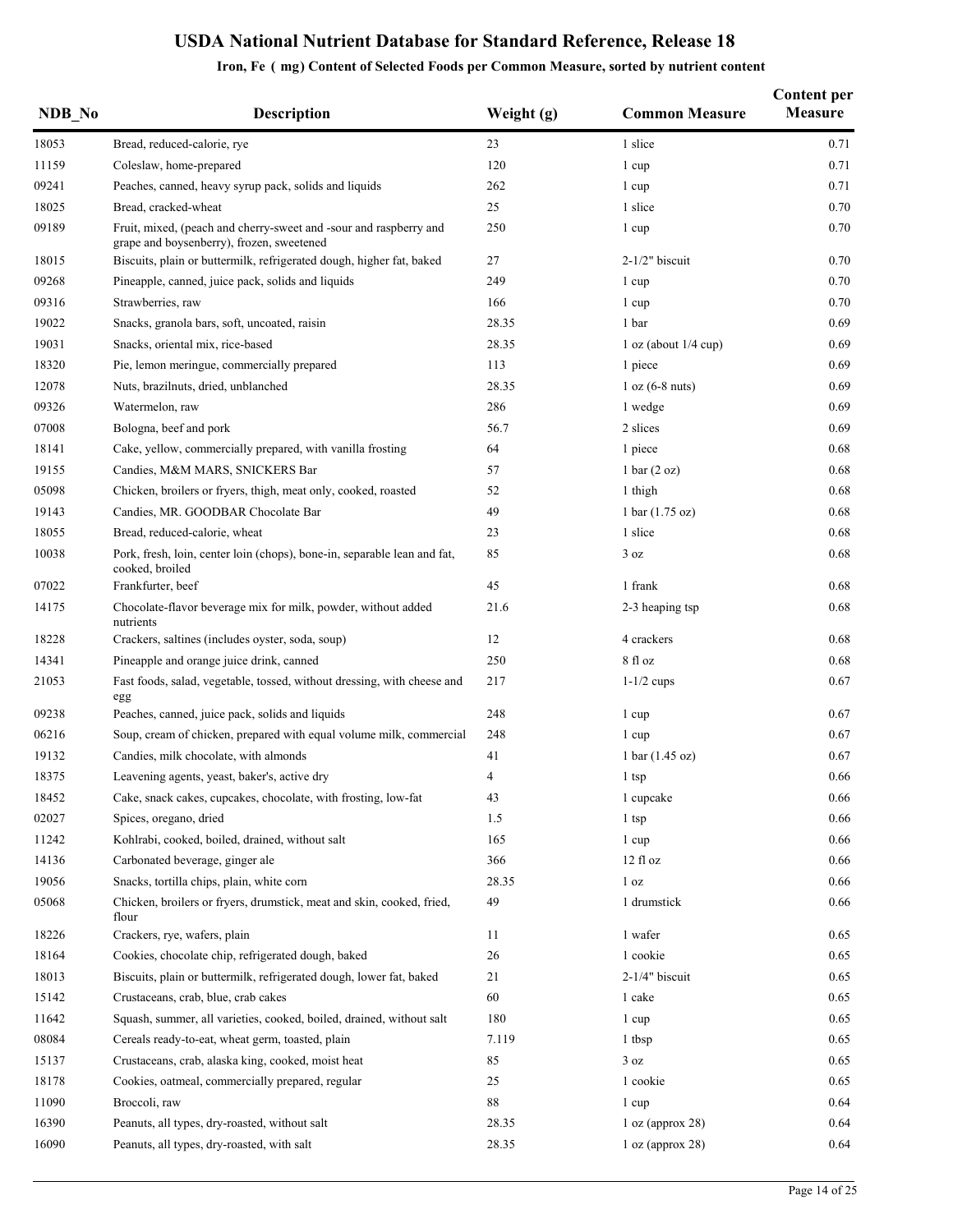### **NDB** No **Description Weight (g) Common Measure Content per Measure** 11821 Peppers, sweet, red, raw 149 1 cup 149 1 cup 16.64 11269 Mushrooms, shiitake, cooked, without salt 145 145 1 cup 145 1 cup 145 1 cup 16.64 18029 Bread, french or vienna (includes sourdough) 25 1/2" slice 0.63 0.63 05101 Chicken, broilers or fryers, wing, meat and skin, cooked, fried, batter 49 1 wing 1 wing 0.63 11144 Celery, cooked, boiled, drained, without salt 150 1 cup 1 cup 0.63 11334 Peppers, sweet, green, cooked, boiled, drained, without salt 136 1 cup 1 cup 0.63 11823 Peppers, sweet, red, cooked, boiled, drained, without salt 136 1 cup 1 cup 1 cup 0.63 11297 Parsley, raw 20062 Parsley, raw 20062 Parsley, raw 30 Au 2007 Parsley, raw 30 Au 2007 Parsley, raw 30 Au 2007 Parsley, raw 30 Au 2007 Parsley, raw 30 Au 2007 Parsley, raw 30 Au 2007 Parsley, raw 30 Au 2007 Parsley, r 11206 Cucumber, peeled, raw 11206 1 large 0.62 19270 Ice creams, chocolate 66 1/2 cup 0.61 19039 Snacks, popcorn, caramel-coated, without peanuts 35.2 1 cup 1 cup 35.2 1 cup 06416 Soup, cream of chicken, canned, prepared with equal volume water, commercial 244 1 cup 0.61 09135 Grape juice, canned or bottled, unsweetened, without added vitamin C 253 1 cup 0.61 02030 Spices, pepper, black 2.1 1 tsp 0.61 01104 Milk, chocolate, fluid, commercial, lowfat 250 1 cup 250 1 cup 0.60 01103 Milk, chocolate, fluid, commercial, reduced fat 250 1 cup 0.60 01102 Milk, chocolate, fluid, commercial, whole 250 1 cup 0.60 20029 Couscous, cooked 157 1 cup 0.60 06243 Soup, cream of mushroom, canned, prepared with equal volume milk, commercial 248 1 cup 0.60 01129 Egg, whole, cooked, hard-boiled 50 50 1 large 0.60 50 1 large 0.60 18290 Pancakes, plain, dry mix, complete, prepared 38 1 pancake 0.59 02015 Spices, curry powder 2 1 tsp 0.59 15058 Fish, ocean perch, Atlantic, cooked, dry heat 50 50 1 fillet 15058 Fish, ocean perch, Atlantic, cooked, dry heat 19123 Puddings, chocolate, dry mix, instant, prepared with 2% milk 147 1/2 cup 0.59 18033 Bread, italian 0.59 09257 Pears, canned, heavy syrup pack, solids and liquids 266 1 cup 2012 1 cup 0.59 21033 Fast foods, sundae, hot fudge 158 1 sundae 0.58 01095 Milk, canned, condensed, sweetened 306 1 cup 0.58 07029 Ham, sliced, regular (approximately 11% fat) 56.7 2 slices 0.58 3 2 slices 0.58 18451 Cake, pound, commercially prepared, fat-free 28 1 slice 1 slice 0.58 19183 Puddings, chocolate, ready-to-eat 113 4 oz 0.58 09132 Grapes, red or green (european type varieties, such as, Thompson seedless), raw 160 1 cup 0.58 15027 Fish, fish portions and sticks, frozen, preheated 57 1 portion (4" x 2" x 1/2") 0.58 05073 Chicken, broilers or fryers, drumstick, meat only, cooked, roasted 44 1 drumstick 1 drumstick 0.57 15150 Crustaceans, shrimp, mixed species, cooked, breaded and fried 45 6 large 6 large 0.57 11657 Potatoes, mashed, home-prepared, whole milk added 210 1 cup 1 cup 0.57 09161 Lime juice, canned or bottled, unsweetened 246 246 1 cup 0.57 18308 Pie, cherry, commercially prepared 117 17 1 piece 1 piece 0.56 11112 Cabbage, red, raw 0.56 18374 Leavening agents, yeast, baker's, compressed 17 1 cake 18374 1 cake 0.55 07017 Chicken roll, light meat 65.7 2 slices 0.55 19042 Snacks, potato chips, barbecue-flavor 28.35 1 oz 0.55 0.55 18128 Cake, snack cakes, creme-filled, sponge  $42.5$  1 cake  $0.55$ 11012 Asparagus, cooked, boiled, drained 60 4 spears 0.55 11371 Potatoes, mashed, home-prepared, whole milk and margarine added 210 1 cup 1 cup 0.55 11363 Potatoes, baked, flesh, without salt 156 1 potato 1 potato 1 potato 0.55 19150 Candies, REESE'S Peanut Butter Cups 45 1 package (contains 2) 0.54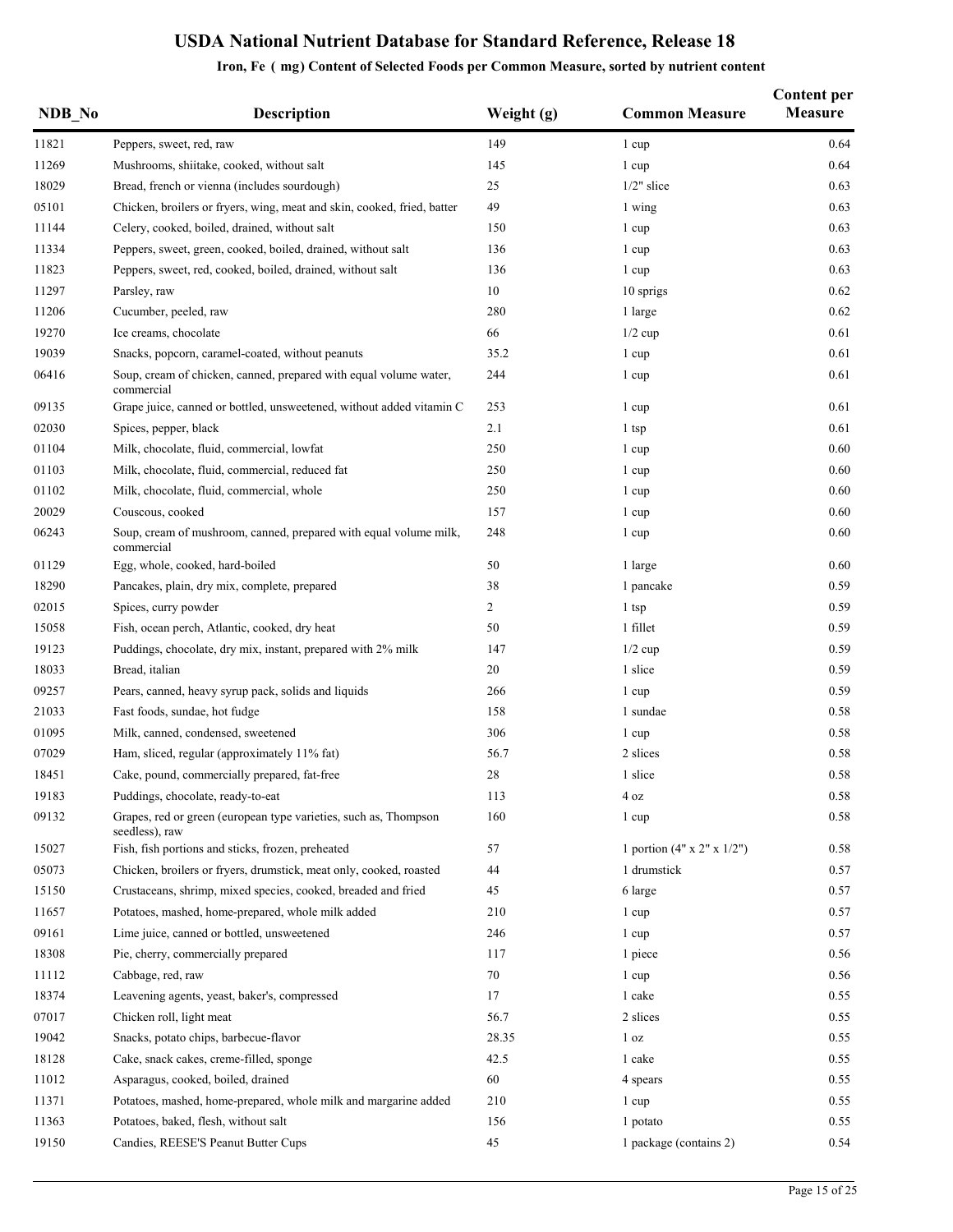| NDB No | <b>Description</b>                                                                                             | Weight (g) | <b>Common Measure</b> | <b>Content per</b><br><b>Measure</b> |
|--------|----------------------------------------------------------------------------------------------------------------|------------|-----------------------|--------------------------------------|
| 11251  | Lettuce, cos or romaine, raw                                                                                   | 56         | 1 cup                 | 0.54                                 |
| 11670  | Peppers, hot chili, green, raw                                                                                 | 45         | 1 pepper              | 0.54                                 |
| 19226  | Frostings, chocolate, creamy, ready-to-eat                                                                     | 38         | $1/12$ package        | 0.54                                 |
| 11125  | Carrots, cooked, boiled, drained, without salt                                                                 | 156        | 1 cup                 | 0.53                                 |
| 06432  | Soup, beef broth, bouillon, consomme, prepared with equal volume<br>water, commercial                          | 241        | 1 cup                 | 0.53                                 |
| 18301  | Pie, apple, commercially prepared, enriched flour                                                              | 117        | 1 piece               | 0.53                                 |
| 19126  | Candies, milk chocolate coated peanuts                                                                         | 40         | 10 pieces             | 0.52                                 |
| 18173  | Cookies, graham crackers, plain or honey (includes cinnamon)                                                   | 14         | 2 squares             | 0.52                                 |
| 14293  | Lemonade, frozen concentrate, white, prepared with water                                                       | 248        | 8 fl oz               | 0.52                                 |
| 18370  | Leavening agents, baking powder, double-acting, straight phosphate                                             | 4.6        | 1 tsp                 | 0.52                                 |
| 07023  | Frankfurter, beef and pork                                                                                     | 45         | 1 frank               | 0.52                                 |
| 06443  | Soup, cream of mushroom, canned, prepared with equal volume<br>water, commercial                               | 244        | 1 cup                 | 0.51                                 |
| 11821  | Peppers, sweet, red, raw                                                                                       | 119        | 1 pepper              | 0.51                                 |
| 19190  | Puddings, chocolate, dry mix, regular, prepared with 2% milk                                                   | 142        | $1/2$ cup             | 0.51                                 |
| 12201  | Seeds, sesame seed kernels, dried (decorticated)                                                               | 8          | 1 tbsp                | 0.51                                 |
| 01057  | Eggnog                                                                                                         | 254        | 1 cup                 | 0.51                                 |
| 18369  | Leavening agents, baking powder, double-acting, sodium aluminum<br>sulfate                                     | 4.6        | 1 tsp                 | 0.51                                 |
| 11333  | Peppers, sweet, green, raw                                                                                     | 149        | 1 cup                 | 0.51                                 |
| 11399  | Potato puffs, frozen, oven-heated                                                                              | 79         | 10 puffs              | 0.51                                 |
| 06528  | Soup, chicken noodle, dehydrated, prepared with water                                                          | 252.3      | 1 cup                 | 0.50                                 |
| 11283  | Onions, cooked, boiled, drained, without salt                                                                  | 210        | 1 cup                 | 0.50                                 |
| 18147  | Cheesecake commercially prepared                                                                               | 80         | 1 piece               | 0.50                                 |
| 09310  | Rhubarb, frozen, cooked, with sugar                                                                            | 240        | 1 cup                 | 0.50                                 |
| 09223  | Tangerine juice, canned, sweetened                                                                             | 249        | 1 cup                 | 0.50                                 |
| 09097  | Fruit cocktail, (peach and pineapple and pear and grape and cherry),<br>canned, juice pack, solids and liquids | 237        | 1 cup                 | 0.50                                 |
| 09206  | Orange juice, raw                                                                                              | 248        | 1 cup                 | 0.50                                 |
| 02028  | Spices, paprika                                                                                                | 2.1        | 1 tsp                 | 0.50                                 |
| 09123  | Grapefruit juice, white, canned, unsweetened                                                                   | 247        | 1 cup                 | 0.49                                 |
| 09128  | Grapefruit juice, white, raw                                                                                   | 247        | 1 cup                 | 0.49                                 |
| 09404  | Grapefruit juice, pink, raw                                                                                    | 247        | 1 cup                 | 0.49                                 |
| 18292  | Pancakes, plain, dry mix, incomplete, prepared                                                                 | 38         | 1 pancake             | 0.49                                 |
| 18235  | Crackers, whole-wheat                                                                                          | 16         | 4 crackers            | 0.49                                 |
| 11632  | Peppers, jalapeno, canned, solids and liquids                                                                  | 26         | $1/4$ cup             | 0.49                                 |
| 11529  | Tomatoes, red, ripe, raw, year round average                                                                   | 180        | 1 cup                 | 0.49                                 |
| 11367  | Potatoes, boiled, cooked without skin, flesh, without salt                                                     | 156        | 1 cup                 | 0.48                                 |
| 21026  | Fast foods, potatoes, hashed brown                                                                             | 72         | $1/2$ cup             | 0.48                                 |
| 11253  | Lettuce, green leaf, raw                                                                                       | 56         | 1 cup                 | 0.48                                 |
| 01096  | Milk, canned, evaporated, without added vitamin A                                                              | 252        | 1 cup                 | 0.48                                 |
| 18214  | Crackers, cheese, regular                                                                                      | 10         | 10 crackers           | 0.48                                 |
| 12147  | Nuts, pine nuts, dried                                                                                         | 8.6        | 1 tbsp                | 0.48                                 |
| 14096  | Alcoholic beverage, wine, table, red                                                                           | 103        | $3.5$ fl oz           | 0.47                                 |
| 05090  | Chicken, broilers or fryers, neck, meat only, cooked, simmered                                                 | 18         | 1 neck                | 0.47                                 |
| 11168  | Corn, sweet, yellow, cooked, boiled, drained, without salt                                                     | 77         | 1 ear                 | 0.47                                 |
| 11901  | Corn, sweet, white, cooked, boiled, drained, without salt                                                      | 77         | 1 ear                 | 0.47                                 |
| 15086  | Fish, salmon, sockeye, cooked, dry heat                                                                        | 85         | 3 oz                  | 0.47                                 |
| 18170  | Cookies, fig bars                                                                                              | 16         | 1 cookie              | 0.46                                 |
| 19135  | Candies, M&M MARS, MARS MILKY WAY Bar                                                                          | 61         | 1 bar (2.15 oz)       | 0.46                                 |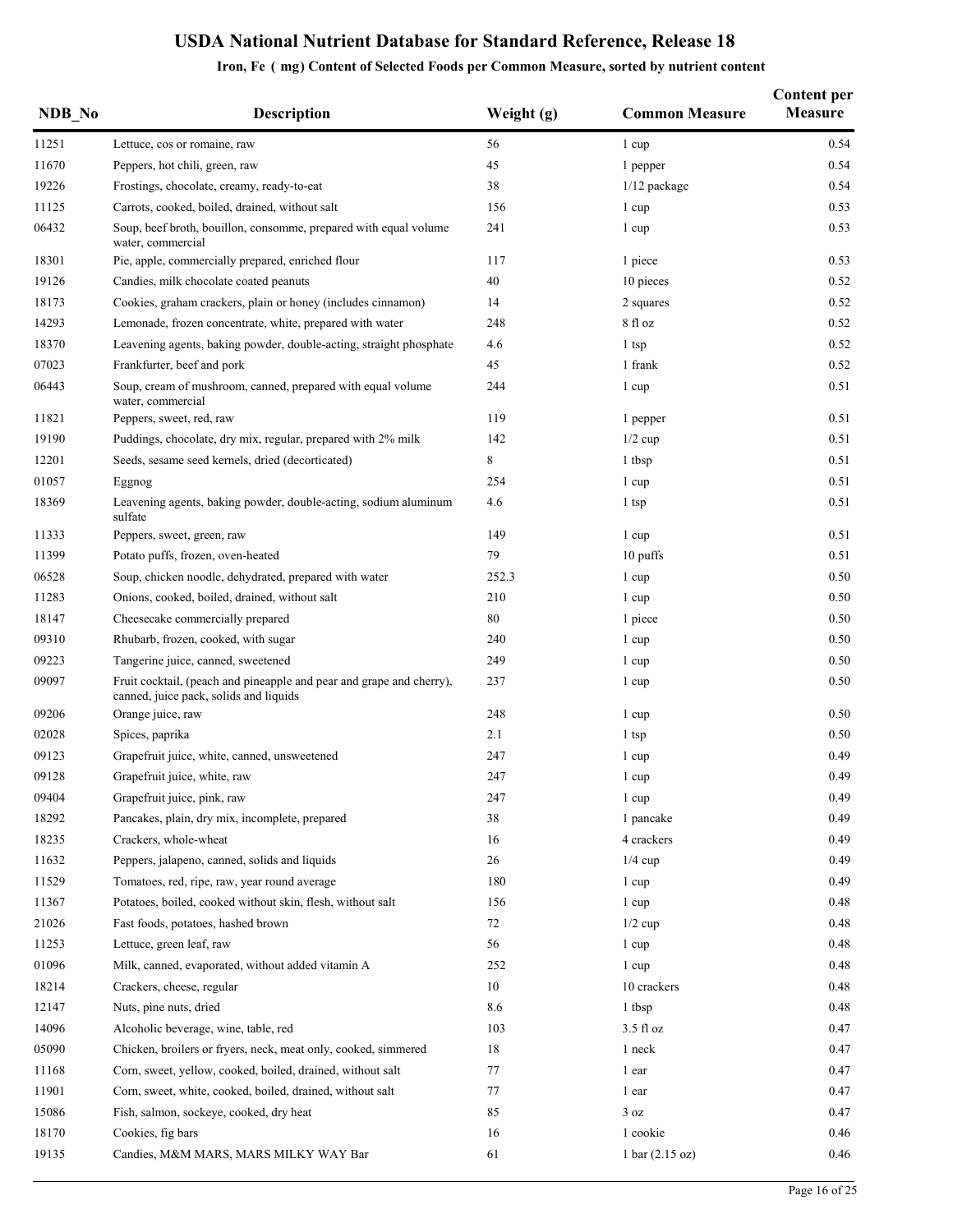| NDB_No | <b>Description</b>                                                             | Weight (g) | <b>Common Measure</b>            | <b>Content per</b><br><b>Measure</b> |
|--------|--------------------------------------------------------------------------------|------------|----------------------------------|--------------------------------------|
| 11819  | Peppers, hot chili, red, raw                                                   | 45         | 1 pepper                         | 0.46                                 |
| 19811  | Snacks, potato chips, plain, unsalted                                          | 28.35      | 1 <sub>oz</sub>                  | 0.46                                 |
| 19424  | Snacks, tortilla chips, nacho-flavor, reduced fat                              | 28.35      | 1 <sub>oz</sub>                  | 0.46                                 |
| 19411  | Snacks, potato chips, plain, salted                                            | 28.35      | 1 <sub>oz</sub>                  | 0.46                                 |
| 19043  | Snacks, potato chips, sour-cream-and-onion-flavor                              | 28.35      | 1 <sub>oz</sub>                  | 0.45                                 |
| 07028  | Ham, sliced, extra lean                                                        | 56.7       | 2 slices                         | 0.45                                 |
| 01125  | Egg, yolk, raw, fresh                                                          | 16.6       | 1 large                          | 0.45                                 |
| 15071  | Fish, rockfish, Pacific, mixed species, cooked, dry heat                       | 85         | 3 oz                             | 0.45                                 |
| 11279  | Okra, cooked, boiled, drained, without salt                                    | 160        | 1 cup                            | 0.45                                 |
| 09011  | Apples, dried, sulfured, uncooked                                              | 32         | 5 rings                          | 0.45                                 |
| 18189  | Cookies, peanut butter, prepared from recipe                                   | 20         | 1 cookie                         | 0.45                                 |
| 18651  | NABISCO, NABISCO SNACKWELL'S Fat Free Devil's Food Cookie<br>Cakes             | 16         | 1 cookie                         | 0.44                                 |
| 11135  | Cauliflower, raw                                                               | 100        | 1 cup                            | 0.44                                 |
| 11391  | Potatoes, hashed brown, frozen, plain, prepared                                | 29         | 1 patty                          | 0.44                                 |
| 11084  | Beets, canned, drained solids                                                  | 24         | 1 beet                           | 0.44                                 |
| 19004  | Snacks, corn-based, extruded, chips, barbecue-flavor                           | 28.35      | 1 <sub>oz</sub>                  | 0.44                                 |
| 09266  | Pineapple, raw, all varieties                                                  | 155        | 1 cup                            | 0.43                                 |
| 18229  | Crackers, standard snack-type, regular                                         | 12         | 4 crackers                       | 0.43                                 |
| 15029  | Fish, flatfish (flounder and sole species), cooked, dry heat                   | 127        | 1 fillet                         | 0.43                                 |
| 16089  | Peanuts, all types, oil-roasted, with salt                                     | 28.35      | 1 <sub>oz</sub>                  | 0.43                                 |
| 19045  | Snacks, potato chips, made from dried potatoes, light                          | 28.35      | 1 <sub>oz</sub>                  | 0.43                                 |
| 19410  | Snacks, potato chips, made from dried potatoes, plain                          | 28.35      | 1 <sub>oz</sub>                  | 0.43                                 |
| 09236  | Peaches, raw                                                                   | 170        | 1 cup                            | 0.43                                 |
| 09209  | Orange juice, chilled, includes from concentrate                               | 249        | 1 cup                            | 0.42                                 |
| 09087  | Dates, deglet noor                                                             | 41.5       | 5 dates                          | 0.42                                 |
| 19008  | Snacks, corn-based, extruded, puffs or twists, cheese-flavor                   | 28.35      | 1 <sub>oz</sub>                  | 0.42                                 |
| 11365  | Potatoes, boiled, cooked in skin, flesh, without salt                          | 136        | 1 potato                         | 0.42                                 |
| 19109  | Candies, KIT KAT Wafer Bar                                                     | 42         | $1 \text{ bar} (1.5 \text{ oz})$ | 0.42                                 |
| 11028  | Bamboo shoots, canned, drained solids                                          | 131        | 1 cup                            | 0.42                                 |
| 18179  | Cookies, oatmeal, commercially prepared, soft-type                             | 15         | 1 cookie                         | 0.42                                 |
| 11367  | Potatoes, boiled, cooked without skin, flesh, without salt                     | 135        | 1 potato                         | 0.42                                 |
| 06125  | Gravy, turkey, canned                                                          | 59.6       | $1/4$ cup                        | 0.42                                 |
| 15017  | Fish, cod, Atlantic, canned, solids and liquid                                 | 85         | 3 oz                             | 0.42                                 |
| 11213  | Endive, raw                                                                    | 50         | 1 cup                            | 0.42                                 |
| 11109  | Cabbage, raw                                                                   | 70         | 1 cup                            | 0.41                                 |
| 19026  | Snacks, granola bars, soft, coated, milk chocolate coating, peanut<br>butter   | 28.35      | 1 bar                            | 0.41                                 |
| 11136  | Cauliflower, cooked, boiled, drained, without salt                             | 124        | 1 cup                            | 0.41                                 |
| 18371  | Leavening agents, baking powder, low-sodium                                    | 5          | 1 tsp                            | 0.41                                 |
| 19087  | Candies, white chocolate                                                       | 170        | 1 cup                            | 0.41                                 |
| 06116  | Gravy, beef, canned                                                            | 58.25      | $1/4$ cup                        | 0.41                                 |
| 14400  | Carbonated beverage, cola, contains caffeine                                   | 370        | 12 fl oz                         | 0.41                                 |
| 09050  | Blueberries, raw                                                               | 145        | 1 cup                            | 0.41                                 |
| 14145  | Carbonated beverage, SPRITE, lemon-lime, without caffeine                      | 368        | $12$ fl $oz$                     | 0.40                                 |
| 11333  | Peppers, sweet, green, raw                                                     | 119        | 1 pepper                         | 0.40                                 |
| 18184  | Cookies, oatmeal, prepared from recipe, with raisins                           | 15         | 1 cookie                         | 0.40                                 |
| 19046  | Snacks, potato chips, made from dried potatoes, sour-cream and<br>onion-flavor | 28.35      | 1 <sub>oz</sub>                  | 0.40                                 |
| 14181  | Chocolate syrup                                                                | 18.75      | 1 tbsp                           | 0.40                                 |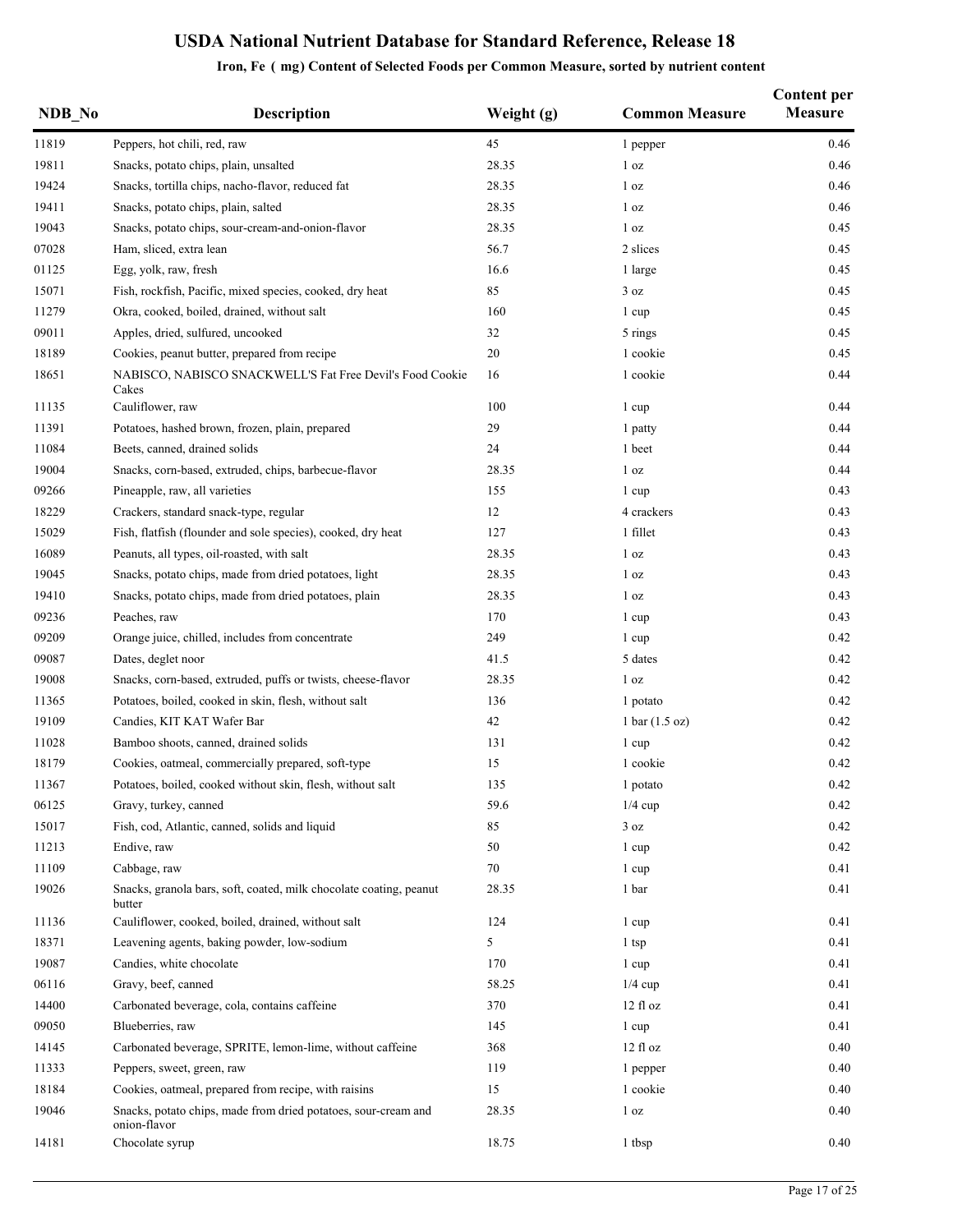| NDB No | <b>Description</b>                                                                                 | Weight (g) | <b>Common Measure</b> | <b>Content per</b><br><b>Measure</b> |
|--------|----------------------------------------------------------------------------------------------------|------------|-----------------------|--------------------------------------|
| 11641  | Squash, summer, all varieties, raw                                                                 | 113        | 1 cup                 | 0.40                                 |
| 11081  | Beets, cooked, boiled, drained                                                                     | 50         | 1 beet                | 0.40                                 |
| 18165  | Cookies, chocolate chip, prepared from recipe, made with margarine                                 | 16         | 1 cookie              | 0.39                                 |
| 06121  | Gravy, mushroom, canned                                                                            | 59.6       | $1/4$ cup             | 0.39                                 |
| 18166  | Cookies, chocolate sandwich, with creme filling, regular                                           | 10         | 1 cookie              | 0.39                                 |
| 09291  | Plums, dried (prunes), uncooked                                                                    | 42         | 5 prunes              | 0.39                                 |
| 14416  | Carbonated beverage, low calorie, cola or pepper-type, with<br>aspartame, contains caffeine        | 355        | $12$ fl $oz$          | 0.39                                 |
| 09040  | Bananas, raw                                                                                       | 150        | 1 cup                 | 0.39                                 |
| 09284  | Plums, canned, purple, heavy syrup pack, solids and liquids                                        | 46         | 1 plum                | 0.39                                 |
| 18120  | Cake, pound, commercially prepared, butter                                                         | 28         | 1 piece               | 0.39                                 |
| 11181  | Corn, sweet, yellow, frozen, kernels on cob, cooked, boiled, drained,<br>without salt              | 63         | 1 ear                 | 0.38                                 |
| 19422  | Snacks, potato chips, reduced fat                                                                  | 28.35      | 1 <sub>oz</sub>       | 0.38                                 |
| 10131  | Pork, cured, canadian-style bacon, grilled                                                         | 46.5       | 2 slices              | 0.38                                 |
| 09191  | Nectarines, raw                                                                                    | 136        | 1 nectarine           | 0.38                                 |
| 18185  | Cookies, peanut butter, commercially prepared, regular                                             | 15         | 1 cookie              | 0.38                                 |
| 21139  | Fast foods, potato, mashed                                                                         | 80         | $1/3$ cup             | 0.38                                 |
| 19101  | Candies, fudge, chocolate, with nuts, prepared-from-recipe                                         | 19         | 1 piece               | 0.37                                 |
| 19003  | Snacks, corn-based, extruded, chips, plain                                                         | 28.35      | 1 <sub>oz</sub>       | 0.37                                 |
| 02009  | Spices, chili powder                                                                               | 2.6        | 1 tsp                 | 0.37                                 |
| 11403  | Potatoes, french fried, all types, salt added in processing, frozen,<br>home-prepared, oven heated | 50         | 10 strips             | 0.37                                 |
| 07064  | Pork Sausage, Fresh, Cooked                                                                        | 27         | 1 patty               | 0.37                                 |
| 19071  | Candies, carob                                                                                     | 28.35      | 1 <sub>oz</sub>       | 0.37                                 |
| 09326  | Watermelon, raw                                                                                    | 152        | 1 cup                 | 0.36                                 |
| 01013  | Cheese, cottage, creamed, with fruit                                                               | 226        | 1 cup                 | 0.36                                 |
| 01015  | Cheese, cottage, lowfat, 2% milkfat                                                                | 226        | 1 cup                 | 0.36                                 |
| 18159  | Cookies, chocolate chip, commercially prepared, reg, higher fat,<br>enriched                       | 10         | 1 cookie              | 0.36                                 |
| 11120  | Cabbage, chinese (pe-tsai), cooked, boiled, drained, without salt                                  | 119        | 1 cup                 | 0.36                                 |
| 07064  | Pork Sausage, Fresh, Cooked                                                                        | 26         | 2 links               | 0.35                                 |
| 18232  | Crackers, wheat, regular                                                                           | 8          | 4 crackers            | 0.35                                 |
| 18305  | Pie, blueberry, commercially prepared                                                              | 117        | 1 piece               | 0.35                                 |
| 08071  | Cereals ready-to-eat, KELLOGG, KELLOGG'S SMACKS                                                    | 27         | $3/4$ cup             | 0.35                                 |
| 14194  | Cocoa mix, powder, prepared with water                                                             | 206        | 1 serving             | 0.35                                 |
| 11260  | Mushrooms, raw                                                                                     | 70         | 1 cup                 | 0.35                                 |
| 18090  | Cake, boston cream pie, commercially prepared                                                      | 92         | 1 piece               | 0.35                                 |
| 09150  | Lemons, raw, without peel                                                                          | 58         | 1 lemon               | 0.35                                 |
| 09126  | Grapefruit juice, white, frozen concentrate, unsweetened, diluted with<br>3 volume water           | 247        | 1 cup                 | 0.35                                 |
| 11937  | Pickles, cucumber, dill                                                                            | 65         | 1 pickle              | 0.34                                 |
| 16158  | Hummus, commercial                                                                                 | 14         | 1 tbsp                | 0.34                                 |
| 06800  | Gravy, NESTLE, CHEF-MATE Country Sausage Gravy, ready-to-<br>serve                                 | 62         | $1/4$ cup             | 0.34                                 |
| 19193  | Puddings, rice, ready-to-eat                                                                       | 113.4      | 4 oz                  | 0.34                                 |
| 18193  | Cookies, shortbread, commercially prepared, pecan                                                  | 14         | 1 cookie              | 0.34                                 |
| 14192  | Cocoa mix, powder                                                                                  | 28.35      | 3 heaping tsp         | 0.34                                 |
| 11379  | Potatoes, mashed, dehydrated, prepared from flakes without milk,<br>whole milk and butter added    | 210        | 1 cup                 | 0.34                                 |
| 11019  | Asparagus, frozen, cooked, boiled, drained, without salt                                           | 60         | 4 spears              | 0.34                                 |
| 09181  | Melons, cantaloupe, raw                                                                            | 160        | 1 cup                 | 0.34                                 |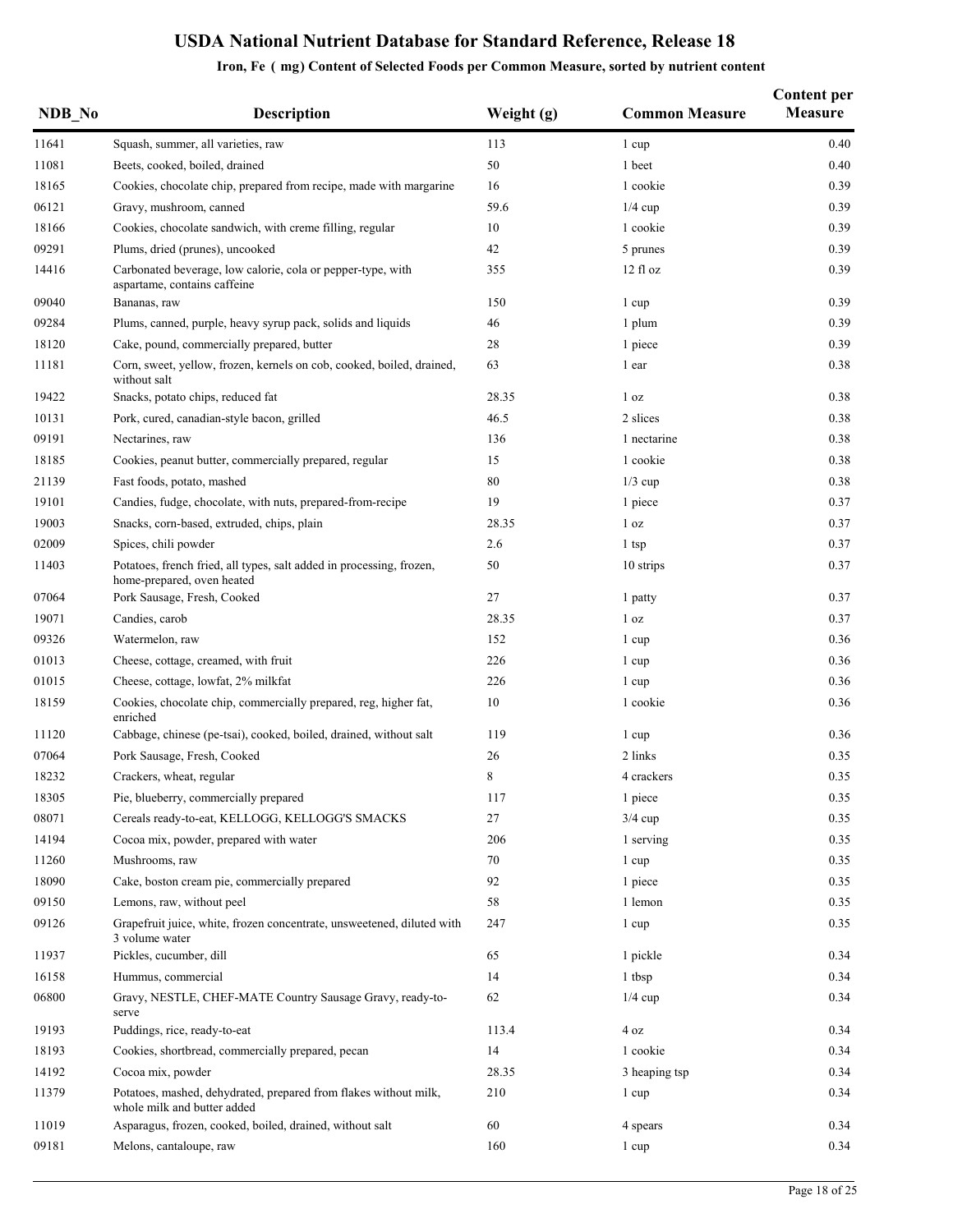| NDB No | <b>Description</b>                                                 | Weight (g) | <b>Common Measure</b>                | <b>Content per</b><br><b>Measure</b> |
|--------|--------------------------------------------------------------------|------------|--------------------------------------|--------------------------------------|
| 01014  | Cheese, cottage, nonfat, uncreamed, dry, large or small curd       | 145        | 1 cup                                | 0.33                                 |
| 18360  | Taco shells, baked                                                 | 13.3       | 1 medium                             | 0.33                                 |
| 11529  | Tomatoes, red, ripe, raw, year round average                       | 123        | 1 tomato                             | 0.33                                 |
| 15148  | Crustaceans, lobster, northern, cooked, moist heat                 | 85         | 3 oz                                 | 0.33                                 |
| 15138  | Crustaceans, crab, alaska king, imitation, made from surimi        | 85         | 3 oz                                 | 0.33                                 |
| 18210  | Cookies, vanilla sandwich with creme filling                       | 15         | 1 cookie                             | 0.33                                 |
| 11124  | Carrots, raw                                                       | 110        | 1 cup                                | 0.33                                 |
| 18208  | Cookies, sugar, prepared from recipe, made with margarine          | 14         | 1 cookie                             | 0.33                                 |
| 18204  | Cookies, sugar, commercially prepared, regular (includes vanilla)  | 15         | 1 cookie                             | 0.32                                 |
| 18363  | Tortillas, ready-to-bake or -fry, corn                             | 26         | 1 tortilla                           | 0.32                                 |
| 19283  | Frozen novelties, ice type, pop                                    | 59         | $1 \text{ bar} (2 \text{ fl oz})$    | 0.32                                 |
| 09153  | Lemon juice, canned or bottled                                     | 244        | 1 cup                                | 0.32                                 |
| 11001  | Alfalfa seeds, sprouted, raw                                       | 33         | 1 cup                                | 0.32                                 |
| 01016  | Cheese, cottage, lowfat, 1% milkfat                                | 226        | 1 cup                                | 0.32                                 |
| 01111  | Milk shakes, thick vanilla                                         | 313        | 11f1oz                               | 0.31                                 |
| 19057  | Snacks, tortilla chips, nacho-flavor                               | 28.35      | 1 <sub>oz</sub>                      | 0.31                                 |
| 16123  | Soy sauce made from soy and wheat (shoyu)                          | 16         | 1 tbsp                               | 0.31                                 |
| 18158  | Cookies, chocolate chip, commercially prepared, regular, lower fat | 10         | 1 cookie                             | 0.31                                 |
| 09040  | Bananas, raw                                                       | 118        | 1 banana                             | 0.31                                 |
| 06112  | Sauce, teriyaki, ready-to-serve                                    | 18         | 1 tbsp                               | 0.31                                 |
| 09226  | Papayas, raw                                                       | 304        | 1 papaya                             | 0.30                                 |
| 11282  | Onions, raw                                                        | 160        | 1 cup                                | 0.30                                 |
| 16097  | Peanut butter, chunk style, with salt                              | 16         | 1 tbsp                               | 0.30                                 |
| 07072  | Salami, dry or hard, pork, beef                                    | 20         | 2 slices                             | 0.30                                 |
| 19100  | Candies, fudge, chocolate, prepared-from-recipe                    | 17         | 1 piece                              | 0.30                                 |
| 16098  | Peanut butter, smooth style, with salt                             | 16         | 1 tbsp                               | 0.30                                 |
| 19348  | Syrups, chocolate, fudge-type                                      | 19         | 1 tbsp                               | 0.30                                 |
| 14142  | Carbonated beverage, grape soda                                    | 372        | $12$ fl $oz$                         | 0.30                                 |
| 18197  | Cookies, brownies, dry mix, special dietary, prepared              | 22         | 1 brownie                            | 0.30                                 |
| 14017  | Alcoholic beverage, pina colada, prepared-from-recipe              | 141        | $4.5$ fl $oz$                        | 0.30                                 |
| 19106  | Candies, gumdrops, starch jelly pieces                             | 74         | 10 worms                             | 0.30                                 |
| 01012  | Cheese, cottage, creamed, large or small curd                      | 210        | 1 cup                                | 0.29                                 |
| 07065  | Pork and beef sausage, fresh, cooked                               | 26         | 2 links                              | 0.29                                 |
| 09019  | Applesauce, canned, unsweetened, without added ascorbic acid       | 244        | 1 cup                                | 0.29                                 |
| 11205  | Cucumber, with peel, raw                                           | 104        | 1 cup                                | 0.29                                 |
| 15029  | Fish, flatfish (flounder and sole species), cooked, dry heat       | 85         | 3 oz                                 | 0.29                                 |
| 09184  | Melons, honeydew, raw                                              | 170        | 1 cup                                | 0.29                                 |
| 11445  | Seaweed, kelp, raw                                                 | 10         | 2 tbsp                               | 0.29                                 |
| 15027  | Fish, fish portions and sticks, frozen, preheated                  | 28         | 1 stick $(4" \times 1" \times 1/2")$ | 0.28                                 |
| 09252  | Pears, raw                                                         | 166        |                                      | 0.28                                 |
| 11565  | Turnips, cooked, boiled, drained, without salt                     | 156        | 1 pear                               | 0.28                                 |
|        |                                                                    | 85         | 1 cup                                |                                      |
| 15192  | Fish, cod, Pacific, cooked, dry heat                               |            | 3 oz                                 | 0.28                                 |
| 15241  | Fish, trout, rainbow, farmed, cooked, dry heat                     | 85         | 3 oz                                 | 0.28                                 |
| 11114  | Cabbage, savoy, raw                                                | 70         | 1 cup                                | 0.28                                 |
| 06119  | Gravy, chicken, canned                                             | 59.5       | $1/4$ cup                            | 0.28                                 |
| 19438  | Snacks, KELLOGG, KELLOGG'S RICE KRISPIES TREATS Squares            | 22         | 1 bar                                | 0.28                                 |
| 14106  | Alcoholic beverage, wine, table, white                             | 103        | 3.5 fl oz                            | 0.28                                 |
| 18206  | Cookies, sugar, refrigerated dough, baked                          | 15         | 1 cookie                             | 0.28                                 |
| 10124  | Pork, cured, bacon, cooked, broiled, pan-fried or roasted          | 19         | 3 medium slices                      | 0.27                                 |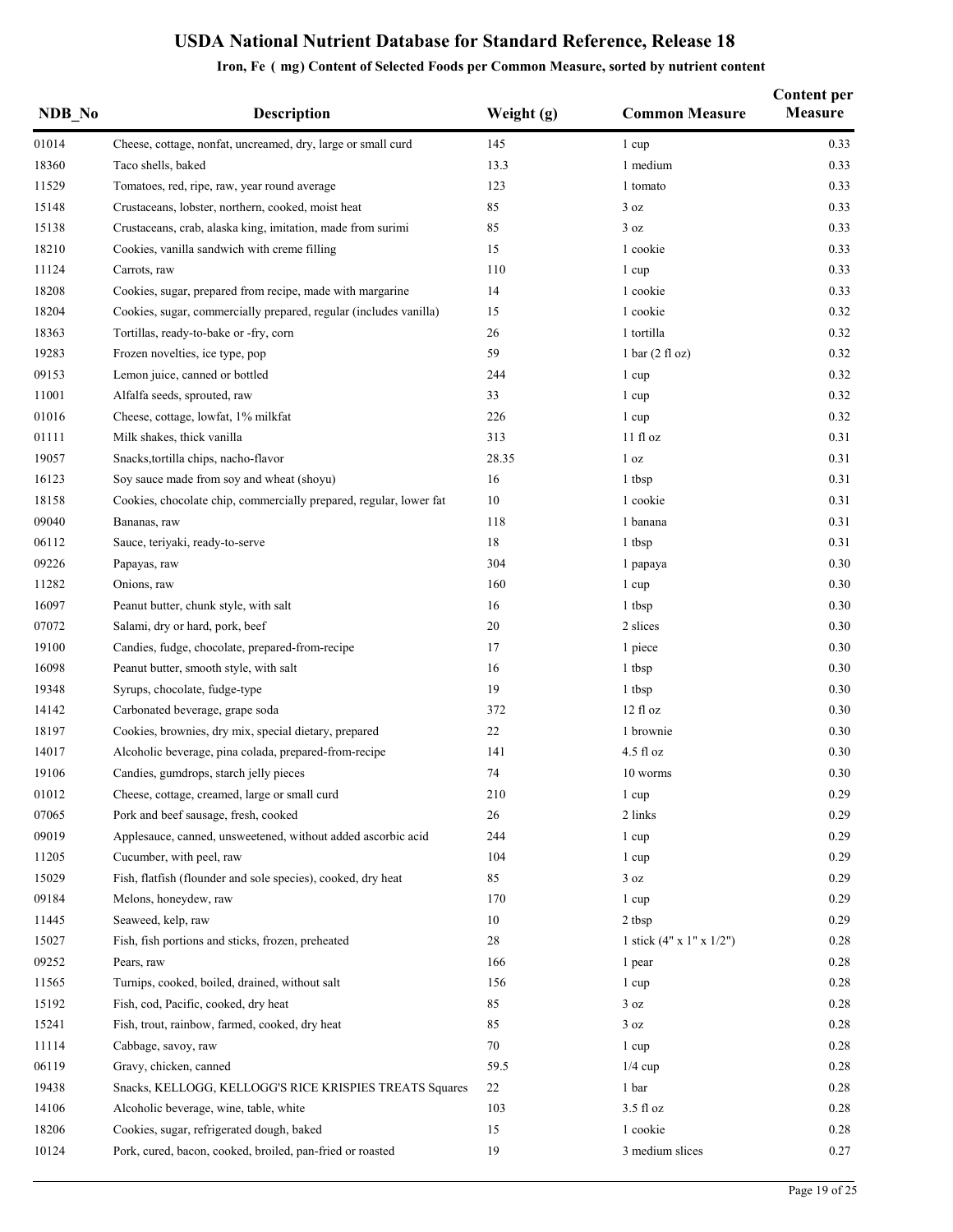| NDB No | <b>Description</b>                                                                               | Weight (g) | <b>Common Measure</b> | <b>Content per</b><br><b>Measure</b> |
|--------|--------------------------------------------------------------------------------------------------|------------|-----------------------|--------------------------------------|
| 18248  | Doughnuts, cake-type, plain (includes unsugared, old-fashioned)                                  | 14         | 1 hole                | 0.27                                 |
| 09184  | Melons, honeydew, raw                                                                            | 160        | $1/8$ melon           | 0.27                                 |
| 11457  | Spinach, raw                                                                                     | 10         | 1 leaf                | 0.27                                 |
| 09176  | Mangos, raw                                                                                      | 207        | 1 mango               | 0.27                                 |
| 18255  | Doughnuts, yeast-leavened, glazed, enriched (includes honey buns)                                | 13         | 1 hole                | 0.27                                 |
| 11667  | Seaweed, spirulina, dried                                                                        | 0.93       | 1 tbsp                | 0.27                                 |
| 09241  | Peaches, canned, heavy syrup pack, solids and liquids                                            | 98         | 1 half                | 0.26                                 |
| 09238  | Peaches, canned, juice pack, solids and liquids                                                  | 98         | 1 half                | 0.26                                 |
| 09298  | Raisins, seedless                                                                                | 14         | 1 packet              | 0.26                                 |
| 11206  | Cucumber, peeled, raw                                                                            | 119        | 1 cup                 | 0.26                                 |
| 19218  | Puddings, tapioca, ready-to-eat                                                                  | 113        | 4 oz                  | 0.26                                 |
| 19034  | Snacks, popcorn, air-popped                                                                      | 8          | 1 cup                 | 0.26                                 |
| 11110  | Cabbage, cooked, boiled, drained, without salt                                                   | 150        | 1 cup                 | 0.26                                 |
| 14242  | Cranberry juice cocktail, bottled                                                                | 253        | 8 fl oz               | 0.25                                 |
| 19089  | Ice creams, vanilla, rich                                                                        | 74         | $1/2$ cup             | 0.25                                 |
| 09137  | Grape juice, frozen concentrate, sweetened, diluted with 3 volume<br>water, with added vitamin C | 250        | 1 cup                 | 0.25                                 |
| 19041  | Snacks, pork skins, plain                                                                        | 28.35      | 1 <sub>oz</sub>       | 0.25                                 |
| 09215  | Orange juice, frozen concentrate, unsweetened, diluted with 3 volume<br>water                    | 249        | 1 cup                 | 0.25                                 |
| 11091  | Broccoli, cooked, boiled, drained, without salt                                                  | 37         | 1 spear               | 0.25                                 |
| 11210  | Eggplant, cooked, boiled, drained, without salt                                                  | 99         | 1 cup                 | 0.25                                 |
| 14536  | Alcoholic beverage, wine, dessert, dry                                                           | 103        | $3.5$ fl oz           | 0.25                                 |
| 14057  | Alcoholic beverage, wine, dessert, sweet                                                         | 103        | $3.5$ fl oz           | 0.25                                 |
| 19040  | Snacks, popcorn, cheese-flavor                                                                   | 11         | 1 cup                 | 0.25                                 |
| 09236  | Peaches, raw                                                                                     | 98         | 1 peach               | 0.25                                 |
| 09070  | Cherries, sweet, raw                                                                             | 68         | 10 cherries           | 0.24                                 |
| 18456  | Cookies, oatmeal, commercially prepared, fat-free                                                | 11         | 1 cookie              | 0.24                                 |
| 11143  | Celery, raw                                                                                      | 120        | 1 cup                 | 0.24                                 |
| 19353  | Syrups, maple                                                                                    | 20         | 1 tbsp                | 0.24                                 |
| 15067  | Fish, pollock, walleye, cooked, dry heat                                                         | 85         | 3 oz                  | 0.24                                 |
| 09148  | Kiwi fruit, (chinese gooseberries), fresh, raw                                                   | 76         | 1 medium              | 0.24                                 |
| 16055  | Carob flour                                                                                      | $\,8\,$    | 1 tbsp                | 0.24                                 |
| 19140  | Candies, M&M MARS, "M&M's" Peanut Chocolate Candies                                              | 20         | 10 pieces             | 0.23                                 |
| 11090  | Broccoli, raw                                                                                    | 31         | 1 spear               | 0.23                                 |
| 11283  | Onions, cooked, boiled, drained, without salt                                                    | 94         | 1 medium              | 0.23                                 |
| 11252  | Lettuce, iceberg (includes crisphead types), raw                                                 | 55         | 1 cup                 | 0.23                                 |
| 14267  | Fruit punch drink, with added nutrients, canned                                                  | 248        | 8 fl oz               | 0.22                                 |
| 14150  | Carbonated beverage, orange                                                                      | 372        | 12 fl oz              | 0.22                                 |
| 11291  | Onions, spring or scallions (includes tops and bulb), raw                                        | 15         | 1 whole               | 0.22                                 |
| 18210  | Cookies, vanilla sandwich with creme filling                                                     | 10         | 1 cookie              | 0.22                                 |
| 09254  | Pears, canned, juice pack, solids and liquids                                                    | 76         | 1 half                | 0.22                                 |
| 19145  | Candies, NESTLE, CRUNCH Bar and Dessert Topping                                                  | 44         | 1 bar (1.55 oz)       | 0.22                                 |
| 18192  | Cookies, shortbread, commercially prepared, plain                                                | 8          | 1 cookie              | 0.22                                 |
| 19293  | Frozen yogurts, vanilla, soft-serve                                                              | 72         | $1/2$ cup             | 0.22                                 |
| 11124  | Carrots, raw                                                                                     | 72         | 1 carrot              | 0.22                                 |
| 19312  | Pie fillings, apple, canned                                                                      | 74         | $1/8$ of 21-oz can    | 0.21                                 |
| 09176  | Mangos, raw                                                                                      | 165        | 1 cup                 | 0.21                                 |
| 19013  | Snacks, fruit leather, pieces                                                                    | 28.35      | 1 <sub>oz</sub>       | 0.21                                 |
| 19014  | Snacks, fruit leather, rolls                                                                     | 21         | 1 large               | 0.21                                 |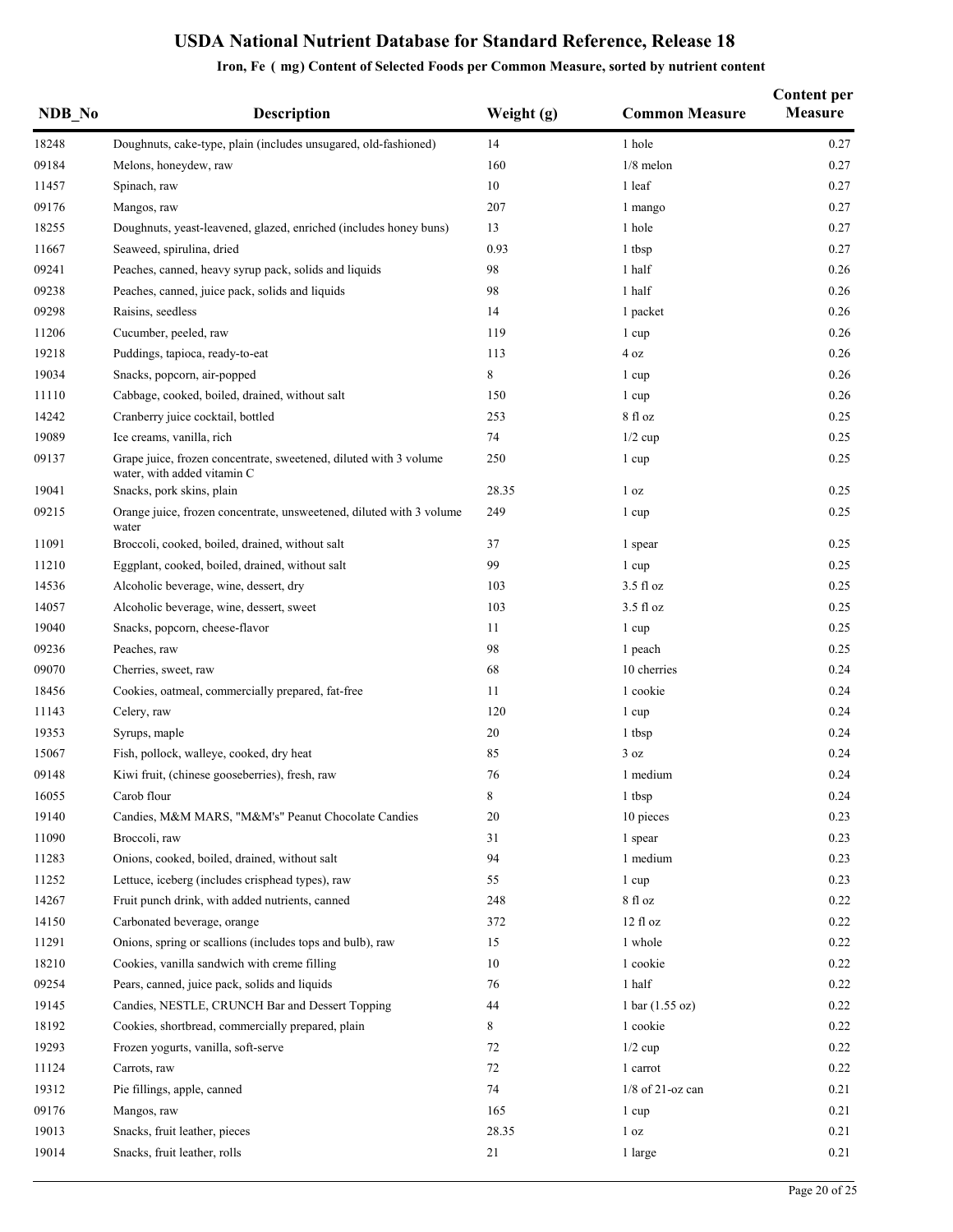| NDB No | <b>Description</b>                                                                 | Weight (g) | <b>Common Measure</b>               | <b>Content per</b><br><b>Measure</b> |
|--------|------------------------------------------------------------------------------------|------------|-------------------------------------|--------------------------------------|
| 11954  | Tomatillos, raw                                                                    | 34         | 1 medium                            | 0.21                                 |
| 19035  | Snacks, popcorn, oil-popped, microwaved                                            | 11         | 1 cup                               | 0.21                                 |
| 11282  | Onions, raw                                                                        | 110        | 1 whole                             | 0.21                                 |
| 01118  | Yogurt, plain, skim milk, 13 grams protein per 8 ounce                             | 227        | 8-oz container                      | 0.20                                 |
| 06909  | Sauce, NESTLE, ORTEGA Mild Nacho Cheese Sauce, ready-to-serve                      | 63         | $1/4$ cup                           | 0.20                                 |
| 11943  | Pimento, canned                                                                    | 12         | 1 tbsp                              | 0.20                                 |
| 14342  | Rice beverage, RICE DREAM, canned                                                  | 245        | 1 cup                               | 0.20                                 |
| 01009  | Cheese, cheddar                                                                    | 28.35      | 1 <sub>oz</sub>                     | 0.19                                 |
| 18215  | Crackers, cheese, sandwich-type with peanut butter filling                         | 7          | 1 sandwich                          | 0.19                                 |
| 19036  | Snacks, popcorn, cakes                                                             | 10         | 1 cake                              | 0.19                                 |
| 09270  | Pineapple, canned, heavy syrup pack, solids and liquids                            | 49         | 1 slice                             | 0.19                                 |
| 14157  | Carbonated beverage, root beer                                                     | 370        | $12 \text{ fl oz}$                  | 0.19                                 |
| 01019  | Cheese, feta                                                                       | 28.35      | 1 <sub>oz</sub>                     | 0.18                                 |
| 04017  | Salad dressing, thousand island, commercial, regular                               | 15.6       | 1 tbsp                              | 0.18                                 |
| 11955  | Tomatoes, sun-dried                                                                | 2          | 1 piece                             | 0.18                                 |
| 01117  | Yogurt, plain, low fat, 12 grams protein per 8 ounce                               | 227        | 8-oz container                      | 0.18                                 |
| 19090  | Ice creams, french vanilla, soft-serve                                             | 86         | $1/2$ cup                           | 0.18                                 |
| 09200  | Oranges, raw, all commercial varieties                                             | 180        | 1 cup                               | 0.18                                 |
| 09132  | Grapes, red or green (european type varieties, such as, Thompson<br>seedless), raw | 50         | 10 grapes                           | 0.18                                 |
| 19164  | Candies, SPECIAL DARK Chocolate Bar                                                | 8.4        | 1 miniature                         | 0.18                                 |
| 11136  | Cauliflower, cooked, boiled, drained, without salt                                 | 54         | 3 flowerets                         | 0.18                                 |
| 19314  | Pie fillings, canned, cherry                                                       | 74         | $1/8$ of 21-oz can                  | 0.18                                 |
| 14277  | Grape drink, canned                                                                | 250        | 8 fl oz                             | 0.18                                 |
| 07027  | Ham, chopped, not canned                                                           | 21         | 2 slices                            | 0.17                                 |
| 01017  | Cheese, cream                                                                      | 14.5       | 1 tbsp                              | 0.17                                 |
| 09038  | Avocados, raw, California                                                          | 28.35      | 1 <sub>oz</sub>                     | 0.17                                 |
| 01044  | Cheese, pasteurized process, swiss, with di sodium phosphate                       | 28.35      | 1 <sub>oz</sub>                     | 0.17                                 |
| 09206  | Orange juice, raw                                                                  | 86         | juice from 1 orange                 | 0.17                                 |
| 19127  | Candies, milk chocolate coated raisins                                             | 10         | 10 pieces                           | 0.17                                 |
| 15067  | Fish, pollock, walleye, cooked, dry heat                                           | 60         | 1 fillet                            | 0.17                                 |
| 18230  | Crackers, standard snack-type, sandwich, with cheese filling                       | 7          | 1 sandwich                          | 0.17                                 |
| 09257  | Pears, canned, heavy syrup pack, solids and liquids                                | 76         | 1 half                              | 0.17                                 |
| 09003  | Apples, raw, with skin                                                             | 138        | 1 apple                             | 0.17                                 |
| 06175  | Sauce, hoisin, ready-to-serve                                                      | 16         | 1 tbsp                              | 0.16                                 |
| 01046  | Cheese food, pasteurized process, american, without di sodium<br>phosphate         | 28.35      | 1 <sub>oz</sub>                     | 0.16                                 |
| 01121  | Yogurt, fruit, low fat, 10 grams protein per 8 ounce                               | 227        | 8-oz container                      | 0.16                                 |
| 11144  | Celery, cooked, boiled, drained, without salt                                      | 37.5       | 1 stalk                             | 0.16                                 |
| 09282  | Plums, canned, purple, juice pack, solids and liquids                              | 46         | 1 plum                              | 0.16                                 |
| 21028  | Fast foods, ice milk, vanilla, soft-serve, with cone                               | 103        | 1 cone                              | 0.15                                 |
| 06494  | Soup, onion, dehydrated, prepared with water                                       | 246        | 1 cup                               | 0.15                                 |
| 01035  | Cheese, provolone                                                                  | 28.35      | 1 <sub>oz</sub>                     | 0.15                                 |
| 14153  | Carbonated beverage, pepper-type, contains caffeine                                | 368        | $12$ fl $oz$                        | 0.15                                 |
| 19201  | Puddings, vanilla, ready-to-eat                                                    | 113        | 4 oz                                | 0.15                                 |
| 19263  | Frozen novelties, fruit and juice bars                                             | 77         | $1 \text{ bar} (2.5 \text{ fl oz})$ | 0.15                                 |
| 18086  | Cake, angelfood, commercially prepared                                             | 28         | 1 piece                             | 0.15                                 |
| 09181  | Melons, cantaloupe, raw                                                            | 69         | $1/8$ melon                         | 0.14                                 |
| 14545  | Tea, herb, chamomile, brewed                                                       | 178        | 6 fl oz                             | 0.14                                 |
| 14381  | Tea, herb, other than chamomile, brewed                                            | 178        | 6 fl oz                             | 0.14                                 |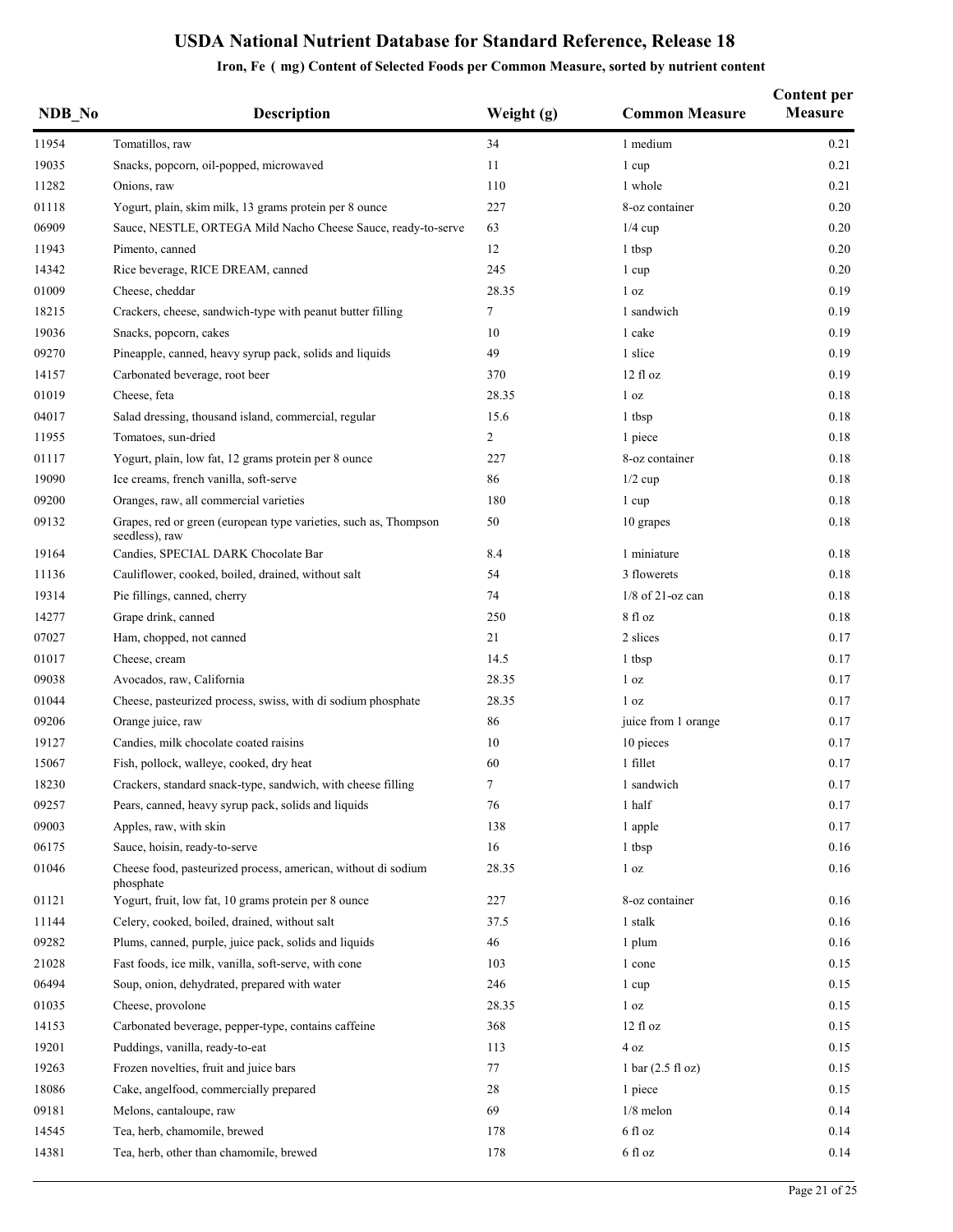| NDB No | <b>Description</b>                                                               | Weight (g)     | <b>Common Measure</b> | <b>Content per</b><br><b>Measure</b> |
|--------|----------------------------------------------------------------------------------|----------------|-----------------------|--------------------------------------|
| 04023  | Salad dressing, thousand island dressing, reduced fat                            | 15.3           | 1 tbsp                | 0.14                                 |
| 14143  | Carbonated beverage, low calorie, other than cola or pepper, without<br>caffeine | 355            | 12 fl oz              | 0.14                                 |
| 04020  | Salad dressing, french dressing, reduced fat                                     | 16.3           | 1 tbsp                | 0.14                                 |
| 06150  | Sauce, barbecue sauce                                                            | 15.75          | 1 tbsp                | 0.14                                 |
| 07083  | Sausage, Vienna, canned, chicken, beef, pork                                     | 16             | 1 sausage             | 0.14                                 |
| 09226  | Papayas, raw                                                                     | 140            | 1 cup                 | 0.14                                 |
| 19135  | Candies, M&M MARS, MARS MILKY WAY Bar                                            | 18             | 1 fun size bar        | 0.14                                 |
| 09021  | Apricots, raw                                                                    | 35             | 1 apricot             | 0.14                                 |
| 19051  | Snacks, rice cakes, brown rice, plain                                            | 9              | 1 cake                | 0.13                                 |
| 06930  | Sauce, cheese, ready-to-serve                                                    | 63             | $1/4$ cup             | 0.13                                 |
| 09268  | Pineapple, canned, juice pack, solids and liquids                                | 47             | 1 slice               | 0.13                                 |
| 09200  | Oranges, raw, all commercial varieties                                           | 131            | 1 orange              | 0.13                                 |
| 11945  | Pickle relish, sweet                                                             | 15             | 1 tbsp                | 0.13                                 |
| 09218  | Tangerines, (mandarin oranges), raw                                              | 84             | 1 tangerine           | 0.13                                 |
| 09081  | Cranberry sauce, canned, sweetened                                               | 57             | 1 slice               | 0.13                                 |
| 01007  | Cheese, camembert                                                                | 38             | 1 wedge               | 0.13                                 |
| 19088  | Ice creams, vanilla, light                                                       | 66             | $1/2$ cup             | 0.13                                 |
| 04120  | Salad dressing, french dressing, commercial, regular                             | 15.6           | 1 tbsp                | 0.12                                 |
| 01026  | Cheese, mozzarella, whole milk                                                   | 28.35          | 1 <sub>oz</sub>       | 0.12                                 |
| 01088  | Milk, buttermilk, fluid, cultured, lowfat                                        | 245            | 1 cup                 | 0.12                                 |
| 11677  | Shallots, raw                                                                    | 10             | 1 tbsp                | 0.12                                 |
| 01168  | Cheese, low fat, cheddar or colby                                                | 28.35          | 1 <sub>oz</sub>       | 0.12                                 |
| 14376  | Tea, instant, sweetened with sodium saccharin, lemon-flavored,<br>prepared       | 237            | 8 fl oz               | 0.12                                 |
| 07073  | Sandwich spread, pork, beef                                                      | 15             | 1 tbsp                | 0.12                                 |
| 01030  | Cheese, muenster                                                                 | 28.35          | 1 <sub>oz</sub>       | 0.12                                 |
| 18088  | Cake, angelfood, dry mix, prepared                                               | 50             | 1 piece               | 0.12                                 |
| 19116  | Candies, marshmallows                                                            | 50             | 1 cup                 | 0.12                                 |
| 01116  | Yogurt, plain, whole milk, 8 grams protein per 8 ounce                           | 227            | 8-oz container        | 0.11                                 |
| 09279  | Plums, raw                                                                       | 66             | 1 plum                | 0.11                                 |
| 04015  | Salad dressing, russian dressing                                                 | 15.3           | 1 tbsp                | 0.11                                 |
| 18373  | Leavening agents, cream of tartar                                                | 3              | $1$ tsp               | 0.11                                 |
| 18155  | Cookies, butter, commercially prepared, enriched                                 | 5              | 1 cookie              | 0.11                                 |
| 14006  | Alcoholic beverage, beer, light                                                  | 354            | 12 fl oz              | 0.11                                 |
| 19281  | Frozen novelties, ice type, italian, restaurant-prepared                         | 116            | $1/2$ cup             | 0.10                                 |
| 19097  | Sherbet, orange                                                                  | 74             | $1/2$ cup             | 0.10                                 |
| 09112  | Grapefruit, raw, pink and red, all areas                                         | 123            | $1/2$ grapefruit      | 0.10                                 |
| 19297  | Jams and preserves                                                               | 20             | 1 tbsp                | 0.10                                 |
| 04022  | Salad dressing, russian dressing, low calorie                                    | 16.3           | 1 tbsp                | 0.10                                 |
| 04021  | Salad dressing, italian dressing, reduced fat                                    | 15             | 1 tbsp                | 0.10                                 |
| 11251  | Lettuce, cos or romaine, raw                                                     | 10             | 1 leaf                | 0.10                                 |
| 11740  | Broccoli, flower clusters, raw                                                   | 11             | 1 floweret            | 0.10                                 |
| 18212  | Cookies, vanilla wafers, lower fat                                               | $\overline{4}$ | 1 cookie              | 0.10                                 |
| 14290  | Lemonade, low calorie, with aspartame, powder, prepared with water               | 237            | 8 fl oz               | 0.09                                 |
| 01048  | Cheese spread, pasteurized process, american, without di sodium<br>phosphate     | 28.35          | 1 <sub>oz</sub>       | 0.09                                 |
| 11250  | Lettuce, butterhead (includes boston and bibb types), raw                        | 7.5            | 1 medium leaf         | 0.09                                 |
| 04114  | Salad dressing, italian dressing, commercial, regular                            | 14.7           | 1 tbsp                | 0.09                                 |
| 02046  | Mustard, prepared, yellow                                                        | 5              | 1 tsp or 1 packet     | 0.09                                 |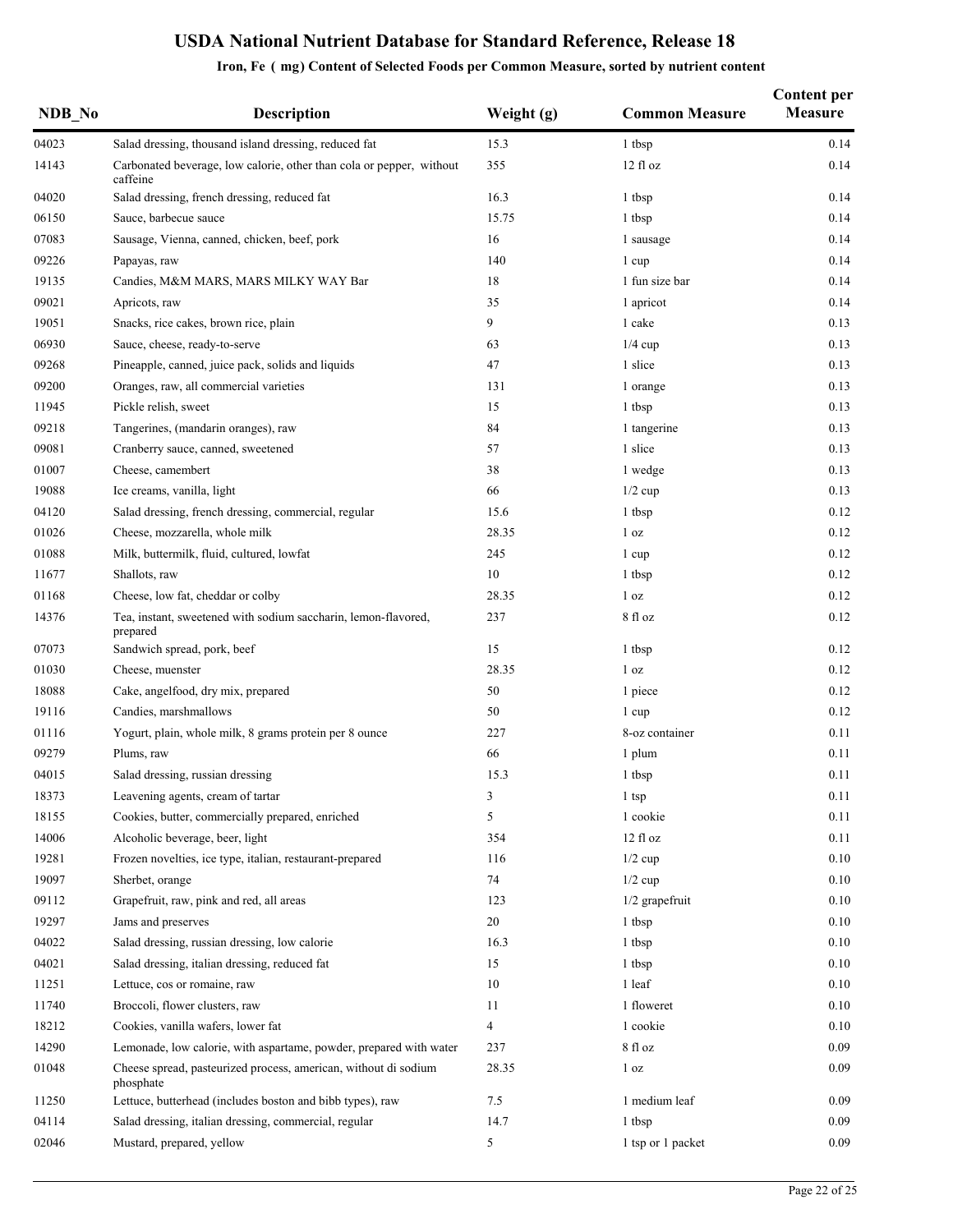| NDB No | <b>Description</b>                                              | Weight (g)   | <b>Common Measure</b> | <b>Content per</b><br><b>Measure</b> |
|--------|-----------------------------------------------------------------|--------------|-----------------------|--------------------------------------|
| 11960  | Carrots, baby, raw                                              | 10           | 1 medium              | 0.09                                 |
| 19296  | Honey                                                           | 21           | 1 tbsp                | 0.09                                 |
| 19106  | Candies, gumdrops, starch jelly pieces                          | $22\,$       | 10 bears              | 0.09                                 |
| 01004  | Cheese, blue                                                    | 28.35        | 1 <sub>oz</sub>       | 0.09                                 |
| 09060  | Carambola, (starfruit), raw                                     | 108          | 1 cup                 | 0.09                                 |
| 11253  | Lettuce, green leaf, raw                                        | 10           | 1 leaf                | 0.09                                 |
| 19212  | Puddings, vanilla, dry mix, regular, prepared with 2% milk      | 140          | $1/2$ cup             | 0.08                                 |
| 11956  | Tomatoes, sun-dried, packed in oil, drained                     | 3            | 1 piece               | 0.08                                 |
| 11143  | Celery, raw                                                     | $40\,$       | 1 stalk               | 0.08                                 |
| 04134  | Salad dressing, home recipe, cooked                             | 16           | 1 tbsp                | 0.08                                 |
| 01031  | Cheese, neufchatel                                              | 28.35        | 1 <sub>oz</sub>       | 0.08                                 |
| 14210  | Coffee, brewed, espresso, restaurant-prepared                   | 60           | 2 fl oz               | $0.08\,$                             |
| 19141  | Candies, M&M MARS, "M&M's" Milk Chocolate Candies               | 7            | 10 pieces             | 0.08                                 |
| 11284  | Onions, dehydrated flakes                                       | 5            | 1 tbsp                | 0.08                                 |
| 09004  | Apples, raw, without skin                                       | 110          | 1 cup                 | 0.08                                 |
| 02020  | Spices, garlic powder                                           | 2.8          | 1 tsp                 | $0.08\,$                             |
| 11935  | Catsup                                                          | 15           | 1 tbsp                | 0.08                                 |
| 04053  | Oil, olive, salad or cooking                                    | 13.5         | 1 tbsp                | 0.08                                 |
| 09316  | Strawberries, raw                                               | 18           | 1 strawberry          | 0.08                                 |
| 06164  | Sauce, ready-to-serve, salsa                                    | 16           | 1 tbsp                | 0.07                                 |
| 01085  | Milk, nonfat, fluid, with added vitamin A (fat free or skim)    | 245          | 1 cup                 | 0.07                                 |
| 01082  | Milk, lowfat, fluid, 1% milkfat, with added vitamin A           | 244          | 1 cup                 | 0.07                                 |
| 01079  | Milk, reduced fat, fluid, 2% milkfat, with added vitamin A      | 244          | 1 cup                 | 0.07                                 |
| 01077  | Milk, whole, 3.25% milkfat                                      | 244          | 1 cup                 | 0.07                                 |
| 09060  | Carambola, (starfruit), raw                                     | 91           | 1 fruit               | 0.07                                 |
| 14215  | Coffee, instant, regular, prepared with water                   | 179          | 6 fl oz               | 0.07                                 |
| 01092  | Milk, dry, nonfat, instant, with added vitamin A                | 23           | $1/3$ cup             | 0.07                                 |
| 14003  | Alcoholic beverage, beer, regular, all                          | 355          | 12 fl oz              | 0.07                                 |
| 01029  | Cheese, mozzarella, part skim milk, low moisture                | 28.35        | 1 <sub>oz</sub>       | 0.07                                 |
| 09116  | Grapefruit, raw, white, all areas                               | 118          | 1/2 grapefruit        | 0.07                                 |
| 04025  | Salad dressing, mayonnaise, soybean oil, with salt              | 13.8         | 1 tbsp                | $0.07\,$                             |
| 02045  | Dill weed, fresh                                                | $\mathbf{1}$ | 5 sprigs              | $0.07\,$                             |
| 19104  | Candies, fudge, vanilla with nuts                               | 15           | 1 piece               | 0.06                                 |
| 11268  | Mushrooms, shiitake, dried                                      | 3.6          | 1 mushroom            | 0.06                                 |
| 19334  | Sugars, brown                                                   | 3.2          | 1 tsp                 | 0.06                                 |
| 19230  | Frostings, vanilla, creamy, ready-to-eat                        | 38           | 1/12 package          | 0.06                                 |
| 06075  | Soup, beef broth or bouillon, powder, dry                       | 6            | 1 packet              | 0.06                                 |
| 19095  | Ice creams, vanilla                                             | 66           | $1/2$ cup             | 0.06                                 |
| 11135  | Cauliflower, raw                                                | 13           | 1 floweret            | 0.06                                 |
| 01040  | Cheese, swiss                                                   | 28.35        | 1 <sub>oz</sub>       | 0.06                                 |
| 19076  | Candies, caramels, chocolate-flavor roll                        | 7            | 1 piece               | 0.06                                 |
| 11529  | Tomatoes, red, ripe, raw, year round average                    | 20           | 1 slice               | 0.05                                 |
| 14010  | Alcoholic beverage, daiquiri, prepared-from-recipe              | 60           | $2$ fl oz             | 0.05                                 |
| 01042  | Cheese, pasteurized process, american, with di sodium phosphate | 28.35        | 1 <sub>oz</sub>       | 0.05                                 |
| 02026  | Spices, onion powder                                            | 2.1          | 1 tsp                 | 0.05                                 |
| 19069  | Candies, NESTLE, BUTTERFINGER Bar                               | 7            | 1 fun size bar        | 0.05                                 |
| 14297  | Lemonade-flavor drink, powder, prepared with water              | 266          | 8 fl oz               | 0.05                                 |
| 19294  | Fruit butters, apple                                            | 17           | 1 tbsp                | 0.05                                 |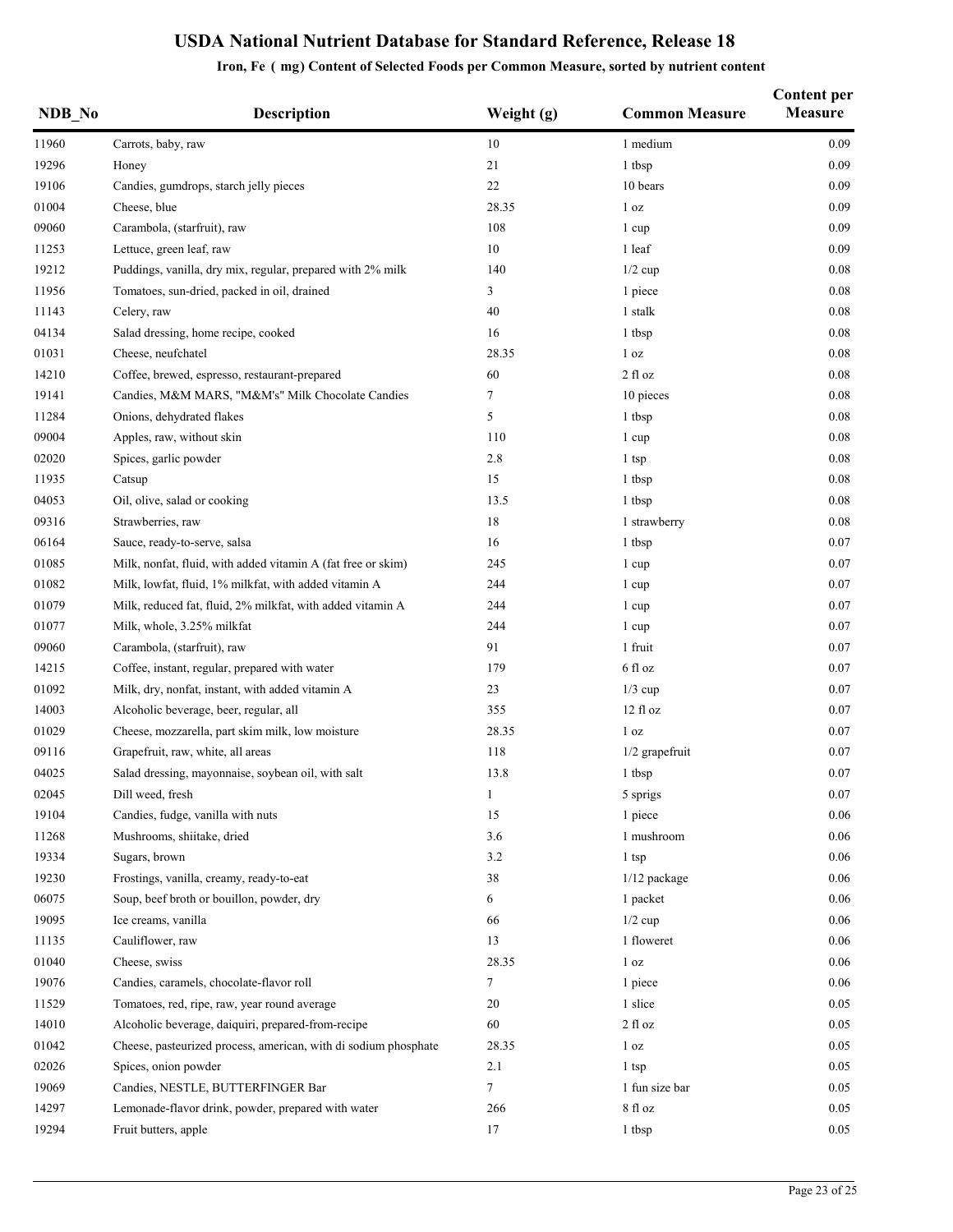| NDB No | <b>Description</b>                                                                                   | Weight (g)     | <b>Common Measure</b> | <b>Content per</b><br><b>Measure</b> |
|--------|------------------------------------------------------------------------------------------------------|----------------|-----------------------|--------------------------------------|
| 14371  | Tea, instant, sweetened with sugar, lemon-flavored, without added<br>ascorbic acid, powder, prepared | 259            | $8$ fl oz             | 0.05                                 |
| 11215  | Garlic, raw                                                                                          | 3              | 1 clove               | 0.05                                 |
| 09316  | Strawberries, raw                                                                                    | 12             | 1 strawberry          | 0.05                                 |
| 09039  | Avocados, raw, Florida                                                                               | 28.35          | 1 <sub>oz</sub>       | 0.05                                 |
| 11156  | Chives, raw                                                                                          | 3              | 1 tbsp                | 0.05                                 |
| 11529  | Tomatoes, red, ripe, raw, year round average                                                         | 17             | 1 cherry tomato       | 0.05                                 |
| 01032  | Cheese, parmesan, grated                                                                             | 5              | 1 tbsp                | 0.05                                 |
| 20027  | Cornstarch                                                                                           | 8.064          | 1 tbsp                | 0.04                                 |
| 19108  | Candies, jellybeans                                                                                  | 28.35          | 10 large              | 0.04                                 |
| 19300  | Jellies                                                                                              | 19             | 1 tbsp                | 0.04                                 |
| 14355  | Tea, brewed, prepared with tap water                                                                 | 178            | 6 fl oz               | 0.04                                 |
| 14121  | Carbonated beverage, club soda                                                                       | 355            | $12$ fl $oz$          | 0.04                                 |
| 09161  | Lime juice, canned or bottled, unsweetened                                                           | 15.4           | 1 tbsp                | 0.04                                 |
| 09160  | Lime juice, raw                                                                                      | 38             | juice of 1 lime       | 0.03                                 |
| 11333  | Peppers, sweet, green, raw                                                                           | 10             | 1 ring                | 0.03                                 |
| 11252  | Lettuce, iceberg (includes crisphead types), raw                                                     | 8              | 1 medium              | 0.03                                 |
| 14414  | Alcoholic beverage, liqueur, coffee, 53 proof                                                        | 52             | $1.5$ fl oz           | 0.03                                 |
| 04539  | Salad dressing, blue or roquefort cheese dressing, commercial, regular                               | 15.3           | 1 tbsp                | 0.03                                 |
| 11935  | Catsup                                                                                               | 6              | 1 packet              | 0.03                                 |
| 02048  | Vinegar, cider                                                                                       | 15             | 1 tbsp                | 0.03                                 |
| 01186  | Cheese, cream, fat free                                                                              | 15.6           | 1 tbsp                | 0.03                                 |
| 04133  | Salad dressing, french, home recipe                                                                  | 14             | 1 tbsp                | 0.03                                 |
| 19173  | Gelatin desserts, dry mix, prepared with water                                                       | 135            | $1/2$ cup             | 0.03                                 |
| 01124  | Egg, white, raw, fresh                                                                               | 33.4           | 1 large               | 0.03                                 |
| 11282  | Onions, raw                                                                                          | 14             | 1 slice               | 0.03                                 |
| 14367  | Tea, instant, unsweetened, powder, prepared                                                          | 237            | 8 fl oz               | 0.02                                 |
| 06174  | Soup, stock, fish, home-prepared                                                                     | 233            | 1 cup                 | 0.02                                 |
| 01069  | Cream substitute, powdered                                                                           | $\overline{c}$ | 1 tsp                 | 0.02                                 |
| 06168  | Sauce, ready-to-serve, pepper or hot                                                                 | 4.7            | 1 tsp                 | 0.02                                 |
| 02055  | Horseradish, prepared                                                                                | 5              | 1 tsp                 | 0.02                                 |
| 02047  | Salt table                                                                                           | 6              | 1 tsp                 | 0.02                                 |
| 09153  | Lemon juice, canned or bottled                                                                       | 15.2           |                       | 0.02                                 |
| 01094  | Milk, buttermilk, dried                                                                              | 6.5            | 1 tbsp<br>1 tbsp      | 0.02                                 |
| 19107  | Candies, hard                                                                                        | 6              |                       | 0.02                                 |
| 14209  |                                                                                                      |                | 1 piece<br>6 fl oz    | 0.02                                 |
|        | Coffee, brewed from grounds, prepared with tap water                                                 | 178            |                       |                                      |
| 19106  | Candies, gumdrops, starch jelly pieces                                                               | 4.2            | 1 medium              | 0.02                                 |
| 14037  | Alcoholic beverage, distilled, all (gin, rum, vodka, whiskey) 80 proof                               | 42             | $1.5$ fl $oz$         | $0.02\,$                             |
| 14551  | Alcoholic beverage, distilled, all (gin, rum, vodka, whiskey) 90 proof                               | 42             | $1.5$ fl $oz$         | 0.02                                 |
| 14550  | Alcoholic beverage, distilled, all (gin, rum, vodka, whiskey) 86 proof                               | 42             | $1.5$ fl $oz$         | 0.02                                 |
| 11429  | Radishes, raw                                                                                        | 4.5            | 1 radish              | 0.02                                 |
| 19074  | Candies, caramels                                                                                    | 10.1           | 1 piece               | 0.01                                 |
| 09152  | Lemon juice, raw                                                                                     | 47             | juice of 1 lemon      | 0.01                                 |
| 19176  | Gelatin desserts, dry mix, reduced calorie, with aspartame, prepared<br>with water                   | 117            | $1/2$ cup             | 0.01                                 |
| 01055  | Cream, sour, reduced fat, cultured                                                                   | 15             | 1 tbsp                | 0.01                                 |
| 01049  | Cream, fluid, half and half                                                                          | 15             | 1 tbsp                | 0.01                                 |
| 19107  | Candies, hard                                                                                        | 3              | 1 small piece         | 0.01                                 |
| 04585  | Margarine-butter blend, 60% corn oil margarine and 40% butter                                        | 14.2           | 1 tbsp                | 0.01                                 |
| 04132  | Margarine, regular, unspecified oils, with salt added                                                | 14.1           | 1 tbsp                | 0.01                                 |